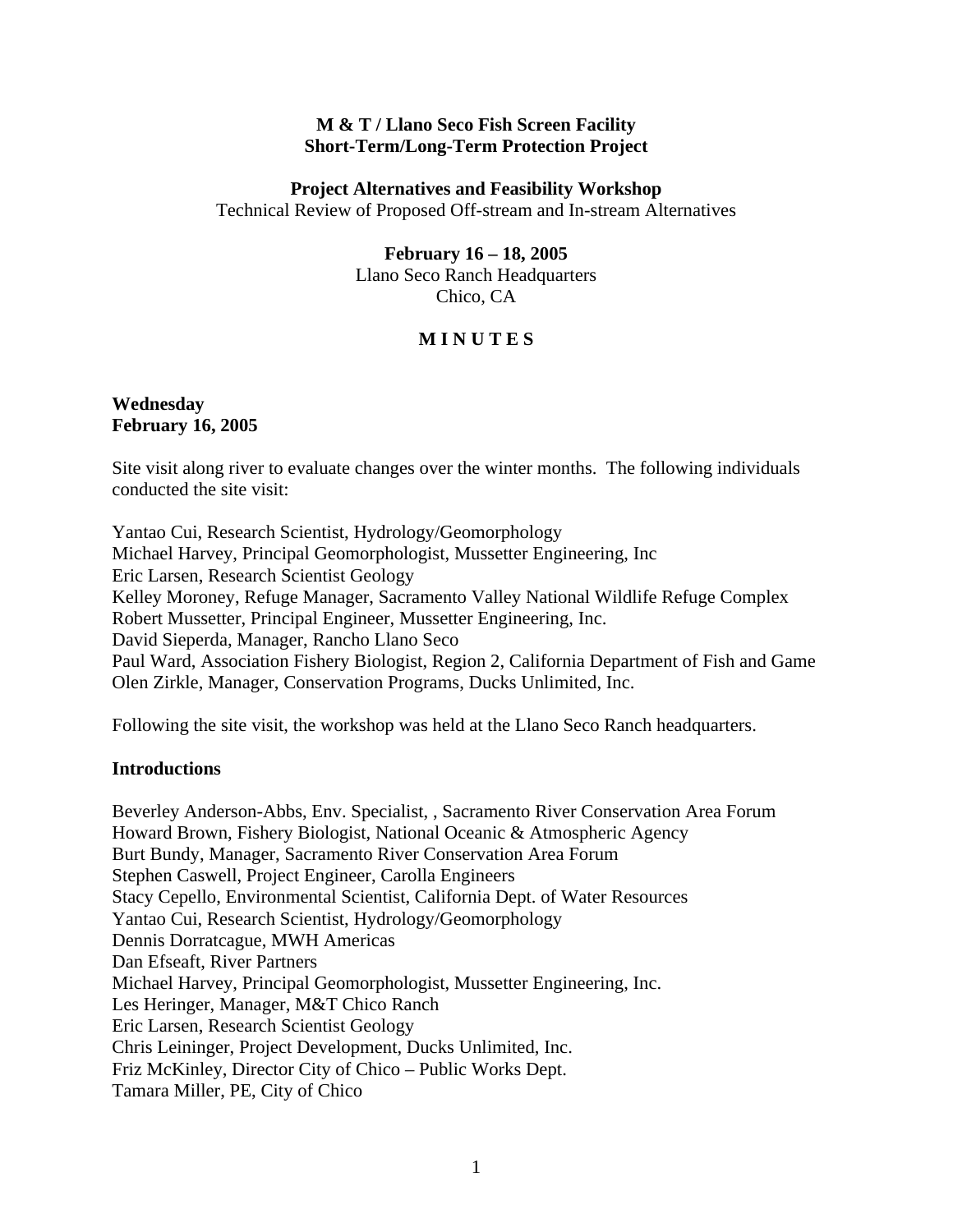Kelley Moroney, Refuge Manager, Sacramento Valley National Wildlife Refuge Complex Robert Mussetter, Principal Engineer, Mussetter Engineering, Inc. Vickie Newlin, Sacramento Valley Regional Coordinator, California Bay-Delta Authority Scott Parker, Project Manager, Carollo Engineers Matt Reed, Project Manager, Reynolds, Inc. Bruce Ross, Engineer Geologist, California Dept. of Water Resources Neil Schild, Principal Engineer, MWH Americas David Sieperda, Manager, Rancho Llano Seco Paul Ward, Association Fishery Biologist, Region 2, California Department of Fish and Game Olen Zirkle, Manager, Conservation Programs, Ducks Unlimited, Inc.

**Project Review:** Olen reviewed the Steering Committee Charge, Goals and Objectives, Progress to Date. He described the existing conditions of the gravel bar as increasing and reviewed the Steering Committee recommendations regarding the two viable alternatives (inriver (potential spur dikes) and off-river (potential Ranney Collectors). Olen explained an amendment request was initiated to provide for support to study each of these alternatives. This workshop will evaluate and discuss the information presented in these studies. (See enclosed studies.) Olen explained that the workshop information would develop answers to the fundamental questions addressed in the Steering Committee Charge.

## **FUNDAMENTAL QUESTIONS TO BE ADDRESSED**

1. What is the rate and uncertainty associated with river meander and sediment deposition at the project site?

The project has two detailed studies to assist in answering this questions.

2. What is the realm of possible alternative means to meet the water requirements of the beneficiaries?

The last workshop discussions laid out a list of possible alternatives appropriate to the project that initiated a test well to study groundwater characteristics and supply.

3. What is the current fish screen criteria and can that criteria be changed to accommodate innovative solutions?

Paul Ward, Howard Brown and Dennis Dorratcague have been working together as a subcommittee to advise the Steering Committee. There was consensus at the last workshop that the state and federal fish screen criteria had some flexible.

4. What are the uncertainties associated with the simultaneous interaction between river meander, pumping plant capacity and fish screen protection?

This is the Steering Committee main charge and represents the project hypothesis. It presents the question that there is a solution that could design a scenario where not only satisfy the screen criteria, satisfy water needs, and satisfy the river meander.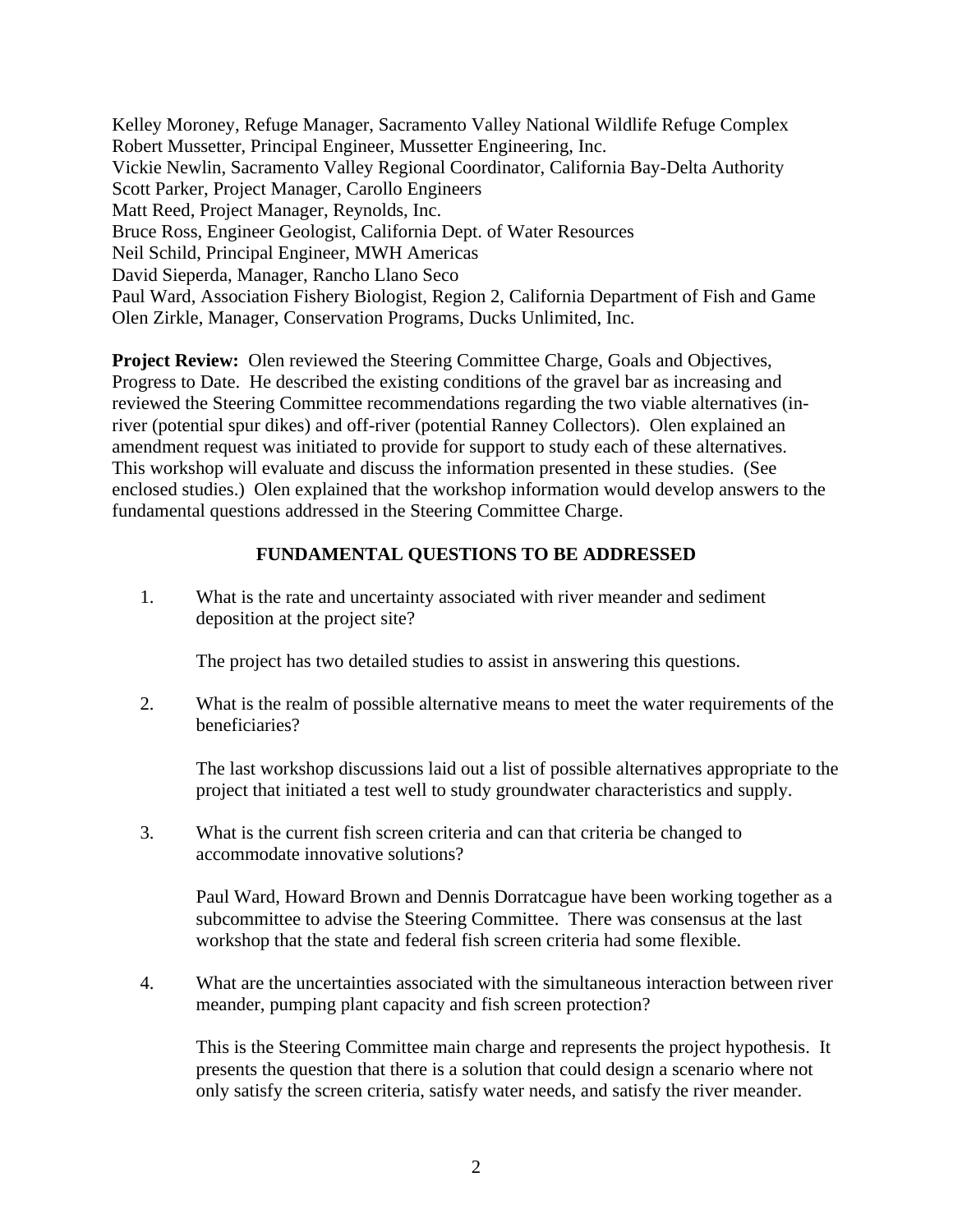Tomorrow's discussions will look at the conceptual model to guide the decisions process in trying to satisfy the goals and objective of the project, as well as, meeting engineering and economic feasibility and beyond the realm of the project.

This were the project is to date. This is the final round of information gathering and presentations. This afternoon discussions will be dedicated to developing a recommendation to CBDA and moving to the next steps. Olen explained that the City of Chico was working in collaboration with this project to protect the wastewater outfall and has just completed a Draft EIR/EIS to address this issue.

#### **City of Chico Wastewater Treatment Plant Outfall Proposed Alternatives**

Friz McKinley, Director City of Chico – Public Works Dept. Stephen Caswell, Principal Engineer, Carollo Engineers

Fritz McKinley explained that the City of Chico was looking at an expansion project slated for 2007 and the outfall will be increased in size. Like M&T and Llano Seco, the city is unsure about the gravel bar. He then turned the discussion over to Stephen Caswell to present the details.

Stephen Caswell explained that as the City of Chico continues to expand as they bring the current outlying communities that are septic systems, there is a need to expand the treatment plant capacity from an average dry-weather flow capacity of 9mgd, as it exists today, to 12 mgd. Correspondingly, is a peak wet-weather flow component and the outfall will be sized to meet this requirement at 30 mgd. The preliminary assessments have found existing outfall capacity is about 27.5 mgd and there is a shortfall. Coupled with the expansion issue is the problem of the gravel bar encroachment. The existing outfall was constructed between 1974-75 and during a 1986 storm event the diffuser section detached a moved downstream. The city shortened the outfall toward the left bank. Since that time the outfall has remained in place and worked well with the exception of a couple years ago when the gravel began to settle around the diffusers. At that point there was a joint project with the M&T to remove the gravel bar so that both the function of the outfall and the pumping facility would be returned.

Changes in the water quality standards now require a higher level of initial dilution and the existing outfall is not designed to meet those requirements. The new diffuser will completely optimize the design to achieve a superior level of dilution of the secondary affluent of the treatment plant. The criteria for the new design of the outfall is set to meet the build-out capacity of the treatment plant and minimize the number of times of getting out into the river.

Slides were presented that depicted the gravel bar encroachment over time (aerial photos).

The geomorphologists working with Carollo Engineers developed six alternatives for the city to meet the duel demands dealing with the gravel bar encroachment as well as the larger diffuser to support higher flows. The list includes (1) continued dredging as was done in 2002; (2) spur dikes; (3) relocation of the gravel bar; (4) cutting a pilot channel through the state parks area and redirecting the river; (5) creating a movable diffuser design (easily detached and relocated as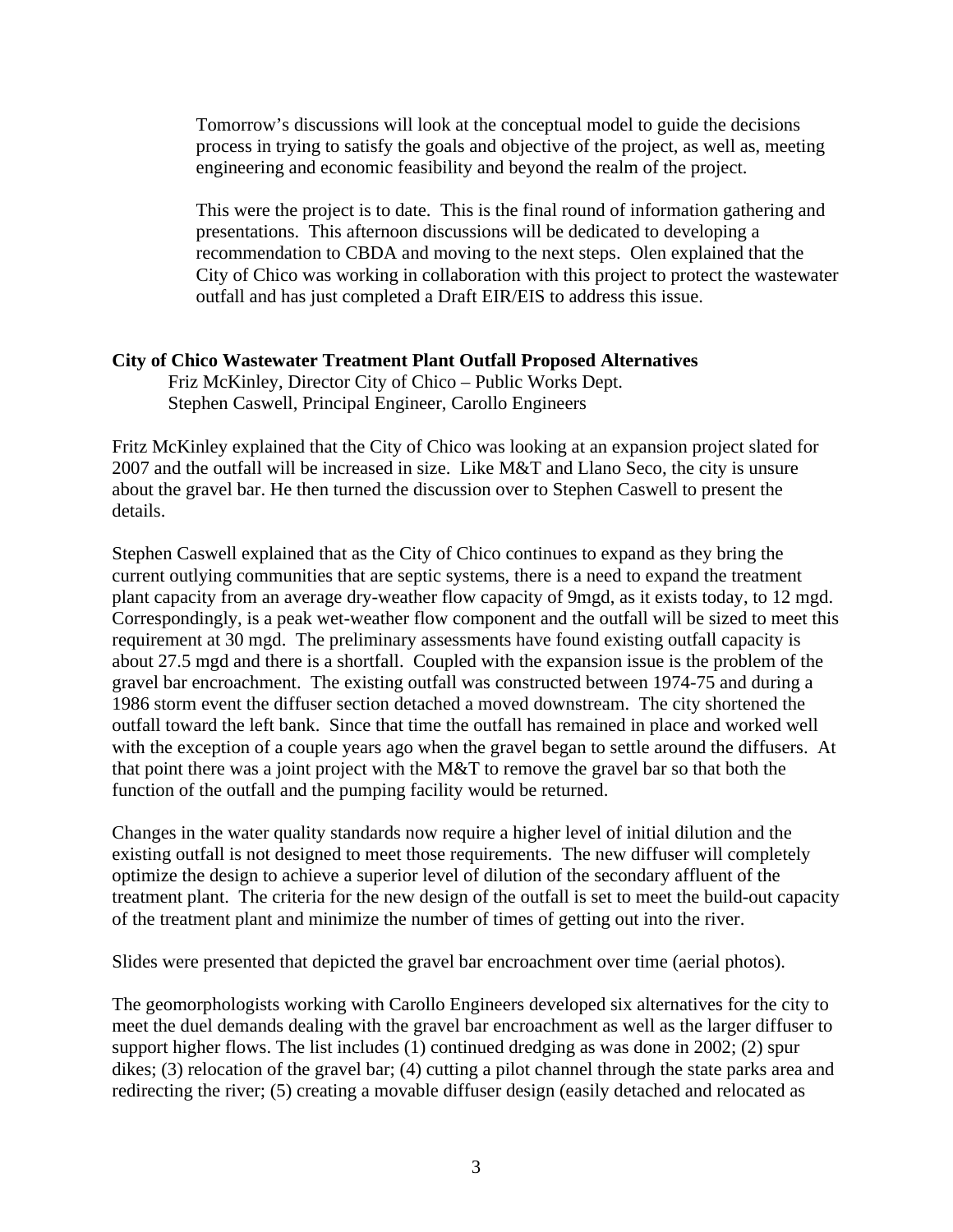needed to accommodate the river movement); and, (6) a relocation of the outfall pipe further downstream.

The first alternative is really not a permanent solution, both noted in the Steering Committee report and the geomorphologists reports. In any wet weather season, the gravel bar could completely rebuild and therefore, continued dredging is not a long-term solution to maintaining the outfall. It is an expensive cost for continued dredging and the permitting requirements are quite extensive.

Preliminary evaluations of the spur dike options show that this action could limit the growth of the gravel bar. The city will still need to deal with the capacity issue of the outfall pipe to at least reach the 12 mgd capacity. It's been determined that this can be reached in the diffuser section by itself. However, there would need to be a future project through the M&T property to upgrade the transition main to meet the ultimate 15 mgd capacity. The other benefit of the spur dike option is the that it would provide the opportunity for a joint project if that is the alternative selected by the Steering Committee.

Another alternative presented by the geomorphologists was a relocation of the gravel bar by physically moving the bar to the right bank of the river and installing some protective spur dikes upstream to fix the gravel bar position. In concept, this option did not seem practical.

The next option was a pilot channel from Big Chico Creek to the river in an attempt to mitigate some of the bank erosion on the right bank. This was again determined not likely to be feasible from a regulatory standpoint.

The fifth alternative considered was a moveable diffuser anchored on piles driven along the toe of the levee and essentially having segments of pipe that could be stretched upstream and downstream as required and lateral piles driven across the river to anchor the diffuser pipe. This would be a flexible design in order to provide the ability to cope with river movement. However, it proves to be a very expensive alternative and requires several instances of getting in and out of the river and from a regulatory standpoint did not seem too desirable.

The last alternative considered was a relocation of the existing diffuser from its present position to a location about 300 feet downstream of the pumping plant. This location is approximately 1,500 feet from the treatment facility. The geomorphologists have assessed the entire upstream stretch of the river from the existing outfall and the downstream stretch of the river. From that assessment the downstream location was determined a suitable site that had a reasonable chance of meeting the design life of 15 to 20 years of the existing outfall. Slides were presented to illustrate the constraints associated with the downstream location (i.e. riparian area and river cutback issue). One of the downsides is the lack of permanence based on the current rates of erosion and deposition verified by both the Steering Committee and the geomorphologists working with Carollo. The downstream location seems to only have a 20-year life.

There is a conceptual evaluation prepared looking at the various options presented to the city. The two options that stood out as being a potentially feasible were the spur dikes and the diffuser relocation. The spur dike option has the benefit of the shared project cost between the city and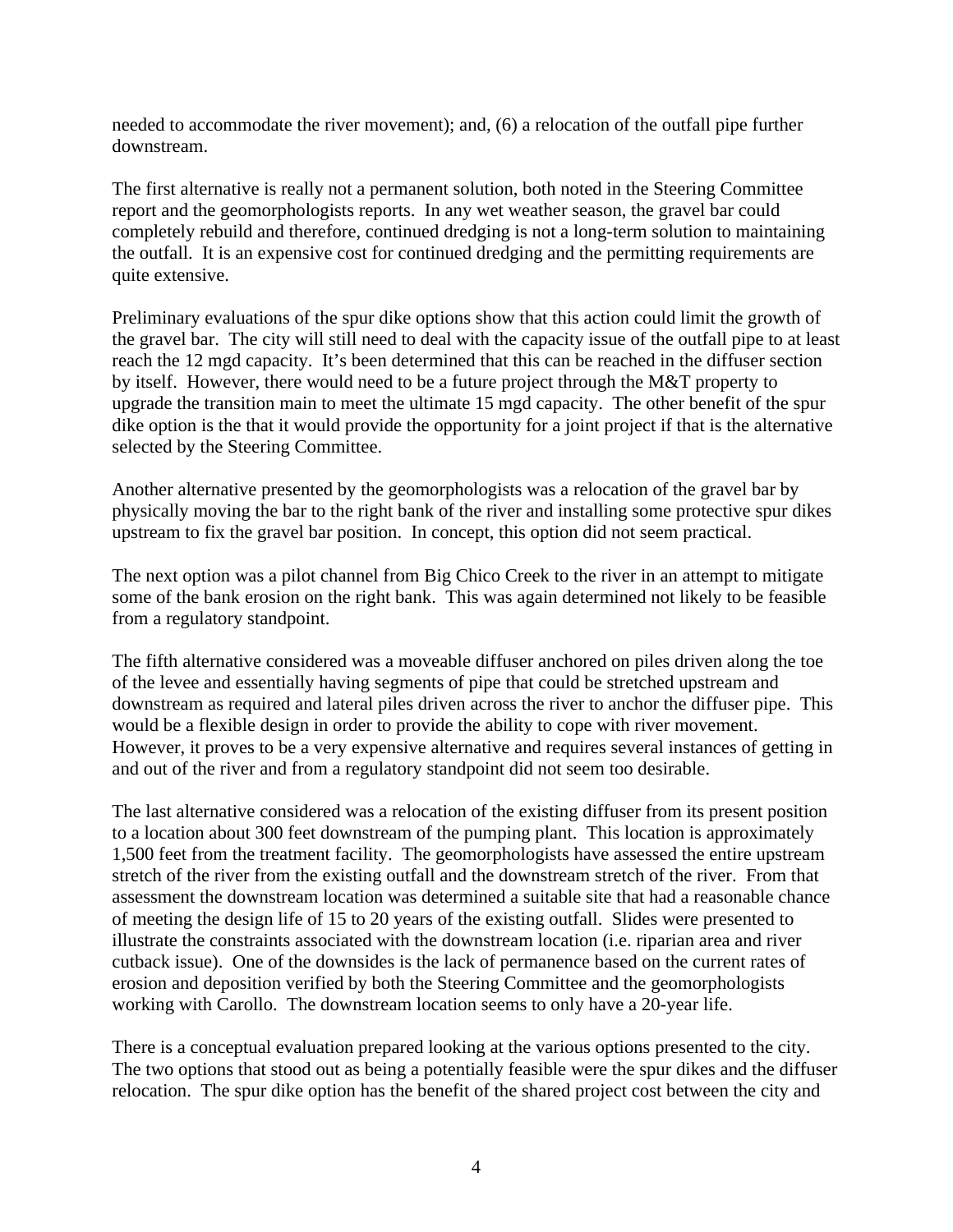M&T/Llano Seco. However, the city is in a position to preselect an alternative to meet the environmental documentation required to move ahead on the issue. As the Steering Committee has not reached a consensus on which alternative to more forward, either with a stand along project like the Ranney Well that does not have any benefit to the city or a joint project like the spur dikes it was decided that at that point that the environmental documentation needed to proceed with an option that the city could support on their own. At that point the recommended alternative is to move the diffuser downstream. The city has certainly taken into account the possibility that the city could proceed with a joint project if the Steering Committee determines that is the appropriate recommendation for the M&T/Llano Seco.

Currently, EIR/EIS document will go to public comment next week and is almost ready to wrap up. In order to meet the city's needs in terms of capacity of the plant for the nitrate action plan as well as growth in the community, the city had to move on treatment plant project. This gives the Steering Committee an idea of the timeline that the city has to meet those demands. The public review period begins next week. The important step for the city was to initiate and complete the environmental documentation to begin meeting the capacity increase.

In response to questions, Stephen further explained that the diffuser would be designed for a 15 mgd condition which is essentially the build out of the community of Chico and the treatment plant. The outfall itself is hydraulically designed for 37.5 mgd which supports an average treatment plant capacity of 15 mgd. He explained that treatment plants are rated on their dry weather flow capacity and then there is also a hydraulic peak factor that is applied to that rate. The design will treat and discharge the entire 37.5 mgd. The actual rating of the plant for a growth perspective is based on the 15 mgd rating.

Stephen explained that the city does not have the same groundwater option as the M&T/Llano Seco. They city must have a surface water discharge.

More discussions were held regarding the extension of the main through the M&T Ranch.

It was concluded that if the river could be fixed in the location of the current outfall or downstream relocation by spur dikes it would significantly increase the life-time of the outfall.

The question was raised about moving the outfall to Little Chico Creek. Stephen responded by explaining that this would require a treatment to meet the Title 22 standards for an affluent dominated water body at a substantial cost (a \$20 to \$30 million plant upgrade).

More discussions were held regarding the spur dike solution and possible response by the river. All agreed that there was no easy answer.

Stephen responded that the city is faced with having to preselect an alternative to proceed with their process. The city is in a position to have some reasonable alternatives to move ahead. Stephen explained that the spur dikes could benefit both the city and M&T/Llano Seco and would be supported by the city. However, if a mutually viable alternative never comes to the table, the city would have no option but to proceed on their own. The benefit of moving the diffuser downstream is to take advantage of river movement to the east and the river's tendency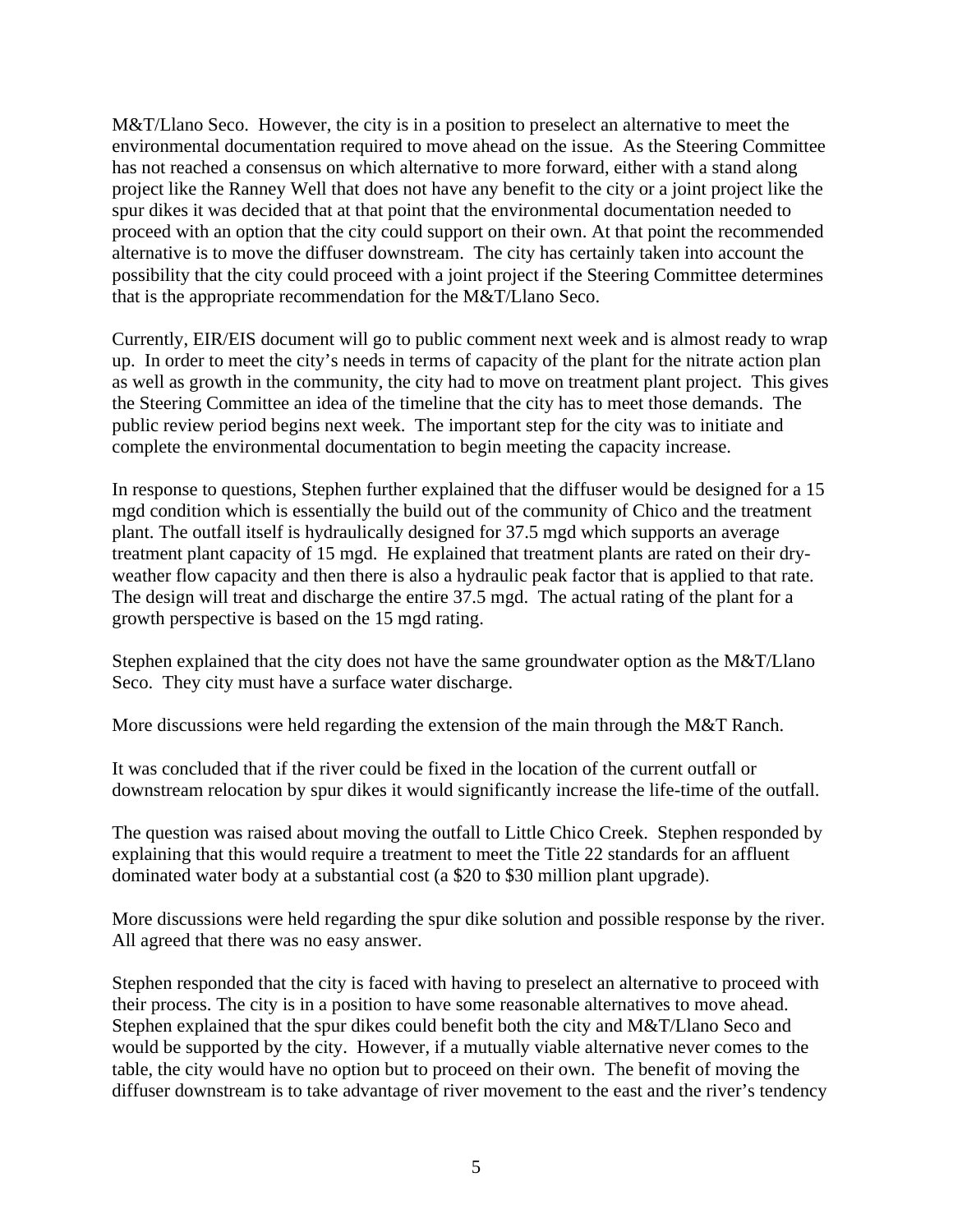to move due south from the relocation site. The site follows the edge of the levee down and hydraulics a gain back towards the river in terms of gradient. This seems to provide a greater

capacity to move downstream in the future. This contingency helped support the relocation. A question was raised about how inclusive is the EIR/EIS of the project site. Does it include the possibility of spur dikes. Stephen explained that the report only refers to the option as identified by the Steering Committee and identify the potential of a joint project. But in order to have an EIR/EIS certified there must be an identified alternative. If it turns out that a position along the river as it is now, the city will address it at that point. The city needed to include the downstream alternative to move the EIR/EIS forward.

The question was raised about amending the existing EIR/EIS if the spur dike option is recommended. It is possible to utilize the city EIR/EIS for this project? It was felt that the previous EIR/EIS was conducted by the same consultant, Jones and Stokes. It might be easier to just amend both reports.

The question was asked about a possible implementation schedule. Stephen responded by explaining the city will proceed with a preliminary design of the outfall to the point it will support the permitting documents. However, the city has gone into this knowing that there may be a detour if the Steering Committee puts forth a recommendation that has a joint project opportunity.

Olen concluded by reiterating that there is a possibility of a partnership that could share mutual needs and benefits associated with a joint project that has the potential to extend the life of both facilities. Both entities are faced with the same problems and constraints associated with the river. It would seem that the joint partnership benefits should be given weighted consideration in the decision-making process associated with the spur dike alternative, especially when one partner is faced with a long-term solution regarding public health and safety concerns. This would bring an economic benefit as well as a social benefit.

Fritz McKinley reiterated that the city is very willing to be a cost-sharing partner in the M&T/Llano Seco project. The long-term solution would also help meet the growth demands on the treatment facility. Stephen also explained that city has yet to decide on how to proceed with the project but certainly as mentioned earlier in the presentation, the existing outfall hydraulic capacity will support up to approximately 11 mgd, an average dry-weather flow. That is in excess of the current 9 mgd rating of the plant. He explained that the EIR must be document a comprehensive project. The city must have a plan to meet the criteria and with that in mind, there is a desire not to do a plant upgrade at 11 mdg and then another upgrade at 12. It makes sense to plan the project all at once.

The question was raised about any modeling conducted to provide information to the EIR/EIS? Stephen replied by explaining that the information was a literature review of previous river modeling conducted in the project area (i.e., The Nature Conservancy). It was mainly a technical review of the existing conditions.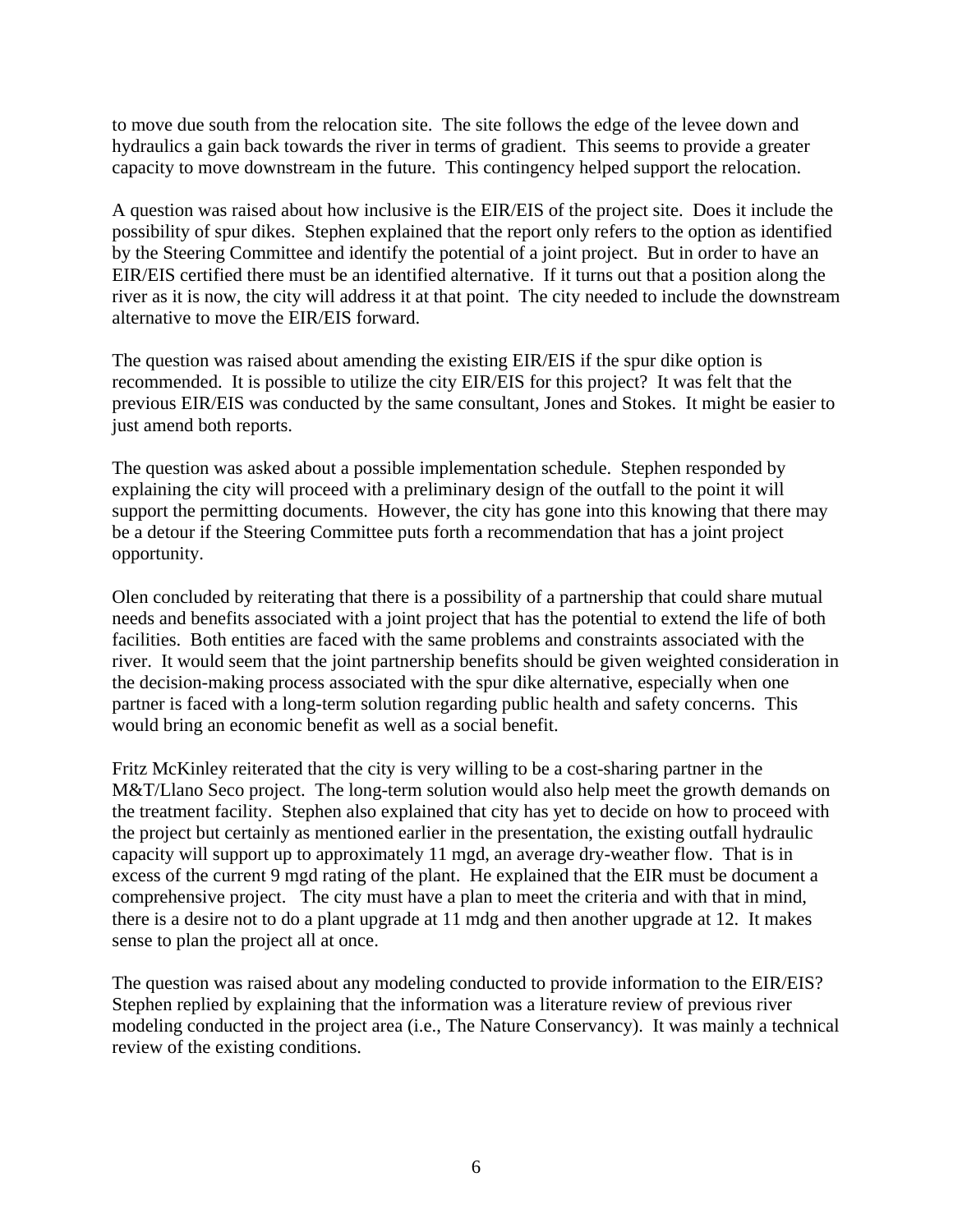The comment was made about the added value of spur dike option to the relocation alternative proposed by the city. Stephen explained that there are two ways to proceed. With the decision to add 2,000 feet of additional piping and the increased costs -- if there is an opportunity to continue to maintain the diffuser at the same time that the Steering Committee decides to implement the spur dike alternative; and, the project will roll out; then within the next short period of time, the city can go back and reassess the outfall decision.

The question was raised about implementing the spur dike option and future impacts to the relocation project? Stephen responded by stating that the city would like to be a part of the design of the spur dikes and regardless of the number of spur dikes the city would prefer to implement all at one time. Once the decision is made by the Steering Committee to proceed with the spur dikes, the city can reevaluate their position at that point.

The question was raised about replacing the old pipe or just replacing the outfall? Stephen suggested, from the permitting aspect, the old pipe would have to be abandoned. Whether or not it would be demolished and/or removed could not be determined at this point. It has been determined, that in the future, it will not be used.

The question was raised regarding environmental mitigation associated with the diffuser relocation? Stephen suggested that there are bank swallow considerations, however, no associated permanent mitigation is proposed.

The question was asked if the city conducted in any technical review of spur dikes and/or gravel bar removal? Stephen confirmed that the alternatives were based on conceptual options and assessed on the feasibility of attaining regulatory approvals for the various conceptual projects. He explained that the options are supported and preferred by economics. From a cost standpoint, the additional transmission main compared to the cost of implementing a spur dike alternative on was not economical.

The city used the spur dike assessment developed by the Steering Committee in their evaluation. The Steering Committee reminded the group that the estimated costs for the spur dike alternative did not include mitigation.

More discussions were held regarding the costs, characteristics and possible river response to spur dikes in the project area. No conclusions were reached. The presentation was brought to a close.

#### **Presentations of Off-Stream and In-Stream Alternatives**

#### **Aquifer Text DRAFT Report, January 21, 2005**

Neil Schild, Principal Engineer, MWH Americas Chris Petersen, Hydrogeologist, MWH Americas Matt Reed, Project Manager, Reynolds, Inc.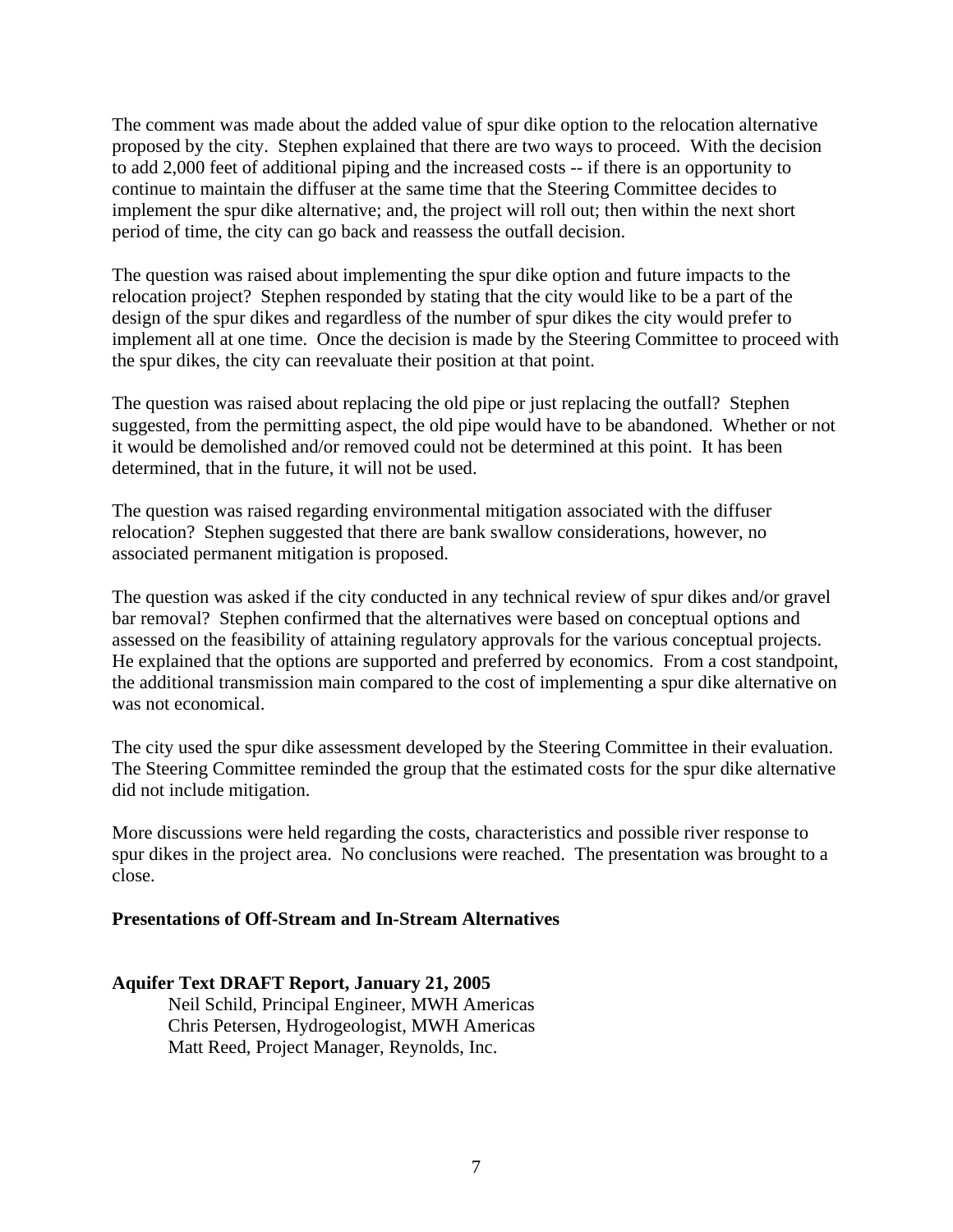Neil Schild opened the presentations by reviewing the previous technical reviews conducted by the Steering Committee that have led to the Draft Aquifer Study (i.e., scattered ground water wells, another intake across the river, lineal groundwater collector, Ranney wells, and spur dikes). The findings from these investigations substantiated the collection of data associated with hydrogeologic conditions to support a Ranney System.

Chris Petersen presented the study objectives of collecting the data, field methodology, the results of the testing, and the conclusions that were reached and documented in the report.

**Primary Objective:** Confirm that shallow groundwater in the aquifer next to the Sacramento River that was being tested was actually connected to the Sacramento River.

**Secondary Objective:** Assess the impact of pumping the shallow aquifer on groundwater levels at various locations away from the river.

**Methodology:** The test pumping wells were located as closed to the river as possible and then located a series of monitoring wells perpendicular and parallel to the river in an attempt to accurately assess the draw down of the aquifer.

Chris explained the installation of river staff gauges to assess possible river draw down during pumping of the test well.

Chris explained the construction of the wells, cutting logs, measurement tools and data collection. He presented the layers found in the gravels in all the wells and how this information was used to design the test wells.

He presented the test results that can be found in the Draft Aquifer Test Report. In conclusion the test results showed that the project area was homogeneous and transmissive sand and gravels. He explained that data collected from the spinner log test showed that the project area is productive especially below the clay unit described in the report.

Chris explained data collected from river levels and how these levels corresponded to aquifer levels before and after pumping. He explained that the stretch of the river along the project area appears to be a gaining stream where groundwater flows into the river. When the river level goes up quickly and higher than the groundwater, the data shows that the river migrates toward the groundwater system.

Chris explained the results of the 48-hour continuous pumping tests. Results can be found in the report that illustrate the draw downs levels of the surrounding monitoring wells dropped significantly relative to the river level during that period. However, the change is not that high in comparison. Chris gave a detailed overview of the data results at various pumping rates.

Chris further explained the determination of pumping rates to use for long-term continuous pumping tests. He explained that a step test was used to step production initially at 562 gpm and then analyzed the draw down in the test well. This was tested in one-hour steps. Then the pumping was stepped up to 1,000 gpm for one hour. The draw down was evident, however, it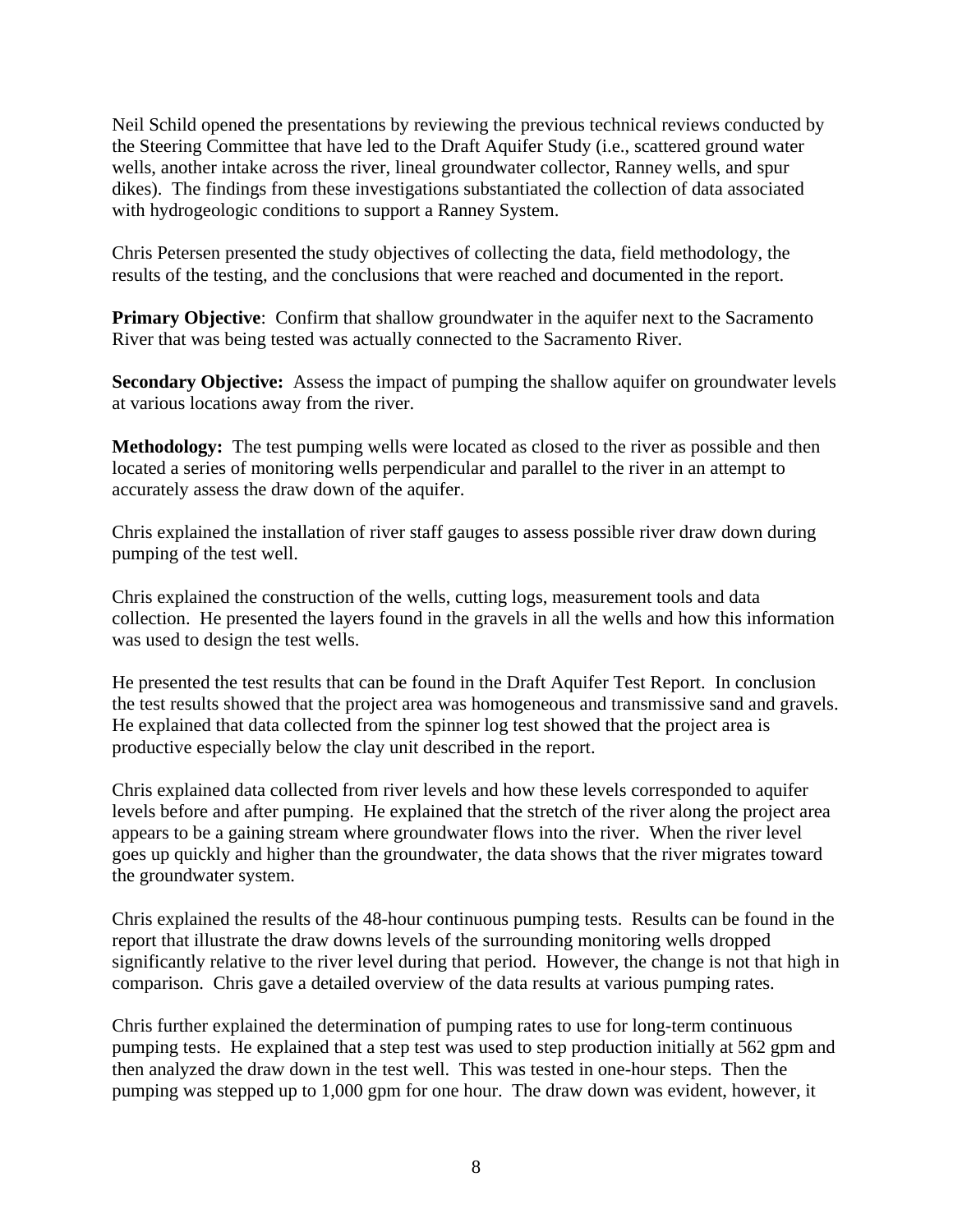stabilized very quickly. Then the pumping was stepped up to 1,500 gpm and finally up to 1,882 gpm. More turbulent flows occurred at this point of the testing and the test was halted.

During the tests, the river levels were going down as shown in the graphs. The same trend shows up in each of the monitoring wells. This data shows that the wells are connected and influenced by what's happening in the river.

The river affect was calculated and the corrected data was used to calculate the aquifer parameter, transmissivity, storictivity and hydraulic conductivity. Three different methods were used to determine the values. This data was used to determined the potential yield of a Ranneytype well system.

Chris reviewed the data associated with changes in water levels during each phase of the testing. Chris explained that water quality samples were also collected before the testing was conducted to establish pretest conditions. All resulted were reviewed. All groundwater looks similar, total dissolved solids concentrations are higher than the river. This provides more evidence that the aquifer is flowing from the groundwater system to the river rather than the river flowing naturally to the groundwater. Chris explained that a reverse flow would eventually occur with continuous pumping.

Chris explained that a temperature profile was also conducted in the test well and two monitoring wells. The results may indicate that the river water is moving across the shallow portion of the sand and gravel zone past the monitoring wells and into the test well. More discussions were held regarding temperature data.

Chris further explained that baseline surface water groundwater levels tend to suggest an interconnection between the river and the shallow aquifer. The spinner log also supported this conclusion. Chris noted that the whole area is very transmissive.

Chris concluded that draw down impacts in the project area are really minimal. There is draw down in the test well, which is what was expected. However, moving out to the two nearest monitoring wells and the far wells, and there is hardly any draw down. Chris suggested that the transmissive envelop spreads out a long way and he concluded that the cone of depression is very small and goes out a long way.

Chris concluded from the data that the baseline temperature readings in groundwater and in the river indicate that the river is a gaining stream under a natural unstressed condition. The water quality results seemed to indicate the same conclusion. This condition seems to change with changes with rapid increases in the river level, then the river starts feeding back into the groundwater system. The aquifer yield that was calculated was very typical for a semi-confined aquifer of these soil textures. It appears that the conditions are suitable for a Ranney-size well system.

Question: If the river moves away from the present location, what sort of potential impacts on the water supply? Chris suggested that since the aquifer is 80' thick and it is very porous gravel and sand, there doesn't appear to be a significant draw down which indicates that the aquifer is a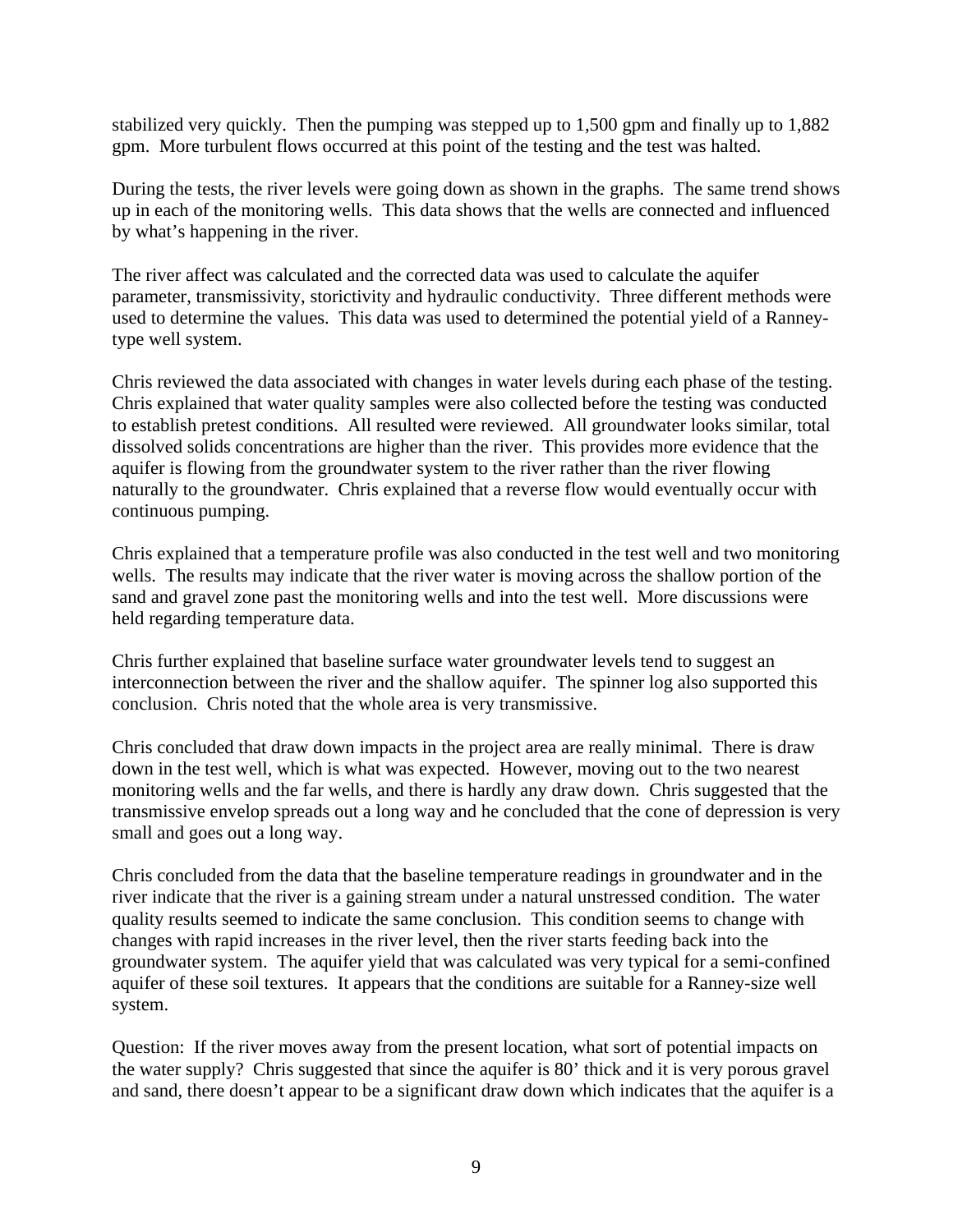very broad unit, that even if the river moves away you would still get the type of yields that the are suggested because the aquifer itself is so transmissive.

Question: Describe the river water surface compared to the groundwater level. Yantao questioned the relationships and gradients between the river level and the groundwater level in comparison to the river moving away from that stretch of the river. More discussions held regarding this question.

Question: Yantao still unsure about the sufficiency of the data to draw a reliable conclusion about groundwater levels if the river meanders away from the well site and argued that the draw down in the well will increase once the river moves away from the well.

Question: What did the data show at a pumping rate higher than 1,892 gpm? Answer: The efficiency of the well went way down. Chris explained the draw down data tends to be linear to a certain point and then it reaches a break point where it becomes nonlinear and that's when the flow from the formation into the well becomes more turbulent and the information is plotted. A point is chosen at the top along the linear portion and that becomes the rate chosen for the long-term test. It doesn't mean that the well cannot be operated at the higher rate but the lift costs will be higher since it becomes necessary to lift that water up from a much greater depth. It's a function of the pumps trying to pull the water out of the well. There is 40 to 50 feet of strain. The well was built primarily for the purposes of the test. Many agricultural production wells will strain at 100, 200, 300 feet. There is a much larger area that water can flow into on those wells and with more production is available before you pump off. The flow rates tested out of 50' of screen are very good which indicates that this formation is very transmissive.

Please see complete data sets in the Draft Aquifer Test Report.

Neil Schild introduced Matt Reed.

Matt Reed presented (slide show) an explanation of the design, construction phases of a Ranney Collector System and its operation. He explained that the function of the system is to lower the groundwater surface by pumping a groundwater-to-subsurface water flows from high elevation to low elevation. Lower the head under a strain and then cause that strain to recharge the aquifer.

Matt presented information about a Ranney System constructed for Sonomo County Water Agency. The well was pumped May 31, 2002, 26 million gallons/day (40 cfs). The well was built in an aquifer very similar in terms of transmissity that appears from the data is in the project area. This Sonoma system easily achieved the 40 cfs flow with 13 feet of draw down and had another 60 feet available. The construction of the well and pumps is a function of the need and configuration required.

Matt presented methodologies, data and structure requirements used to determine potential yield for the project using the data collected from the Draft Aquifer Text Report. Matt explained that smaller numbers were used in the calculations as a result of looking at the total saturated thickness. He referred to the test well data and believed that if the upper zone was dewatered,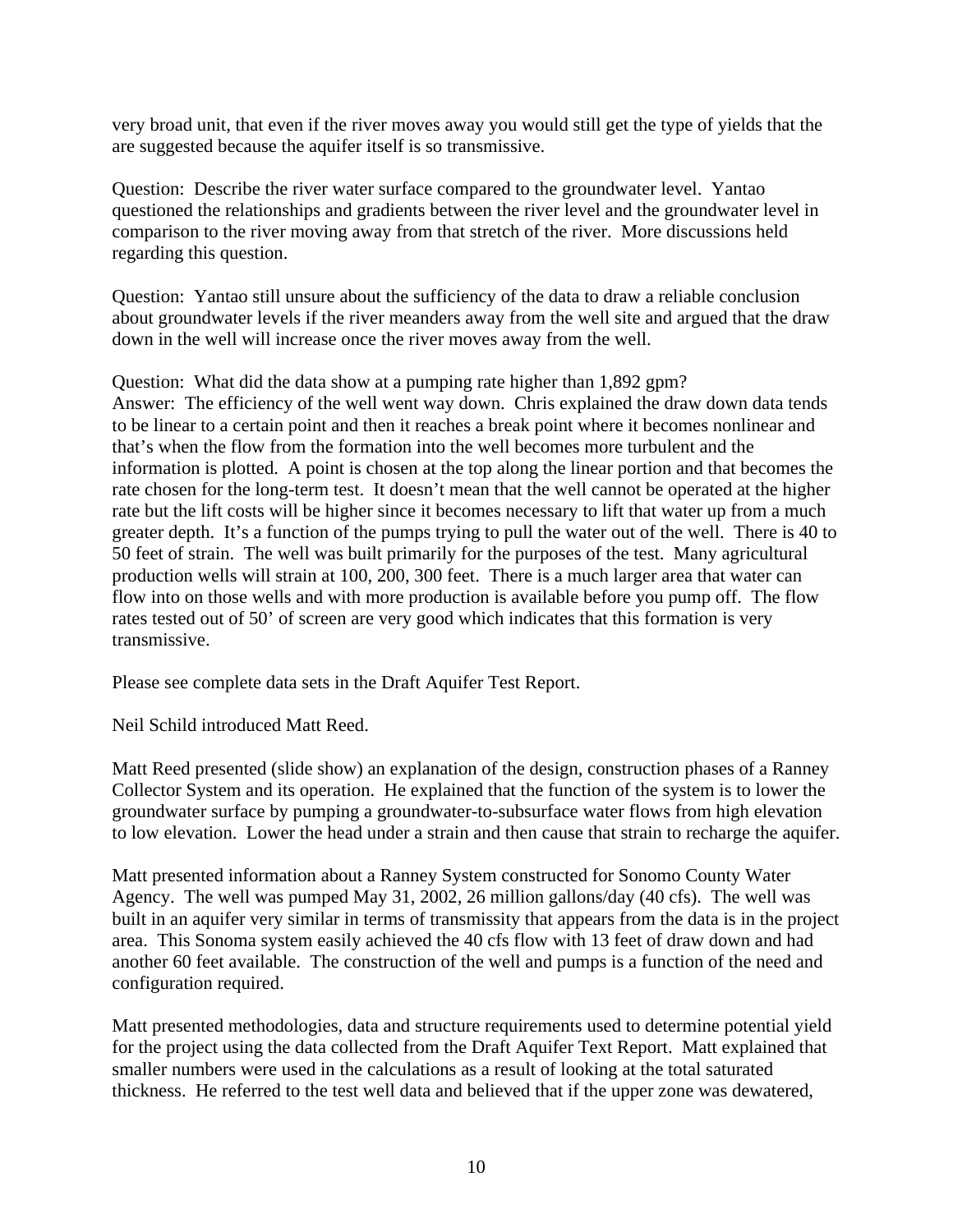which is a highly transmissive zone, it would impact the well yield. He explained that his evaluation did not include the benefit of that extra transmissive zone. The approach only took into consideration the lower zone. Stoictivity number is entirely appropriate for this setting. The permeability is just the 482 divided by 86 feet of thickness. It was assumed a recharge distance of 700 feet to a hydraulic boundary which would essentially be the effect of the river. That is a little different than the actual geographic distance -- it is a theoretical hydraulic boundary that takes into account the flux difference across the river bed so it is not a perfect boundary. The calculations are actual further at the far side of the river. Other considerations: the depths of the lateral floor of the static water level; the central well design; 10 to 12 laterals 250 feet in length 12 inch diameter or ½ foot radius; 16 ft diameter casson; yield calculations were assumed to have pumping level of 15 feet above the center line of the laterals; two tiers or elevations; six laterals in each tier.

If we were in a static water level, we would calculate how much water can be pumped by drawing down to 15 feet above the laterals. If the yield at the recharge boundary located at 700 feet is calculated, there is a projected draw down in feet zero down to  $70 - 60$  in the design pumping level; and, that is 15 feet above the lateral and an estimated yield in gallons per minute. At 62 to draw down, the projected pumping of roughly 42,000 gallons per minute is 49 cfs. Knowing that the issue of the river is moving, the yield was evaluated if there were no returns from the river. In an extreme condition, if the river moves 1 mile to the west, the well is dried up. At a draw down at 180 days of continuous pumping, the design pumping level at 60 feet was at 14,000 gpm (31 cfs). There is a range in respect to yield. Worst case scenario is roughly 31 cfs. In summary, three to four wells and pipeline and pumps would cost \$12.5 to \$16 million as a range.

Matt explained that one of the benefits to the Ranney system was a high percent of the construction and maintenance is on shore and it would not be necessary to go back into the river to do work pre or post construction.

Matt further explained that the evaluation of the system yield was high even if the river moves away from the wells. In reviewing the data with MWH, it was Matt's recommendation that before investing in a big system, that the project construct one well and collect data one year. This valuable information could then be used to optimize spacing, number of wells, and costs for future well development.

Question(s): If there is a 60 ft draw down for almost 50 cfs and the project requires 150 cfs, how is it that we only need three wells?

Answer(s): It may only require three. Top more accurately understand future well capacity, Matt recommended constructing one well. He stated that 50 cfs is a big well. He explained that there are not that many operating wells pumping that capacity in the country. He commented that only five in the entire US that are that large. He believed that the project may not find three sites available within the existing ½ mile riverfront necessary to accommodate the spacing of large capacity collectors. He recommended, thatfor economical reasons, the project should initially consider four to five collectors.<br>Question(s): How far apart should the collectors be spaced?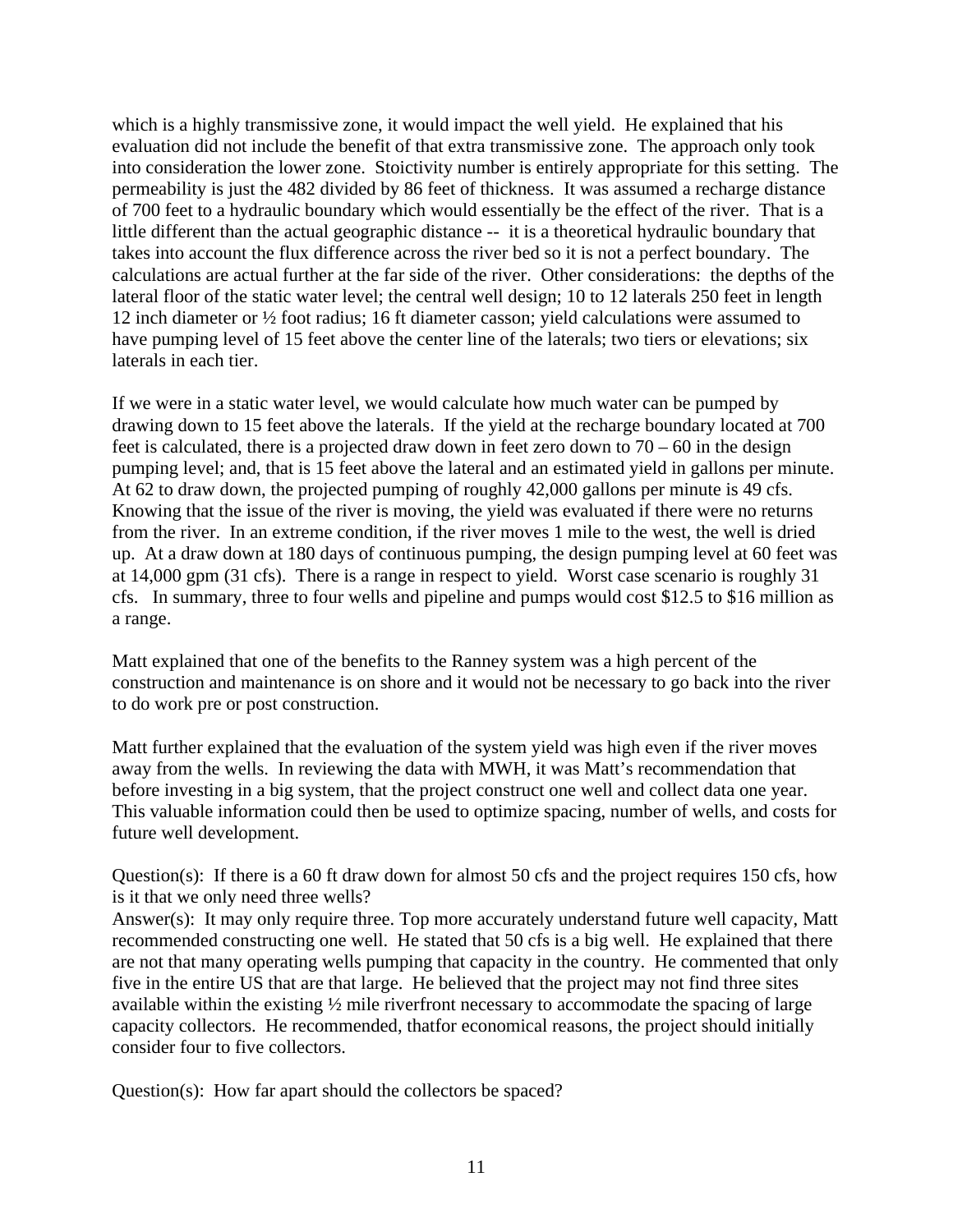Answer(s): The collectors should be from 800 to 1,000 feet apart. Matt stated that spacing tries to optimize the costs of the pipeline versus the yield. Distance could have a huge impact on construction costs.

Neil Schild provided an estimate sheet. He explained that the costs were estimated by placing the first collector 600 feet north of the existing pumping plant and placing the second collector in the same location of the test well. Two other collectors were placed 1,000 feet south of the test well. Neil explained that in the location 2,500 feet south of the existing pumping plant, the river migrates west away from the levee. Placing the wells at 2,000 was not feasible.

Neil further explained that the pumping energy was estimated across a 50 ft pipeline conveyance out from the casson. The conveyance design down to the wet well still has to use the natural gas pumps and motors to lift the water from the wet well up to the canal. The energy costs were calculated at 10 cents a kilowatt hour. However, Les corrected the calculated to the more accurate number of 20 cents per kilowatt hour. The 20 cents was calculated at 20,000 ac/ft/yr, 30,000 ac/ft/yr and 40,000 ac/ft/yr. If the maximum of 20 cents per kilowatt hour was used to calculate the operation costs of four Ranney Collectors, the annual cost would be a little over a \$1 million. That cost is just energy alone - lifting the water 100 feet out of the casson and keeping enough pressure in the pipeline just a little lower than the wet well. M&T will still have to use natural gas pumps and motors to move water all the way up to the canal. The cost only brings the water over and dumps it into the wet well. There is still a cost to lifting the water to the canal. The water elevation may vary between the wet well and the river.

The presentation concluded and the Steering Committee took the discussion into the following agenda item integrating each of the bullets within the discussions:

## **Steering Committee Discussions – Ground Water Alternative as a Long-Term Solution Cumulative Costs and Expected Impacts**

- Engineering
- Environmental
- Economic (operations & maintenance, life-time expectancy, legal authorities)

It was noted that the option to keep a wet well full or provide storage to keep the canals full was not included in the above estimate.

Question(s): Is it possible to look at putting a well closer to the canal in order to pump into the canal and alternate pumping?

Answer(s): The life would probably be the same amount, however, the lift would be contained to just one operation. If a Ranney Collector was located near the canal, there would be additional lift to extract the lower level groundwater.

Question(s): Are there any opportunities adjacent to the river located on the map. Answer(s): It's necessary to put the water in the canal and integrate with all the other flows - a smaller contribution would be easier to integrate. This could be reconsidered. Currently, the ranch must pump water from one side of the ranch to the other. The goal is to keep the Ranney Collectors close to the river in order to maintain the water rights.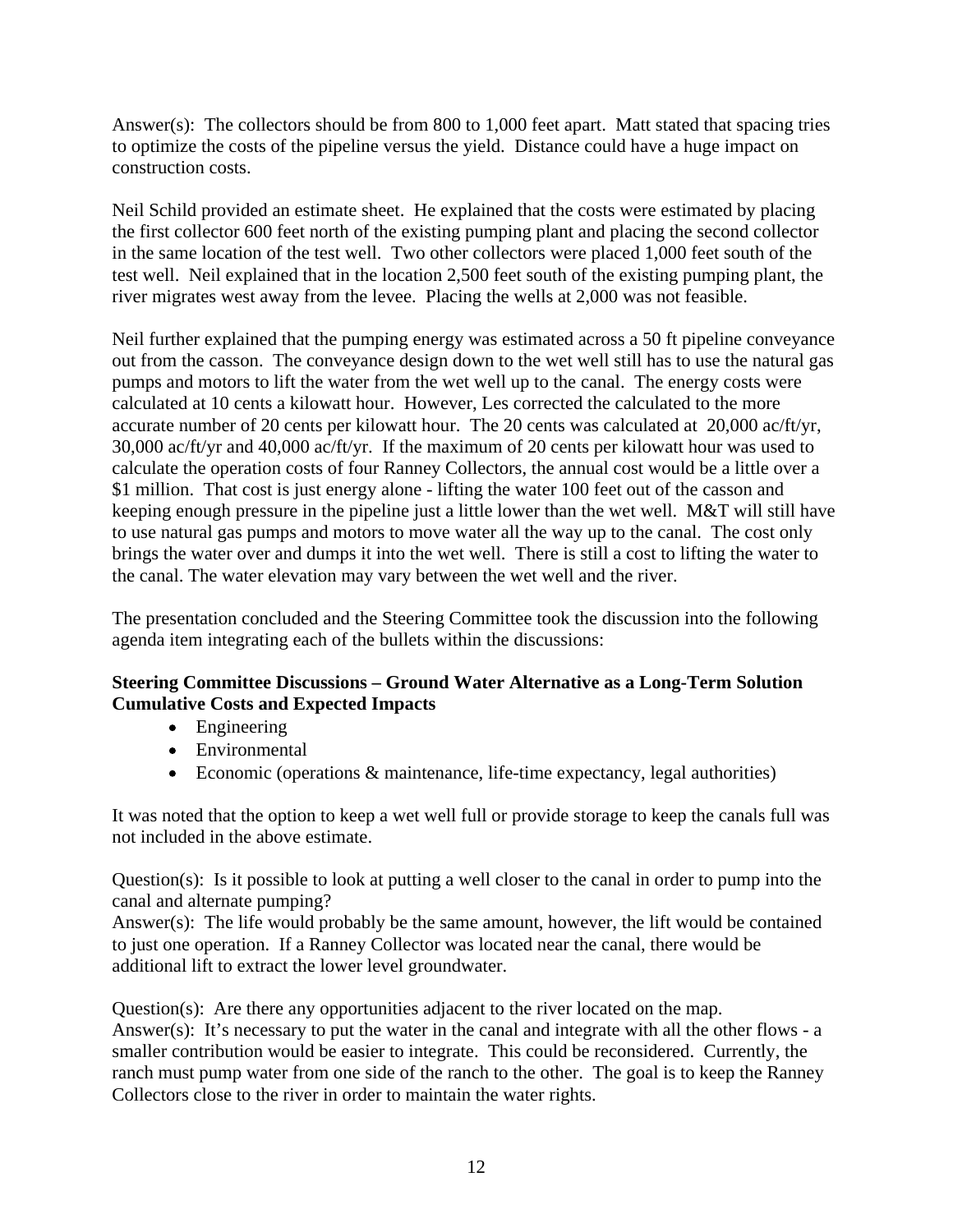Question(s): It has been conservatively estimated that it might take small Ranney Collectors to meet capacity. It has been estimated that four collectors may be required  $(3 \text{ X } 50 \text{ cfs} = 150 \text{ cfs})$ . The fourth collector was recommended to be conservative. Is the fourth collector warranted? Is there another alternative to pump an extra 20 to 30 cfs and the rely on the three Ranney Collectors? It seems like having a whole fourth collector to protect 10 cfs might not be feasible. Answer(s): The cost per collector is approximately \$3 million. All the wells have operating costs and the water must be integrated into the water conveyance system. It may be feasible if something is located next to the canal.

Question(s): There is a 30% loss in capacity due to the delivery system. Would it make sense to put one or two collectors at the end of the system so that you eliminate the loss? Is there an available and adequate aquifer?

Answer: In order to make that determination a boring would have to be made. To relocate the collectors will result in a loss of river connection and the diversion is basically out of the river. There is also the a loss of operational flexibility. The water rights would be an issue for the M&T Chico Ranch and Rancho Llano Seco. The Steering Committee would have to investigate the water rights.

Answer(s): There is a good aquifer in the upper zone it just depends on the trade off. If there is not a lot of groundwater currently being used, there may be an opportunity to use groundwater with little impacts due to the availability of a deeper aquifer. A 30% loss over that length of conveyance may mean a larger well to make up the difference. It may required a channel pump. The groundwater is generally high due to all the surface water application in the area and the general gradient towards the river. It should be noted that the two ranches are linked together with one pumping facility

Question(s): Would it be prudent to run some numbers to see what kind of savings can be obtained by not having water loss and by pumping in different locations and compare the expenses. In addition, assess water use efficiency by lining the canal? Answer(s): Previous calculations: 30,000 ac/ft annually @ 20 cents per kilowatt hour = \$850,000. The Ranney Collectors maintain the supply at the upper end of the system. It is certainly possible to scatter wells along the canal and line the canal. It may reduce the costs from \$16 million to \$9 million.

The issue was discussed regarding relocating the collector system in one location at the upper end of the system or scattered along the canal.

Comments:

- There is approximately a 20-foot lift out of the river from the existing pumping facility. M&T would like to maintain the lift for efficiency purposes.
- As pumping is located get further away from the river, there is more lift, in addition to draw down if you have wells.
- Reconfiguring the system may result in an expense that exceeds the productivity of the ranch. Maybe water users in Los Angeles can afford to pay for these expenses but these numbers are beyond the ability to use water for agriculture.
- USFWS could not afford that price for water.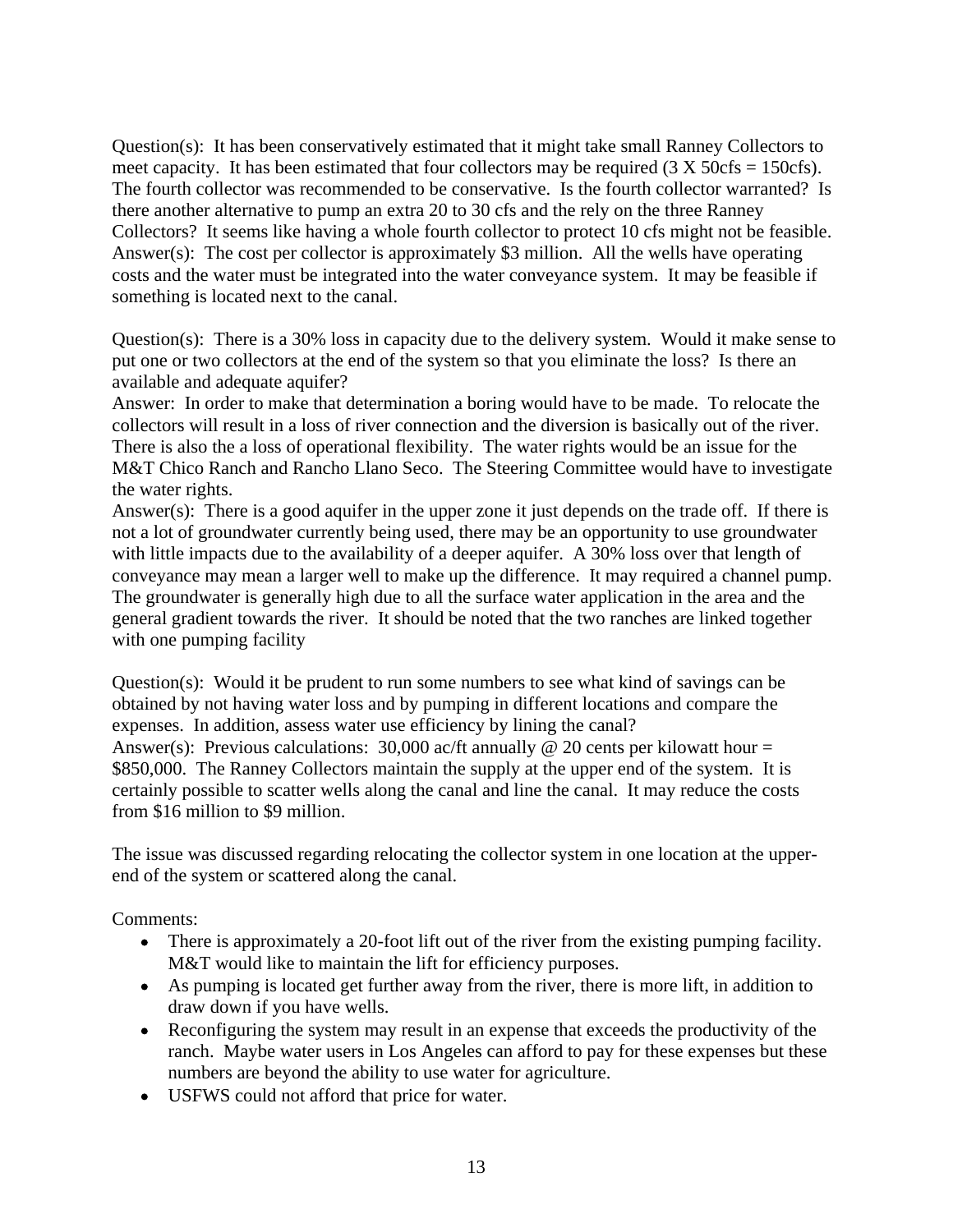- There is a significant amount of private wetlands within the project area that do not provide any financial return. Overpriced water will result in drying up the wetlands.<br>Current manageable costs are approximately less than \$7 to \$8.
- 

Olen concluded the discussion. He explained that each issue will be reevaluated for risks and benefits, in addition to an assessment of data gaps.

## LUNCH

## **Two-dimensional Modeling to Evaluate Potential River Training Works at M&T Pumping Plan Sacramento River, RM 192.5**

Bob Mussetter, Principal Geomorphologist, Mussetter Engineering, Inc. Michael Harvey, Principal Geomorphologist, Mussetter Engineering, Inc.

Bob Mussetter reviewed previous information that set the stage for the presentation of the 2-D model. He explained that some 1-D step backwater modeling using the Army Corps of Engineers (ACOE) was available from the comprehensive study. It was agreed at previous workshops that the river issue was more than a one-dimensional problem and more detail was required regarding the hydraulics - that is the nature of the report.

Bob reviewed the cross sections that were used in the one-dimensional model (192.75 - closest to the pump intake just slightly upstream from the City of Chico's outfall; 193.0 - the mouth of Big Chico Creek; 193.5 - the top of the gravel bar). The 1-D model tried to understand the water surface elevations and what fall level is necessary to spread out into the over banks. Basically, the model determined the average bank full discharge in this reach. The results showed that the discharge will overtop the right bank at about 90,000 cfs. As a basis for analysis in the bulk of the 2-D modeling runs, 90,000 cfs was used as the discharge.

As a background on the hydrology, Bob presented the historical flow numbers at the Hamilton City gauge, the peak discharges going back to the mid 1940's. He explained that if a flood frequency analysis is performed, the results point to a two-year event (Standard Leopold type dynamic channel theory.). If the results are assessed on the mean daily for duration curves that discharge happens a few days a year. It is the discharge that is in the range of flows that would probably have the most effect on the dynamics of the channel in that reach.

One analysis made by the 1-D model at various discharge levels from fairly low flow around 20,000 cfs p to very high flow, was the look at the variation in the main channel top width. The model shows that sediment dumping occurs at the pumping station intake right at the narrowest area in the entire 10-mile reach. The sediment dumping is occurring at the gravel bar upstream from that location in a very wide area. A site visit this morning verified that the problem has gotten worse.

If the average channel velocity is cross sectionally averaged, it would be expected that the narrow section around the pump intake would have a high average channel velocity for at least the high range of flows; and, then around the gravel bar it is a low average channel velocity. If you look at the sediment transport, typical bed material sizes and the flow, the TD4 is about 1 ½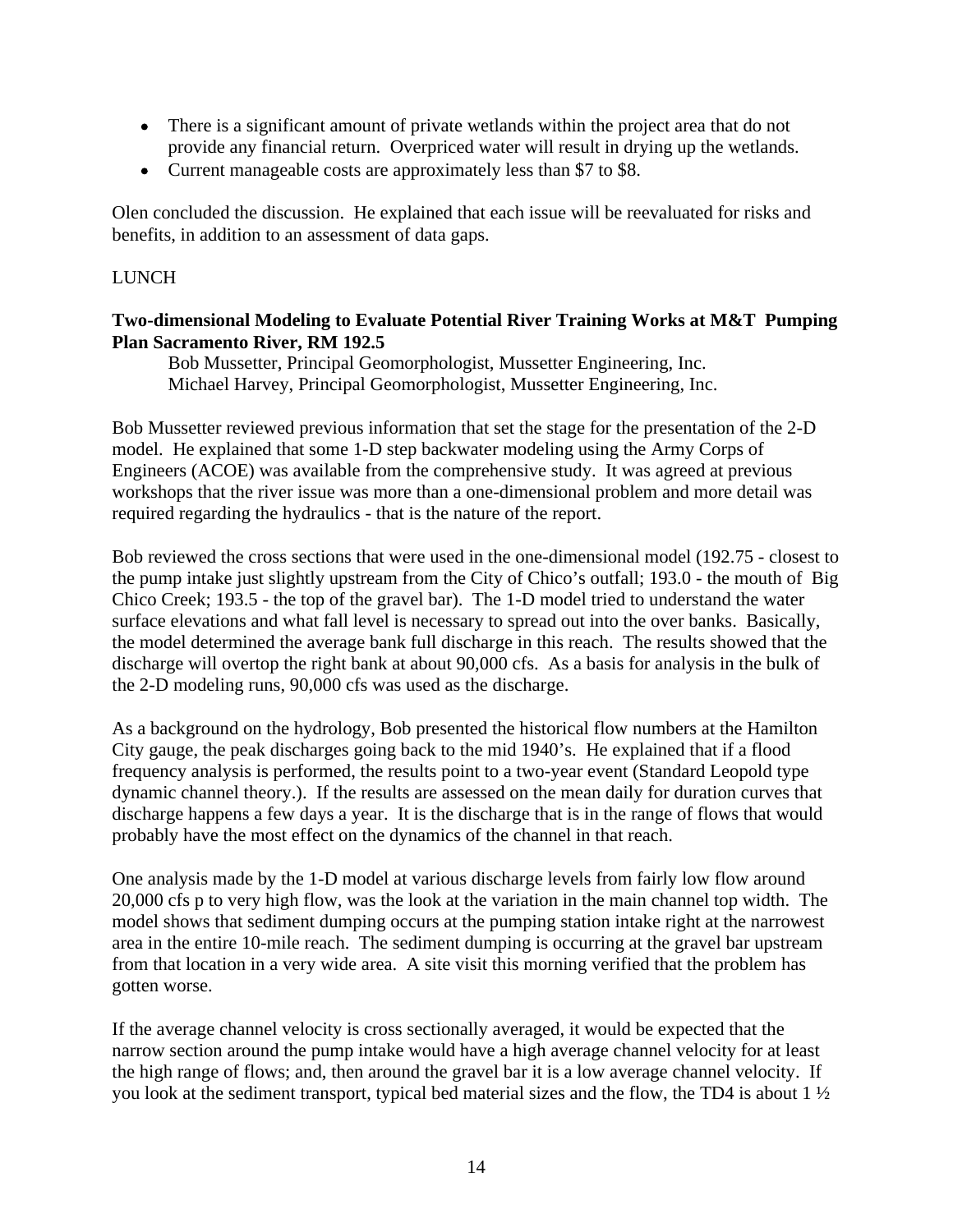- 38 millimeters. What does it take to move those sizes of particles based on those one dimensional hydraulics? What you see is mobilization at about 20,000 cfs right at the pump intake, however, if you go to 193 a ¼ mile upstream across the bar, the model shows that, based on the cross sectional averages, that size of material cannot be mobilized.

If you look at the up-river sediment transport rates coming downstream, at the head of the bar there is a fairly substantial transport rate. The sediment dumps out right through the bar and then there is a higher transport capacity as move downstream. Bob explained that was conclusion from the 1-D model.

The model suggests that, if you can find a way to narrow the river up where the gravel is located, the dynamics of the river will erode away at the bar; transport rates will be up; and, a better continuity through the system will be achieved. At the same time, it would be keep the right bank from migrating. The river is wider at that location and as a result there will be better sediment continuity through the reach.

Two dimensional models have been developed to look at the hydraulics through the smaller reach in more detail to understand the dynamics of the proposed dike field (a series of spur dikes along the right bank) that would narrow the river up and hold the right bank in place. The initial 2-D model went from about river mile 191.5 as the downstream boundary. The boundary was set to ensure that anything modeled with out boundary condition doesn't propagate up to the area of interest. The model used river mile 194.5 at the top.

Bob presented a diagram illustrating the two dimensional mesh that was used to set up the model. There are three different versions of the model. The real surveyed topography is based on mapping that was done in 1996. That mapping was utilized and 2003 topography was estimated based on the bank line alignments apparent in the 2003 aerial photographs. Once the 2003 model was completed, the model estimated the hydraulic behavior of the river prior to the bank starting to erode (when the bank was narrow over against the site). The model estimated again from the 1979 aerial photography and other additional sets of rough topography values for that condition.

In the channel, there are no high-flow water surface elevations. The 2-D model was validated by comparing the water surface elevations by what was predicted from the calibrated 1-D model that the ACOE had put together -- that is the basis for the validation. It isn't real water surface data. At least there was consistency between the two models. The end value is .023 in the main channel, the over banks are quite a bit rougher, and the model used .12 in that area. The side channels are a little bit more open, not as heavily vegetated, and the model used .06. In addition, a downstream boundary condition must be used for the model. That was delineated by developing rating curve from the 1-D model - for any given discharge, there is a known starting water surface elevation at the downstream boundary and that is the basis for the calculations.

Bob described the first set of results for the 1996 mapping at the bank full 90,000 cfs. The model shows that the water surface elevation along the bank is just right at the top of the bank under this condition. The left side is the velocity distribution through the reach (bright red) at the top is 12 feet per second and then blue is 0. The gravel bar is right in the area where the colors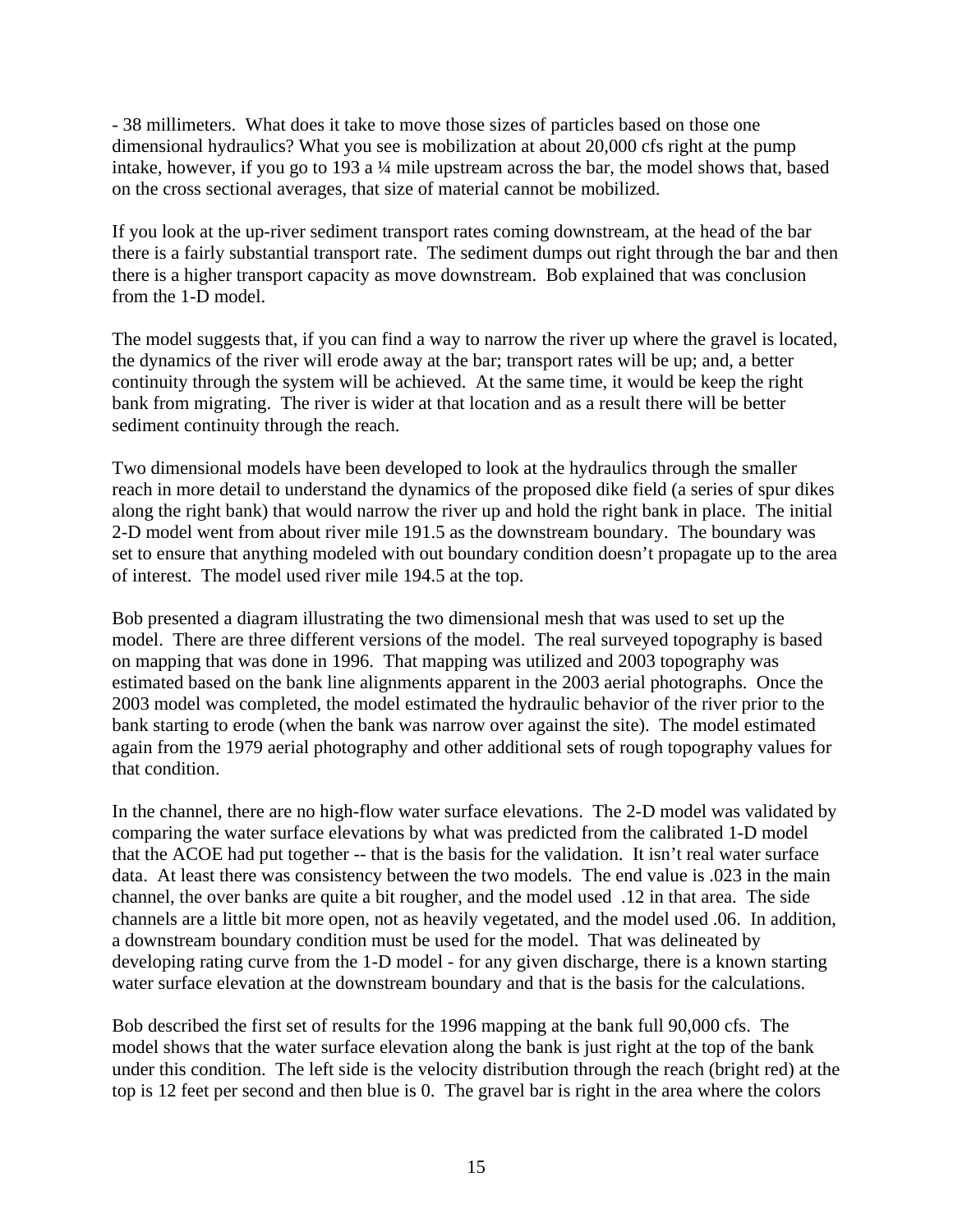start changing right over the edge of the bar. This is the eddy there is a zone right around the mouth of Big Chico Creek. The pumping plant is right in this area, so are fairly high velocities in that area.

By combining the hydraulics at each of the nodes in the mesh with the information about the average bed material grain size in the reach, the model can compute a normalized grain sheer for distribution over the reach. The information results in a dimensionless number. That is, if the number is less than one, it means that that average bed material size would not be mole. You would not expect to see transport of those sizes. When the number is greater than one, you would see varying rates of transport. The model shows that critical sheer stresses exist all the way through and all along the right side of the gravel bar. There are hydraulics exceeding the incipient conditions all the way down through the reach. Under these conditions, the gravel will continued to move and a depositional zone will exist.

Bob explained the technical aspects of the model resolution and boundaries. In addition, he explained how the topography was developed. He informed the group that the real topography was not available and explained that the model was pieced together with the best available information provided to MEI. He described the model as a combination of the hydraulics on the sediment side, the normalized grain sheer force and sheer stress distribution for the 2003. The resulted in a best estimate of the 2003 at 90,000 cfs. The interesting piece of information is that as the channel widened out the velocities lowered under the 2003 conditions.

There were two conditions the model analyzed in terms of possible solutions to the problem.

(1) Realign the bank upstream the other is the spur dike.

Bob gave a brief overview. The model concluded that if you do fairly minor changes and look at the hydraulics in the short-term, not considering the effect of that on future river meandering, and so on the hydraulic effect, velocity and depth only occurs right in the vicinity of the bank realignment and it doesn't propagate very far down stream. This certainly doesn't do anything to change the dynamics in the project area. After modeling this conclusion, MEI moved on to the next step which was the spur field.

## (2) Spur Dike Field.

Bob explained the model looked at a series of eight spur dikes. The most downstream spur dike would be just a short distances upstream from the pumping plant and would extend on up past the head of the gravel bar. Basically, the idea is to try to constrict and move the river back to a location similar to where is was under the 1996 condition. Bob presented a three-dimensional oblique view of what the spur dikes would look like on the bank. He explained that the Butte City dikes would not be suggested as an optimal way to build a spur dike.

As one of the design criteria, the spur dike design did not go all the way to the top of the bank. Bob presented a diagram of his explanation and explained the conditions that were considered. The earlier presented figure described the dikes basically coming out to the existing bank line and then having the root of the dike going about 30 feet back into the bank. To get the hydraulic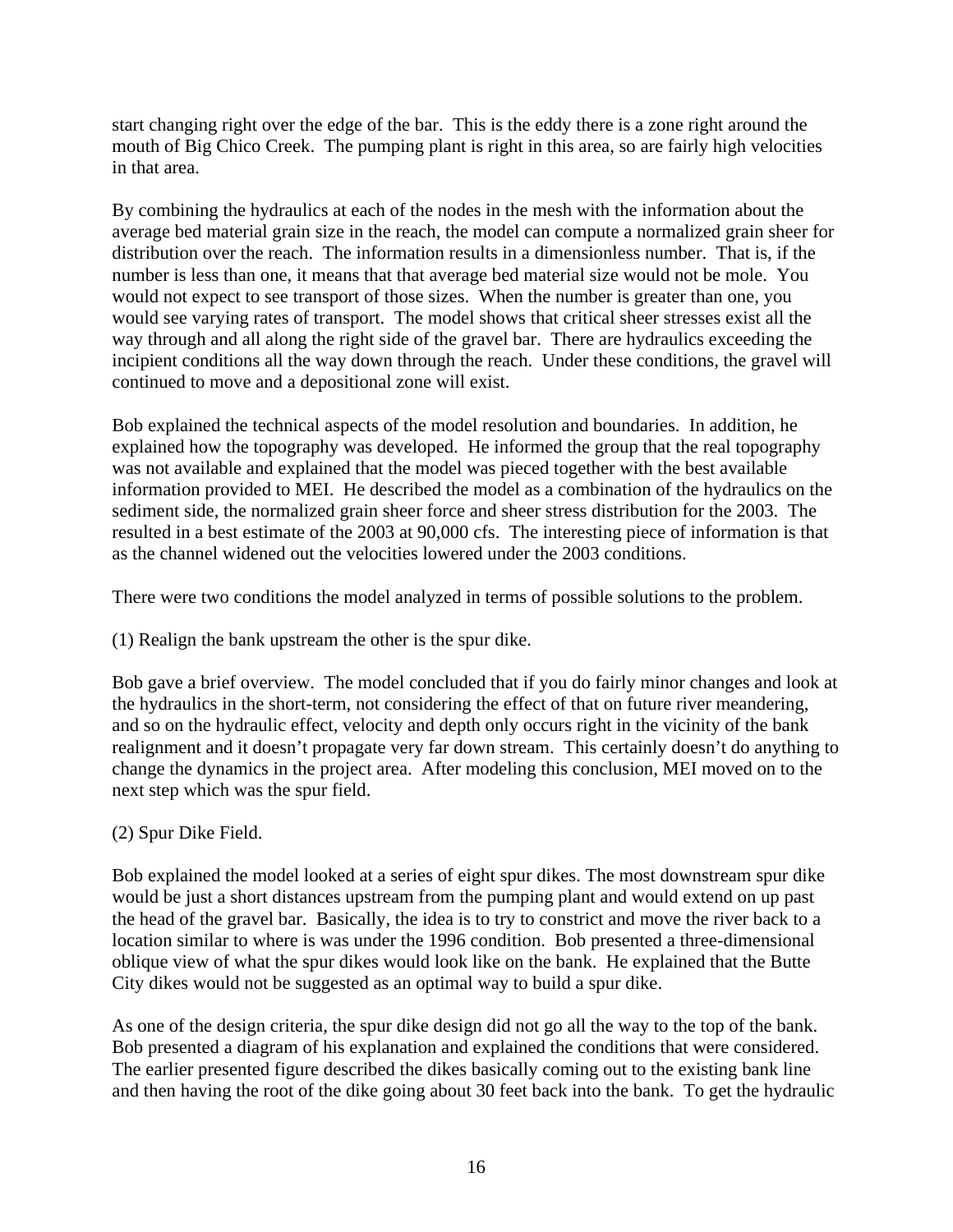conditions to behave similar to what it would have been in 1996, the top of the bank must be pushed far out as well. So in reality, the it would probably require at least 30 to 60 feet of higher spur out to where the 1996 bank line was and then drop it down to that lower level. This requirement has a significant effect on the cost. It's probably would be necessary if you wanted to this option to behave right hydraulically.

The model set two of the dikes at about 2/3 of the bank height. The model set the downstream dike at 2/3 the bank height and then calculated what discharge it took to overtop the dike. An upstream profile was run and that became the basis for the top elevations of the upstream dikes – the dikes would all start to overtop at about the same discharge.

This first comparison of the two models predicts the west side shows the grain sheer stress at the same plot before 2003 without the dikes. In the area where it doesn't appear to move the sediment, there is enough sheet stress to mobilize some of the material along the side, but the build of the bar is below. If you look at the condition with the dikes in place, the model suggests that the proposed dike design would probably cause the gravel bar to shrink in size and certainly erode the end of the bar to shorten it back in the upstream direction. From that standpoint it would be quite helpful in controlling the continued growth of that bar.

The unfortunate thing at this discharge level, we really haven't helped the situation around the M&T location. The cross section goes right across the intake level. Push the sheer a little bit closer and over, raises the energy a bit but probably not enough at least when considering the movement of the coarser grained gravels - not enough to do a whole lot of good at this higher discharge. The contract of the contract of the contract of the contract of the contract of the contract of the contract of the contract of the contract of the contract of the contract of the contract of the contract of the

If we estimate the bed material, gravel transport capacity section by section down is fairly high upstream and then along the bar it becomes very low; and, then it jump up again as it comes through the area of the pumping intake. The reason it's higher now is we've basically increased the energy grading up across that riffle along the area upstream from the bar, but it's very low along where the area of the intake is. This again was for the gravel size range.

The model also considered the effects of the Big Chico Creek flows. MEI conducted a concurrent flow analysis and concluded that flow varies all over the place but the common discharge in Big Chico Creek when you have 90,000 cfs flow in river is about 1,000 cfs. That number was used to see how the value affected the model. The spur dikes crank the energy up along the bottom not really performing for the intake for the gravel size.

It was discouraging after seeing those results. MEI decided to model the historic conditions before the problem existed. The model again utilized the 1979 mapping and estimated the topography for that condition. MEI had available topography for this particular model. Bob presented a 1979 photo. It is now possible to compare the grain sheer results with that condition. This comparison provided a very marked difference. The results show that through the area along the gravel bar and on past the pump intake, the hydraulics are lot more uniform. Bob further explained the transport rates through the reach.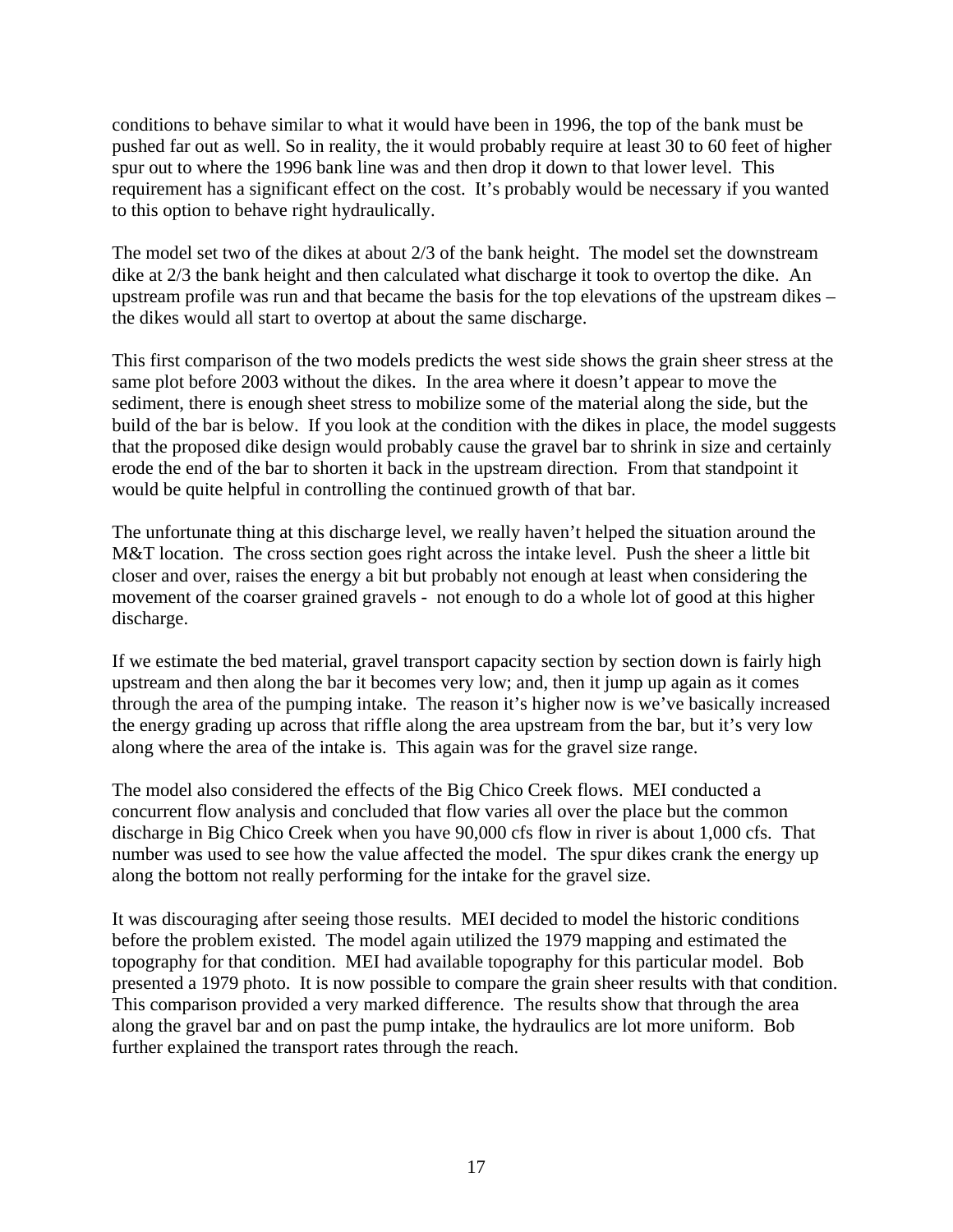MEI was curious to understand the sedimentation issues surrounding the pumps. The dive reports described the biggest problem was associated with sands at the intake and not gravels. MEI was curious to know what would the dikes do during the low-flow period in terms of moving the sands through the reach and if it would benefit the pumps. The model was run at 8,000 cfs with the note that generally pumping is between the 4,000 and 12,000 cfs in the river (typical low-flow period). The model compared the difference between the baseline model and the west dike model at 8,000 cfs difference in velocity in this case. What the model suggests is by putting these dikes particularly in the lower end (the upstream dikes are necessary to hold the bank in place) the dikes actually ratchet the velocity up along that bank and particularly around the area of the intake.

Under the baseline conditions along that side velocities are less than a  $1\frac{1}{2}$  ft/second and the higher velocities are out closer to the middle of the river. Bob further described the position of the dikes and the results that can be found in the report. He concluded by stated that the dikes would provide enough additional energy to keep that intake fairly clean of sand.

## **Steering Committee Discussions –Installation of Rock Groins Alternative as a Long-Term Solution**

## **Cumulative Costs and Expected Impacts**

- Engineering
- Environmental
- Economic (operations & maintenance, life-time expectancy, legal authorities)

## Question(s): Would the gravel bar still move down?

Answer(s): No. The dike field creates high enough energy high to "chew off" the end of the bar and actually decrease the size of gravel bar. The becomes stabilized and will not continue to grow. The problem is really not gravel, it's the sand under low-flow conditions. The model suggests that the dikes could operate under a range of flows. It will keep the sand out of there at low flows but there should be enough energy to move whatever goes off the bar will be moved on through the reach.

More discussions were held and questions debated.

Bob further commented that you have to consider the sediment supply to understand the growth of the gravel bar. There is a wide separation zone area so the sediment that comes down dumps out and builds the bar. Whether the bar grows under those conditions is a function of how much sediment is coming to it. Just because the bar is mobile doesn't mean that it won't grow. What allowed the bar to continue to grow is the erosion of the bank. The argument is that if the bank is trained and the energy increased, the bar will at least be stabilized. It may reduce the bar and keep it in that location.

Concern(s): That the 2003 conditions, with dikes, are so similar to 1996 and under the1996 conditions the bar was growing. There is fear that under the 2003 conditions with the dikes, the bar will continue to grow in a downstream direction. The south and east side of the bar are low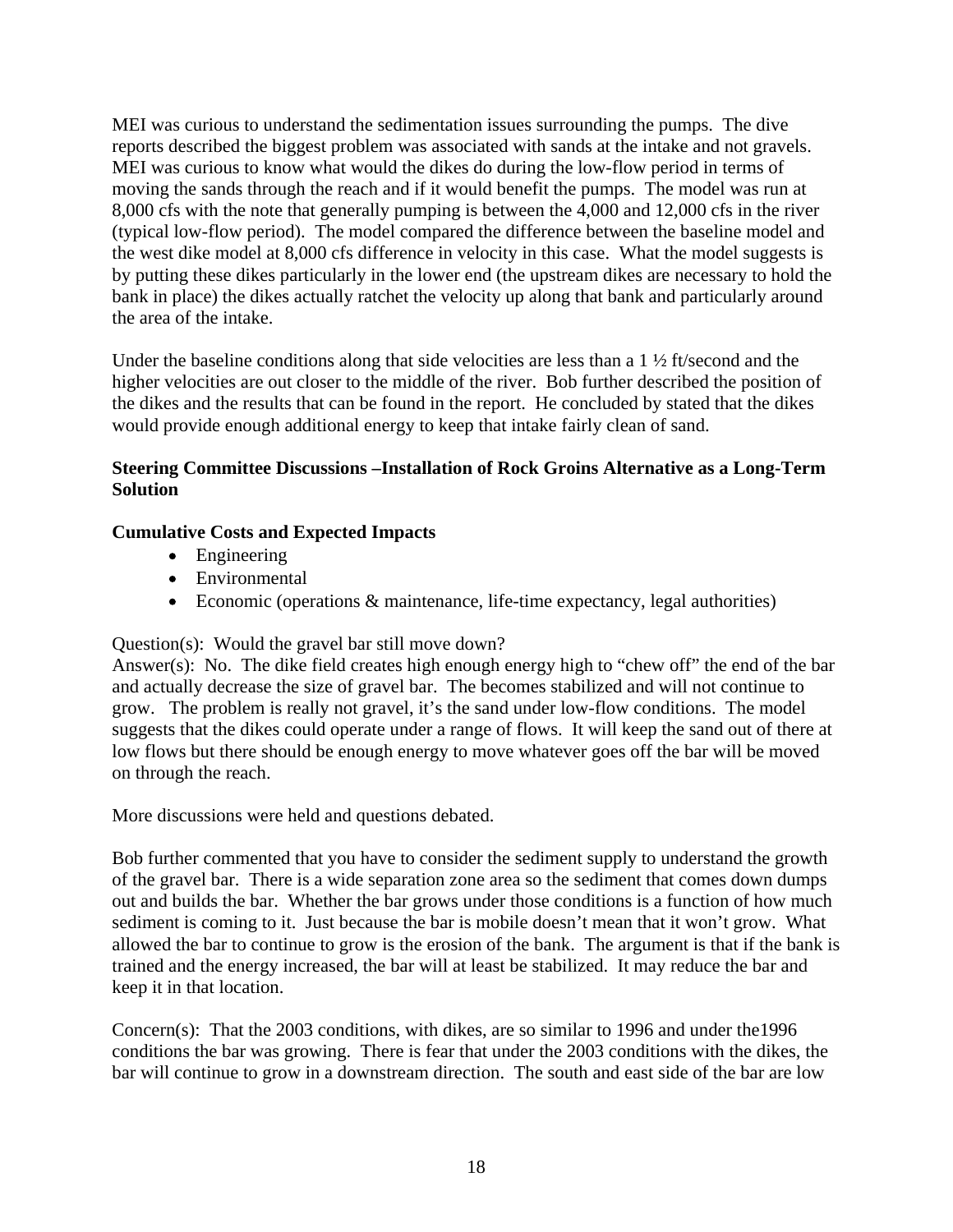enough to allow deposition and so there is fear that all that will be mobilized is the upstream edge of the bar and it will grow in the downstream direction.

Comment(s): If you don't allow the river to widen in this area, and historically there has been enough energy to move that gravel through there with the channel narrowed up, it would not allow the bar to grow. What made the bar grow was the process that was just described – pressure was caused on the other bank and the other bank eroded then the problem just compounded itself.

#### More discussions held.

Comment(s): Yantao commented that he cautioned that the group should be careful in trying to read too much into the sheer stress. The most important part here is probably the flow pattern and also the planform. Basically, if the proposed dikes are built at the west bank, they will push the flow toward the east, which will erode sediment from the bar and gradually get the pump intake into a better situation. In principle, a river cross section has to maintain certain flow area, and if the area is reduced on the west bank, it has to get back from somewhere else, and that somewhere is by eroding the bar because the east bank is not erodible. If you look at Eric's meander model, it uses this same principal, the river will erode on one bank and deposit to the other bank so that the river will maintain the same width. In our case, we are reducing the effective channel width by building dikes on the west bank, and the channel will no have not other way to go but erode the gravel bar.

Comment: MEI looked at the cost of rock and installing the rock no other costs for the two types of dikes were performed. One would have the root of the dike start right at the 2003 bank line and the other would be to take a full bank height out to the 1996 bank line before it was dropped down to the two thirds. The rock costs about \$35 / ton (\$1.3 million). If you went back to the existing bank line, or about \$2.3 million, if you took it all the way out to the 1996 bank line. Mitigation costs are not calculated and are anyone's guess at this point. Other: Approximately \$12.50 / ton for the rock at the quarry, about \$7 / ton to truck to site and Andersen Drag Line gave a cost about \$8 - \$10 / ton to push it out into the river. Note: Andersen Drag Line contracted the dikes at Butte City.

More discussions held about construction costs.

Costs were compared to the Butte City dikes. Mike Harvey commented that the sheet piles placed in the dikes are antithetical to whole design concept of a dike. A dike is supposed to be a flexible structure and to ram a sheet pile right down through middle of the dike eliminates that attribute. The Butte City Dikes are nonflexible structures and CALTRANS called it a dike. The advantage of a spur dike as opposed to a full-bank revetment is to support environmental issues. Enough rock is placed it will self adjust as a result of scouring. There is enough rock mass to take local scour and it will still function. So by ramming a sheet pile down the middle of the dike that self-adjusting attribute cannot take place. The history of dikes has shown that they don't need to be maintained. There are no hard and fast designs for dikes.

A key component to successful dikes is a sufficient sediment load in the river in order to get deposition between the dikes (sand and fine gravels). This action forms a buttress to the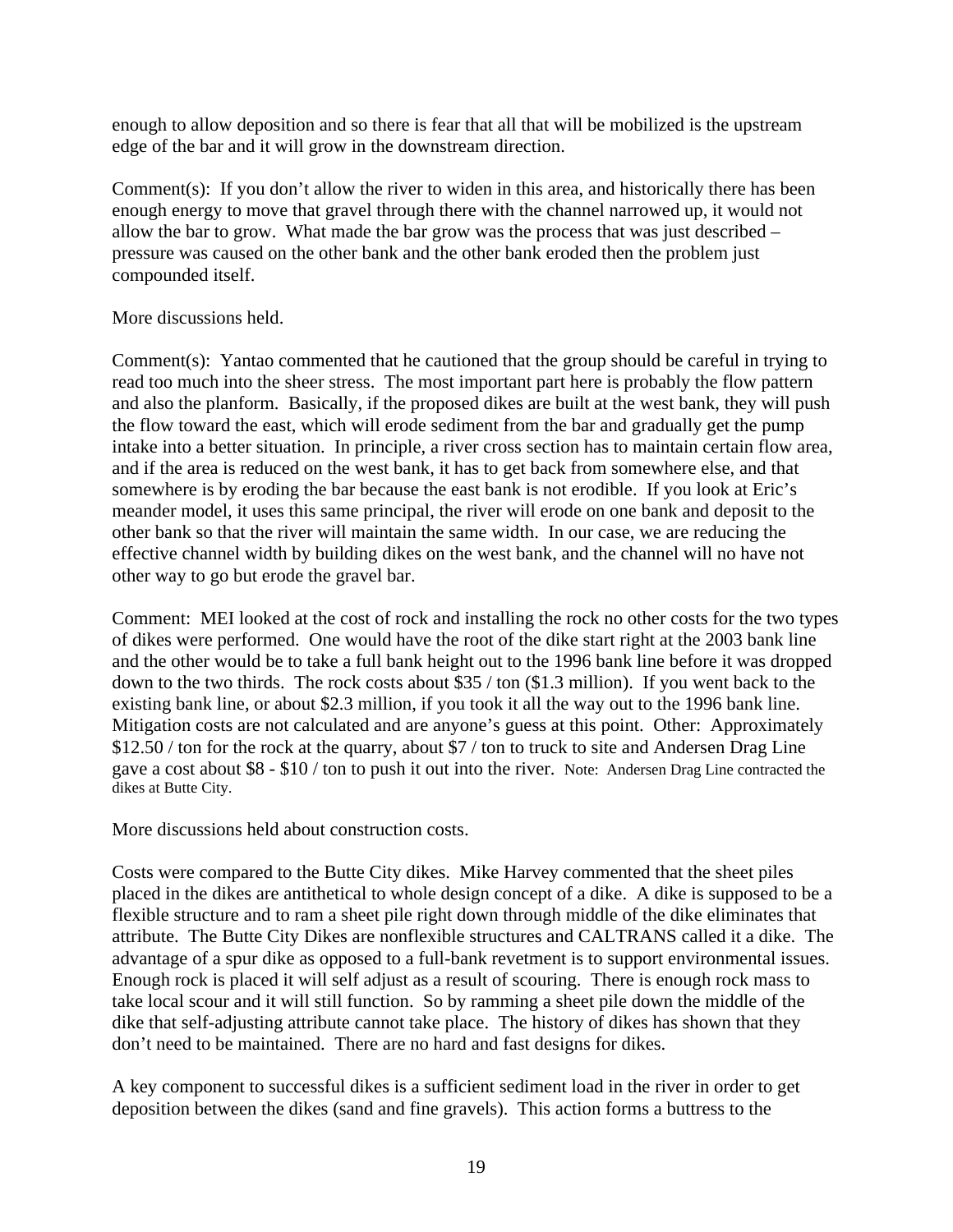unprotected portion. There is a good example of that unintended effect down by the Kummulshue Bend. Due to the scour action at the end of the rock, there is a big sand bar covered willows.

The comparison was made to Woodson Bridge dikes. Mike commented that those were not the same kind of dikes. This project is talking about permeable dikes.

Mike further commented that rock has a bad rap in the Sacramento system for a number of reasons. Part of the reason is that rock has always been full-bank revetment. The Sacramento district has not, for some reason or another, installed dikes other than a low-water navigation channel down below Verona where they had some wing dikes. If you look at some work that has been done around the country spur dikes actually are not the same as full-bank revetment. Up on the Willamette, studies have shown that they actually have some environmental benefits that provide a substrate for invertebrates, they provide various low velocities for younger fish. There is no experience here on the Sacramento River with spur dikes.

Mike brought articles reporting from the environmental perspective that show real benefits to the environment. The information shows that spur dikes are a better treatment from an environmental viewpoint than full-bank revetment. It is important to realize that the dikes aren't as environmental unfriendly as a lot of the revetments along the Sacramento River system. There is still the argument of reducing river meander and associated ecological impacts.

More discussions about environmental benefits.

Bob summarized by saying if we are going to fix this problem in a way that allows the pump intake to function and meet the operation criteria, it is absolutely clear you have to figure out some way of holding the river where it is or pushing it back over on that side. He questioned if the arguments met with the reality of the situation. He stated that from purely a technical standpoint, the modeling providing reasonable assurance that spur dikes are a viable option. It may warrant some additional modeling to refine some other scenarios and ultimately there is a need to for a physical model.

Eric Larsen suggested that the question should be answered how the river will change in the next 25 years. The model shows what the river is now and there may be the need for another spur dike downstream.

Bob commented that there is merit in the 25-year model, the question is centered around a time frame. No matter what is done in the river, the river is going to go somewhere else again. The question is, given the situation that the project is in today, where the protections exist, where the inflections in the bends are located, how those bends are moving, is it in the design life of this project realistic to think that the bends are going to just migrate down through this area and completely change the game at this location within that 30 to 50 year timeframe?

The question was raised that discussions in a previous workshop regarding river predictions modeled by Eric showing the movement over 100 years will cover the pumping plant.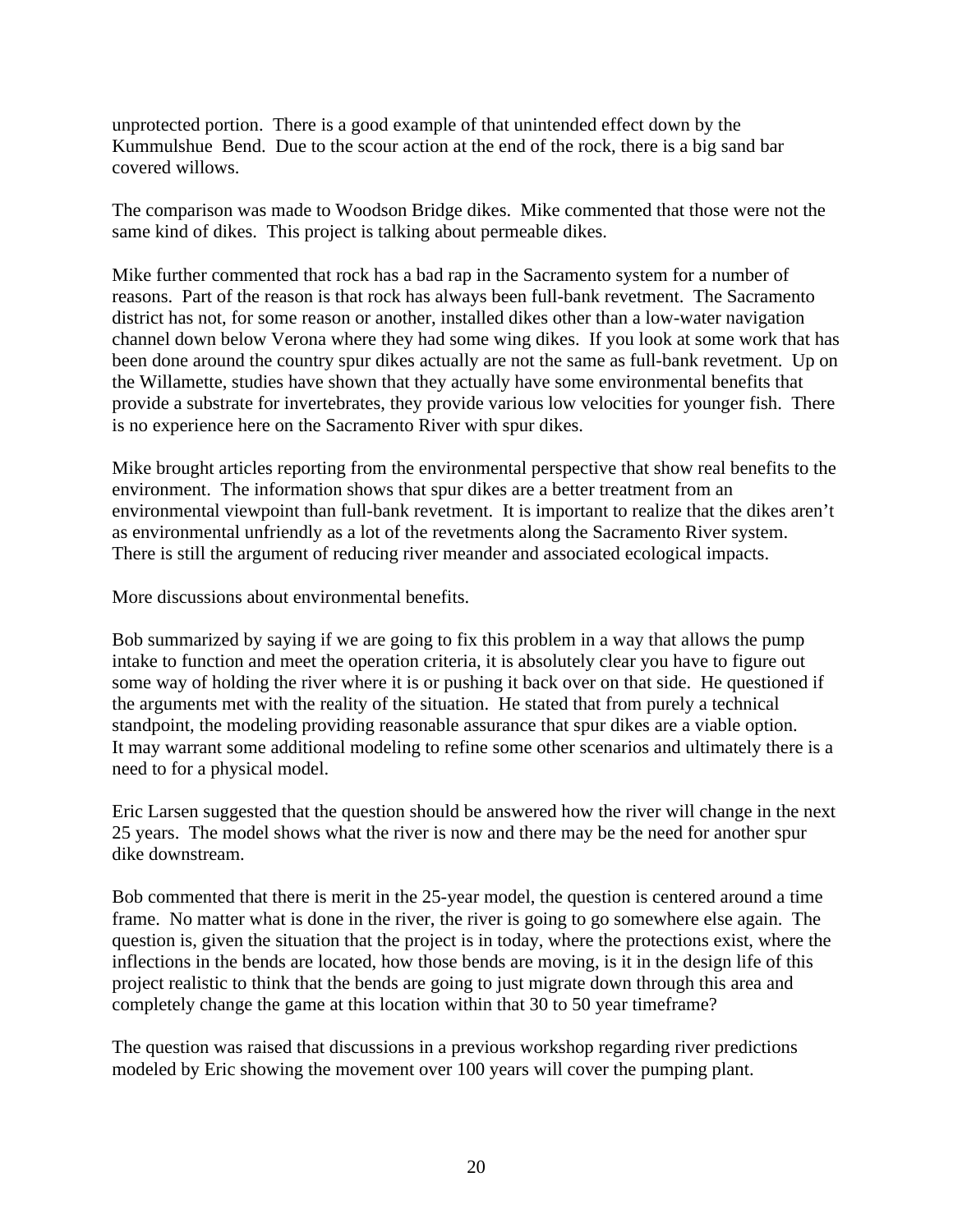Bob reiterated that it isn't a question of whether the river will move ten years from now, it's can we do something to solve the problem?

Eric stated that he is involved in a number of projects where the whole dilemma resulted in not looking at the long-range movement of the river. We're here today because that was not done.

It was suggested that to control costs, extraction of the gravel bar on a regular basis becomes a viable option.

Bob remarked that be doing that you release the pressure on the west bank so it may not migrate as fast, however, the problem that river will continue to want to migrate to the west is still going to be there, whether you take that bar out of there or not.

Les commented that over time moving the gravel bar would no longer be a problem because the river will be so far west.

Mike questioned if the concern was looking at the up-stream revetment on River Road? He questioned if there was concern related to removing the revetment or leaving that in place?

Eric replied that either way there will be a problem in the future. If it is taken out there will be more serious problems.

Mike – everybody agrees that if you pull the revetment and the river shifts over then the approach is steepened and the spur dikes are flanked. If you put dikes in, then there is a passive commitment that you preserve the alignment. Especially when there is an existing revetment upstream.

Discussions were held regarding on-going commitments to existing bank protections and how the existing revetments influence project solutions.

Eric Larsen commented that it is an exciting possibility of a feasible off-channel collector as a solution and therefore removing the issues of continuous bank protections.

Discussions were held regarding how far off-site would river dynamics impact a project solution.

Stacy Cepello commented on historical river conditions, e.g., the river has stayed in that corridor for 100 years -- the left bank is hard. He commented that finding an in-river solution is dependent on the river corridor dynamics at the project location and the protection of the pumping facility if it stays in the river.

The comment was made that CBDA charged the Steering Committee with looking at the river as a system and how a solution to the M&T/Llano Seco problem might impact or improve the system.

More discussions were held about the construction and placement of spur dikes.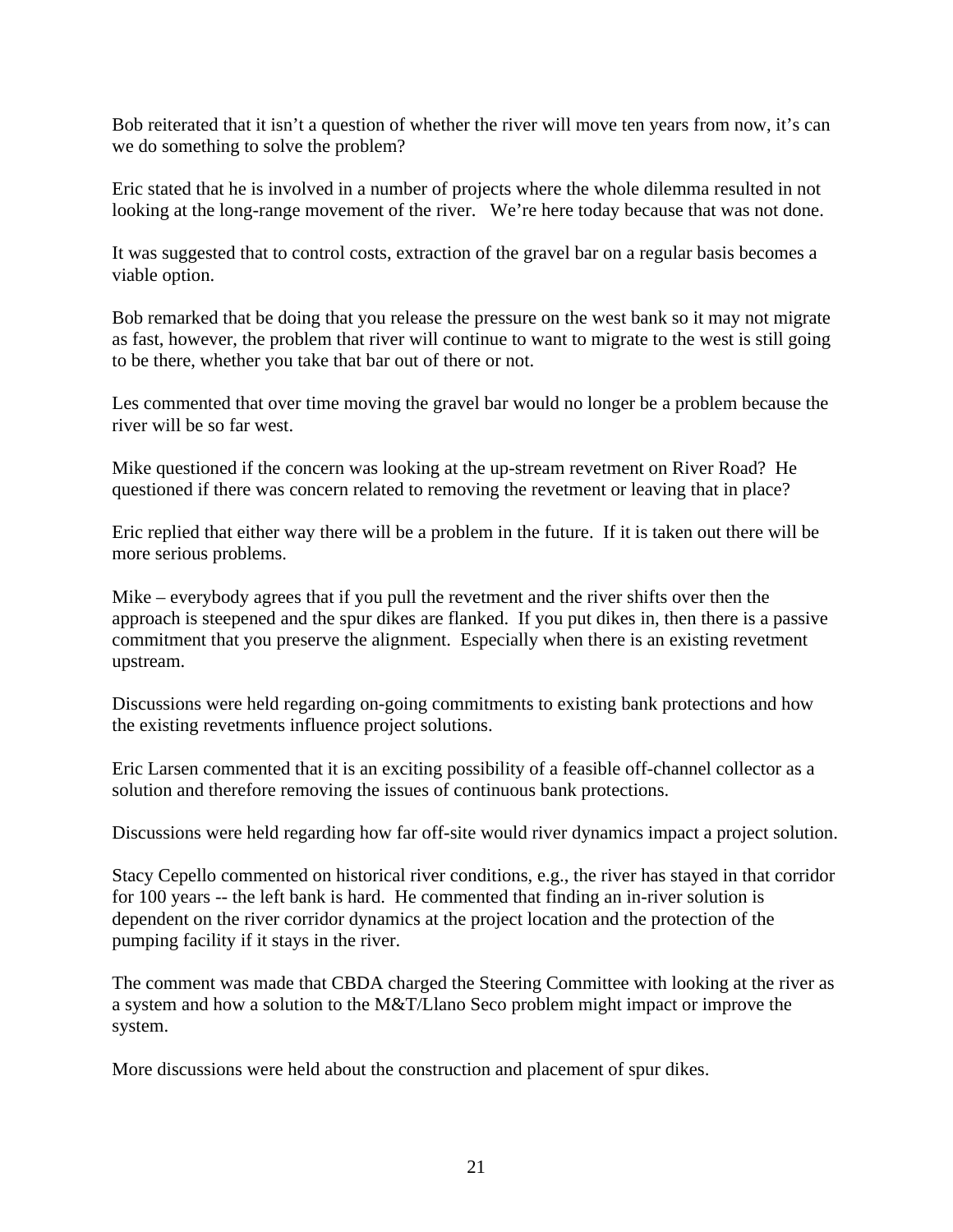Mike Harvey commented that he had compiled some qualified research regarding environmental considerations and micro and macro scale associated with spur dikes that is worth reading. He suggested that the committee review the findings rather than take the position that all revetment is unacceptable. He explained that the papers clearly describe environmental benefits. [Documents made available to all Steering Committee members.]

Eric reviewed information regarding river dynamics for 1997 and 1896 surrounding the project site in a power point presentation. He described the evolution and progressive migration of the river over time. With the strong possibility of wing dikes as a solution, the following question was raised: Would there be a possibility of considering movement in other parts of the river and allowing other parts of the river to move that are not constrained as a type of mitigation? What might be gained?

As a beginning Eric modeled what would occur if this particular bank constraint were removed (edit: identify location on the river). And downstream from the site, other sites were removed. Eric described the river dynamics at the pine creek bend, the M&T bend, Phalen Island, and Golden State Island. It was pointed out that the placement of existing rock in the illustration was incorrect. Eric explained that his report was based on a map provided to him for the modeling. Les Heringer described the accurate location of the rocked bank (farther upstream). It was also pointed out that what may have appeared as a rock revetment is actually a built up levee. Eric explained that his study looked at the river without present structures or revetments. He explained that after the last workshop he walked the river at the park site and talked to Koll Buer about current conditions. He explained that he put together the presentation hat rather quickly and it is not been written up.

Eric moved on to explain six different scenarios where the first four took out four bank constraints one-by-one to predict the results. The last took a few combinations out to see what might happen. Eric presented a map of the results. Eric explained that the map showed a crude location of where the groins might be placed. He experimented with different locations. Eric explained that the modeling seemed to agree with the MEI study. Eric pointed out the river movement with each removal and how the river would expect to migrate with everything in place in the next 50 years in five-year increments particularly in 1997 upon which the modeling was based. He illustrated movement away from the groins. Eric explained that the river seemed to move one hector every five years or 2 ½ acres every five years are being reworked in those areas.

Eric explained that he was working on modeling individual flows. Eric continued to explain the significant changes when some constraints are removed and how little the river moves in other removal areas (little mitigation). Finally, if all constraints were not in place, which means that Phalen and Golden State were removed, the model would get these kinds of changes. The model removed the constraints at the park with and without the hypothetical groins in place at 50 and 100 years. Eric provided slides illustrating the scenarios. Eric commented the river is naturally pulling away from the proposed groins. More discussions were held regarding the information presented. Eric commented that it's his hunch and the modeling suggests even with the groins in place the river apex is tending to move down. Over 50 years it appears that the river has moved away from the groin site naturally.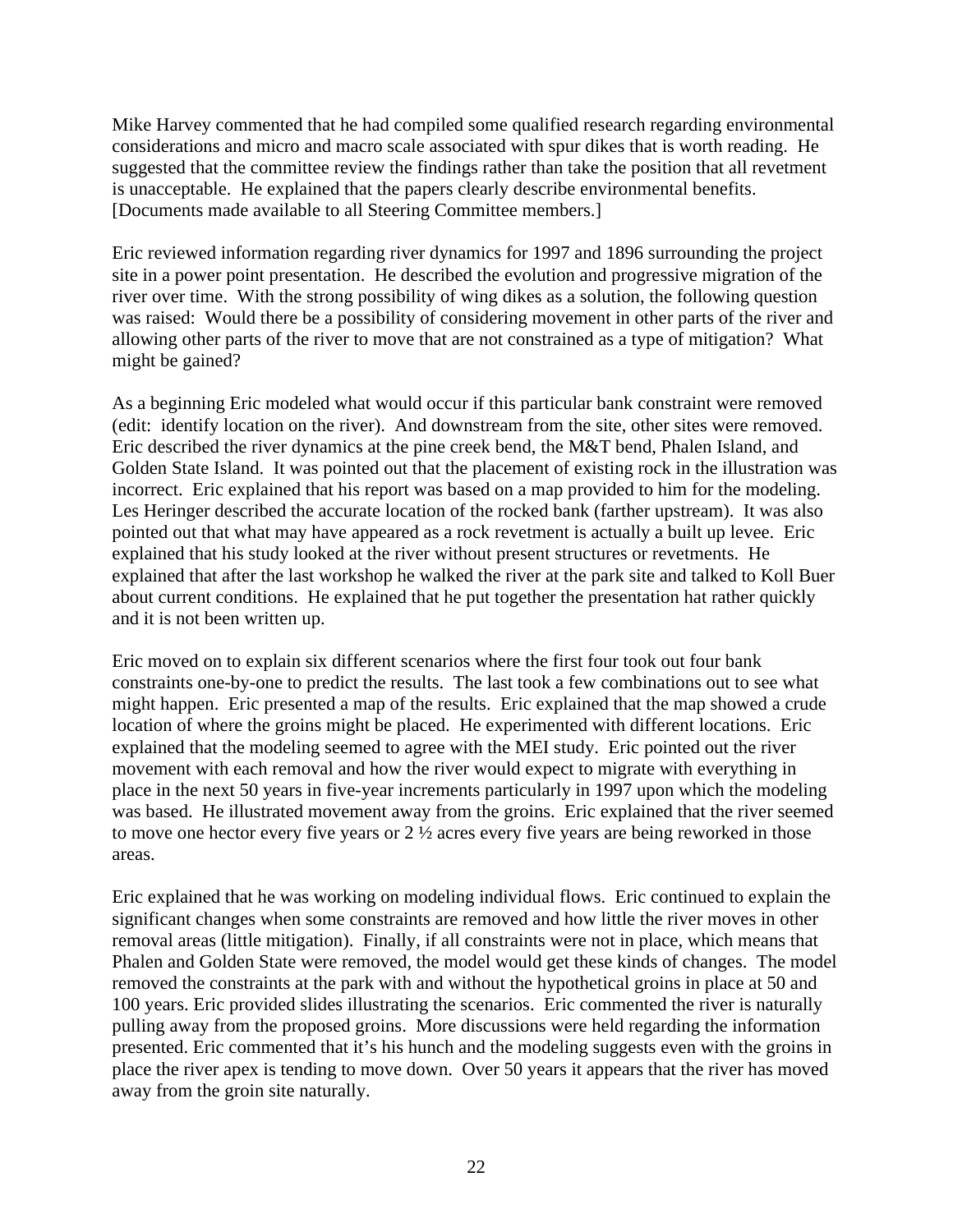However, it was noted that Eric's suggestion was based on the upstream removal of rock on River Road. Eric agreed and explained that he did not have the scenario with the rock. Eric commented, that in his mind, a model is a tool to use help the group think and not to say this is what's going to happen. A model tells you what could happen, what are the tendencies, what do I really need to think about. Eric believes that the committee should think about the facts with or without the rock at River Road, the apex is going to migrate downstream and maybe come around the revetment at the park (Eric referred to the 100-year tendency in the presentation).

More discussions were held regarding the movement of the river apex over time based on the modeling information, background data and previous modeling efforts conducted on the river.

Mike suggested that if the premise is accepted and the rock on river road stays in place and nothing is done in the area of the proposed groins at this time, then it can be said with certainty that the pumping plant cannot withdraw water from the river. The river has already gone down another 30 to 40 feet and there have been higher flows at about 40,000 cfs this year. If the curvature on the bend increases the erosion rate will increase with time. And so, effectively if nothing is done on the west bank the pumping plant is uncertain. So if that premise is accepted, then the discussion comes back to what was said early on. Is there another way to get water? What the group found is that alternative may be cost prohibitive in terms of those who need to use the water. So then is there a compromise somewhere between? What we see on the slide presentation that there is some point between where the current river alignment is and will be in X years. It doesn't appear to be an either or if you want to maintain the pumping plant as a pump station. Let's set the premise, that if you put the groins in, then you can rectify the existing situation at the pumps. So, you can utilize the river as a tool. Ultimately, things will change and if they change there is a relatively short-term fix because we don't know what  $X$  is and if it does occur then we are in no worse position. All it's done is preserve that period X for using the pumps. Mike asked the group if that was a reasonable interpretation of the presented information.

Eric replied that the economics – when you cite the groins at \$2.5 million at the top end what is the cost for upstream activities. Mike responded by saying that he was basing his response on not doing anything upstream.

Yantao replied with some concerns that the river might migrate away from the pump station even with the proposed dikes. Basically, what the dikes do is to fix the river at this particular location and leave no room for migration. Under the worst-case scenario, if the river does meander away downstream of the proposed dikes, we can always add an additional dike, in the future (not now) to further restrict the river course. Even if this occurs, it would have to be many years away from now and from an engineering and economic point of view there is no need to add another dike at this point.

Bob Mussetter commented a difference is a result of looking at this at two difference scales. He commented that Eric's model shows the river dynamics occurs at multiple bends over a long period of time; and, and the MEI model shows that in the life-time of this project if the upstream revetment is protected, the solution should it hold for reasonable amount of time. In the bigger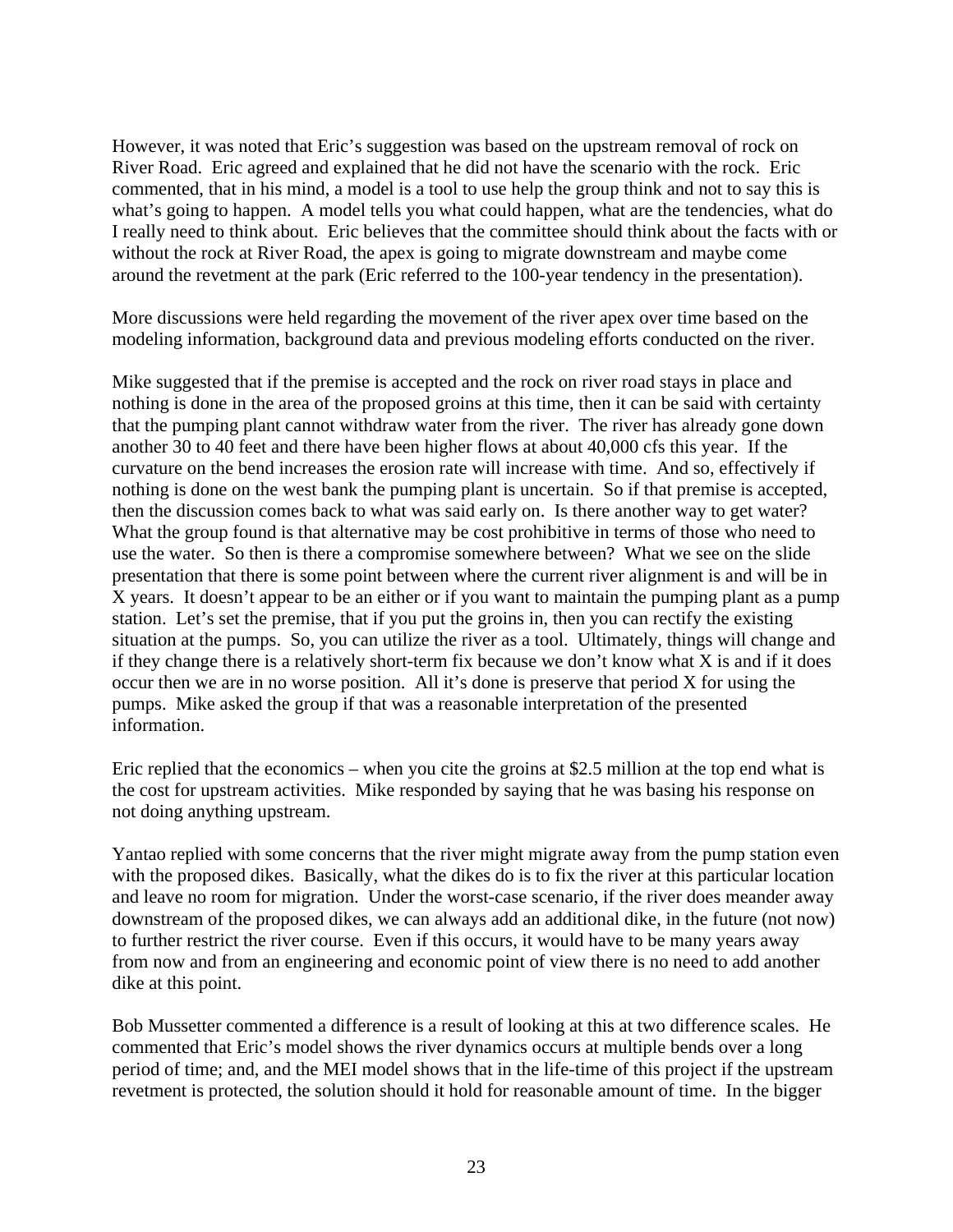picture it might be argued that the problem is bigger than the solution – one cannot control the river and it shouldn't even be tried – it should be recognized that eventually the upstream bends are going to migrate, the inflexion of the river is going to change and we are going to lose the benefit of what we put here. And so the real question is, when you consider all the costs (construction and environmental) is it better to take this short-term fix on the assumption or with the risk that we can hold it for 30 to 40 years here and make it work long enough to get the benefit out of that money or is it better to spend \$14 or \$20 million to construct the Ranney Collectors and eventually the river will just move away from them. He felt encouraged by Eric's model–he wasn't sure that the scenario would be that bad in the 30 to 50 year timeframe even if the worse case assumptions were wrong.

Eric reiterated that the river is going away from the pumps.

Mike commented that if the prediction is correct it will actually develop a condition that is better for the pumps in the long term.

Eric commented these conditions would be created in the long-long term.

Bob commented that this only happens if the inflexion of that bend changes and so we need to ask – What is the mechanism that would cause the inflexion of that bend to change? This has to start way upstream and it's not going to happen in the timeframe.

Eric commented that the project site has been a stable area and stayed true for 80 years, however, the river shows movement.

Bruce Ross commented that the model seems to be focused more on reducing the size of the gravel bar. What we really need to do is maintain a fall way against the bank in front of the pumps. Watching how the gravel bar migrates, it looks like eventually Chico Creek may be on top of the pumps. It appears that it may migrate down in front of the pumps before it was dredged. He wondered rather than concentrating on diking the upstream maybe the dikes should be moved downstream to hold the a width to maintain adequate velocities to prevent deposition?

Mike replied that this approach was considered. Mike explained that the two upstream dikes from the point of view of forcing erosion on the gravel bar is somewhat ineffective. They are an insurance policy because the one thing the project can't afford is have the river cut across the top behind the downstream dikes. The hydraulics show that the revetment on River Road actually kicks the river over to the west bank. The upper dikes are essentially blocker dikes. There is no disagreement. However, you run into a construction problem and maintenance problem. To ensure that the dikes are not flanked you need to extend the dikes. They be can be buried and not sit out as piles of rock. There will be some issues regarding under what flows will these dikes be effective because you can't build them high. From a purely construction point of view and maintenance, the dikes will have to be very long features landward. A detailed study concerning these issues was not described in the report because it was important to first analyze the feasibility of the dikes.

Mike explained that historically dikes fail on the landward side at the root.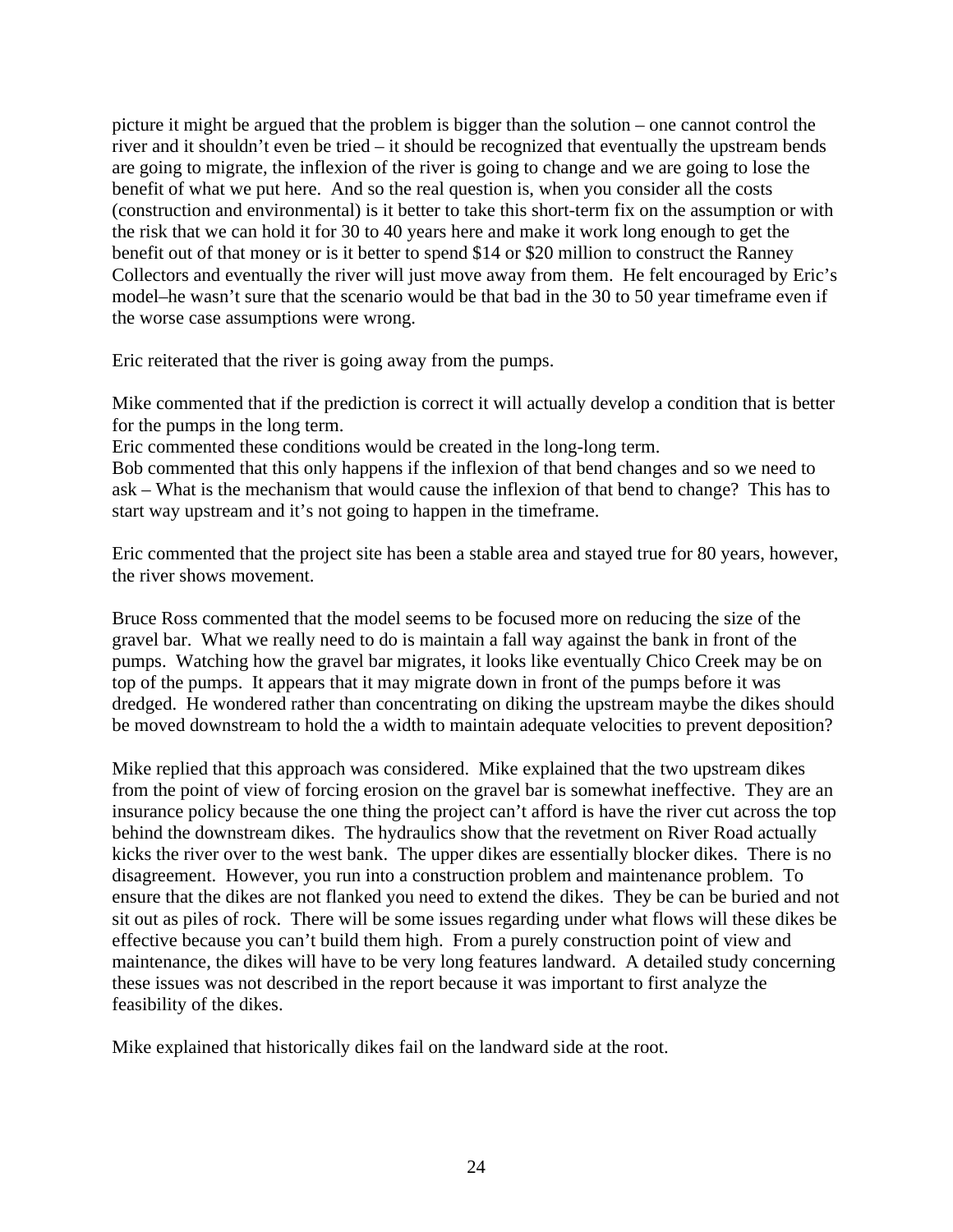Burt Bundy commented and the committee discussed similar issues surrounding Kopta Slough and Chico Landing.

Mike commented that precedence already concerning relaxing ACOE standards in the Butte Basin. The Corp suspended the Title 33 requirements for maintenance. It allows vegetation to grow on the rock. Mike explained that the above-mentioned sites were rocked after 1986 with the idea that the river alignment in the Butte Basin had to be maintained by the channel geometry. The existing channel geometry controlled the state discharge curve for the overflow. The overflow at the M&T and then down below the Kimmelshue Bend is the 3-Bs overflow and then eventually down to Parrot Ranch was a good place. It was believed that those three overflows had safe discharge and how quickly the flows traveled down into the levee and into the Butte Basin were dependent on the geometry of the river. And that's why so many of those sites were wrong. The 2-D modeling that is being done tend to suggest that there is a self balancing phenomenon as more water goes down the river. This gives a higher backwater and tail water and forces more flow into the Butte Basin. The reason for the rock may have actually diminished somewhat and the Corp might be more interested in allowing rock to be removed. The ACOE was funded to support and comprehensively model the County Road 29 break. The reason they modeled it was because was to test the premise that the overflows into the Butte Basin were dependent on the existing geometry. However, the modeling did not support that premise. There is the possibility that the ACOE will be more flexible.

Stacy commented that the Corp might be very reticent to remove the rock at this site.

Discussions were held concerning potential project mitigation, e.g., removal of existing rock revetments and potential mitigation sites and possible downstream riverine changes attributes to such removal.

There is concern that if there is a sizeable storm event, access to the pumping plant could be lost in one storm. If that should happen, it would be necessary to move quickly to in order to restore the interrupted water supply which would also mean that a rock removal project should be identified as soon as possible to provide some level of assurance that the project will not be jeopardized due to environmental requirements. A solution to the problem should not be delayed.

It was noted that the field reconnaissance verified rapid changes in the river since 1996. It was also noted that a viable solution becomes more difficult the longer the river has to dynamically change at the project site.

Les also emphasized that downstream landowners are significantly concerned about impacts to their properties as upstream rock is removed. It would be necessary to model each scenario to alleviate third party impacts. Les wanted the committee to be sure that full consideration is given to potential delays associated with any proposed alternative that may put the pumping facility at risk.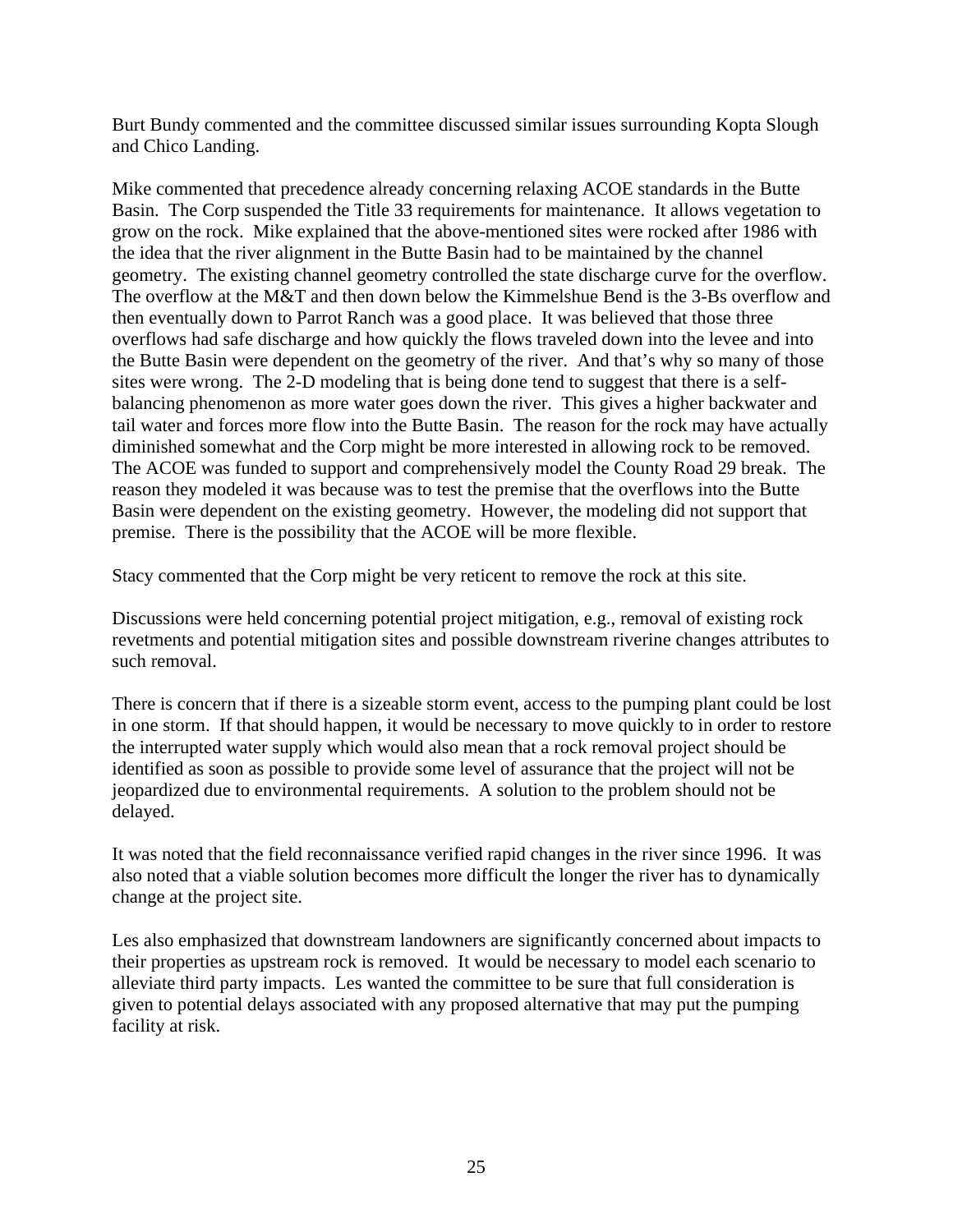Discussions were held regarding the state and federal resource agencies position on river management principals. These agencies find themselves in a dilemma between being a water users and natural resource managers.

More discussions were held regarding dredging. The question was raised about the estimated cost s for dredging. Les reported the figure at \$400,000 (included permits).

Discussions were held regarding a potential extension of the pumping plant intake to accommodate riverine changes. It was agreed that a continual movement would be necessary to adapt to the river changes.

Olen posed the following scenarios: Let the river meander over to the state park, this tends to move the river toward the pumping plant. Is there a way to pull the revetment out upstream, let the river start to migrate above back to the east and then setting up six pumping plants by moving farther out into the channel. Is there a cross over point that there is going to be secure over time. Olen referred to the modeling depicting old and new channels crossing over upstream from the pumping plant. Is there a point where a redesign of the intake and moved it out farther into the channel and thereby provide a safe location for the fish screens?

Bob commented that the deflection point tends to move downstream overtime.

Mike Harvey commented that because the time it will take to get to the cross over point is unknown and you leave the river where it is, not do anything, there will be a problem

Bruce suggested that if the cost is \$400,000 to dredge the channel is it possible to dredge every 3 to 4 years while the river is pushed out up above and let it migrate naturally to where it is back in front? It was agreed that more modeling would be necessary to answer that question.

Les commented that for over 20 years the SB 1086 process has designed and approved (including agency adoption) the guiding principal to limit the meander where appropriate to protect public infrastructure. Les reminded the committee that this project fits this scenario without question. Now, some of the agencies are changing the rules after the fact and is disconcerting for those of us who have worked on this for the last 20 years to have to live through this again.

Chris L. explained that a handout has been prepared for the following day's discussions regarding the guiding principals established by the stakeholders of the SB 1086 process.

The question was raised about the past participation by any of the landowners along the west bank in the SB 1086 process. Les commented that Stu Stiles cane to one meeting, Butte County did not participate because they felt it was not an issue for them.

The meeting was brought to a close due to the lack of time.

## **Steering Committee Summary Discussions - Set Next Day Priorities**

This item was carried over to the next day.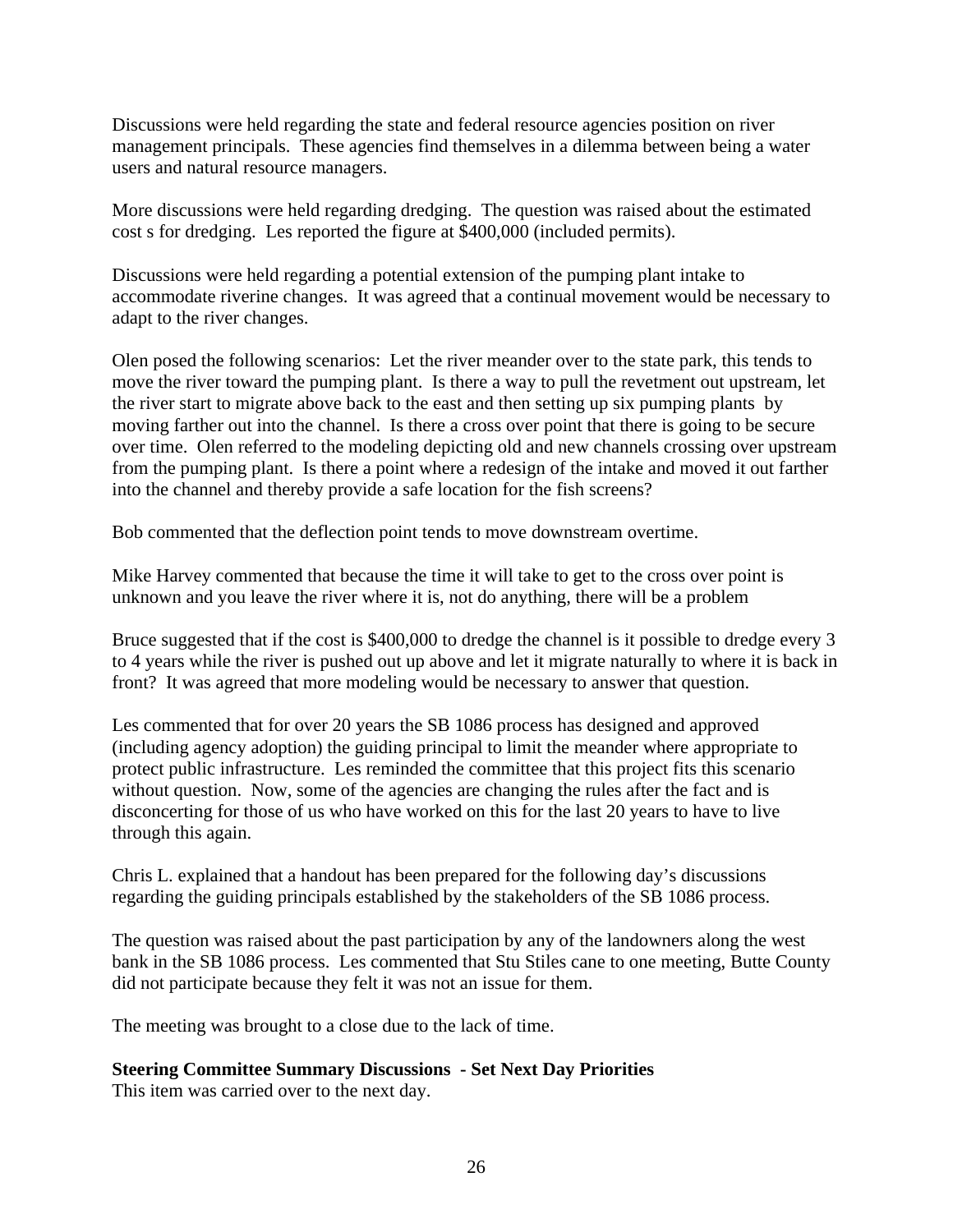# **Thursday February 17, 2005**

## Meet at **Llano Seco Ranch Headquarters**

Beverley Anderson-Abbs, Env. Specialist, , Sacramento River Conservation Area Forum Howard Brown, Fishery Biologist, National Oceanic & Atmospheric Agency Burt Bundy, Manager, Sacramento River Conservation Area Forum Stacy Cepello, Environmental Scientist, California Dept. of Water Resources Yantao Cui, Research Scientist, Hydrology/Geomorphology Dennis Dorratcague, MWH Americas Jim Gaumer, Engineer, M&T Chico Ranch Michael Harvey, Principal Geomorphologist, Mussetter Engineering, Inc. Les Heringer, Manager, M&T Chico Ranch Eric Larsen, Research Scientist Geology Chris Leininger, Project Development, Ducks Unlimited, Inc. Kelley Moroney, Refuge Manager, Sacramento Valley National Wildlife Refuge Complex Dan McManus, Hydrogeologist, Calif. Dept. of Water Resources Tamara Miller, PE, City of Chico Robert Mussetter, Principal Engineer, Mussetter Engineering, Inc. Bruce Ross, Engineer Geologist, California Dept. of Water Resources Neil Schild, Principal Engineer, MWH Americas David Sieperda, Manager, Rancho Llano Seco Ken Walters, Supervisor Resource and Planning, Calif. Dept. of Parks and Recreation Paul Ward, Association Fishery Biologist, Region 2, California Department of Fish and Game Olen Zirkle, Manager, Conservation Programs, Ducks Unlimited, Inc.

## **Olen Zirkle - Opening Remarks – Introductions**

Olen opened the meeting with a round of introductions. He explained that the workshop would be initiated with stakeholder presentations addressing the body of knowledge that has been compiled thus far in order to thoroughly understand stakeholder issues and concerns and any information gaps. After the presentations, Olen explained that the group would move meeting into a roundtable discussion to review all the information and develop a decision-making matrix for the purpose of refining and weighting the risks and benefits of the potential solutions. He requested that the committee be fully committed to thoroughly discussing all possible scenarios so that the group could deliberate overnight and come back on Friday with a clear direction to recommend to CBDA on Friday.

**M&T Chico Ranch / Llano Seco Ranch** - Challenges, Uncertainties and Risks (Long-Term Solution Alternatives)

Les Heringer, Manager, M & T Chico Ranch

Les presented a 1935 aerial photograph that depicted the river along the project area, particularly the area 1,200 feet downstream from the present location of the pumps (preferred site for the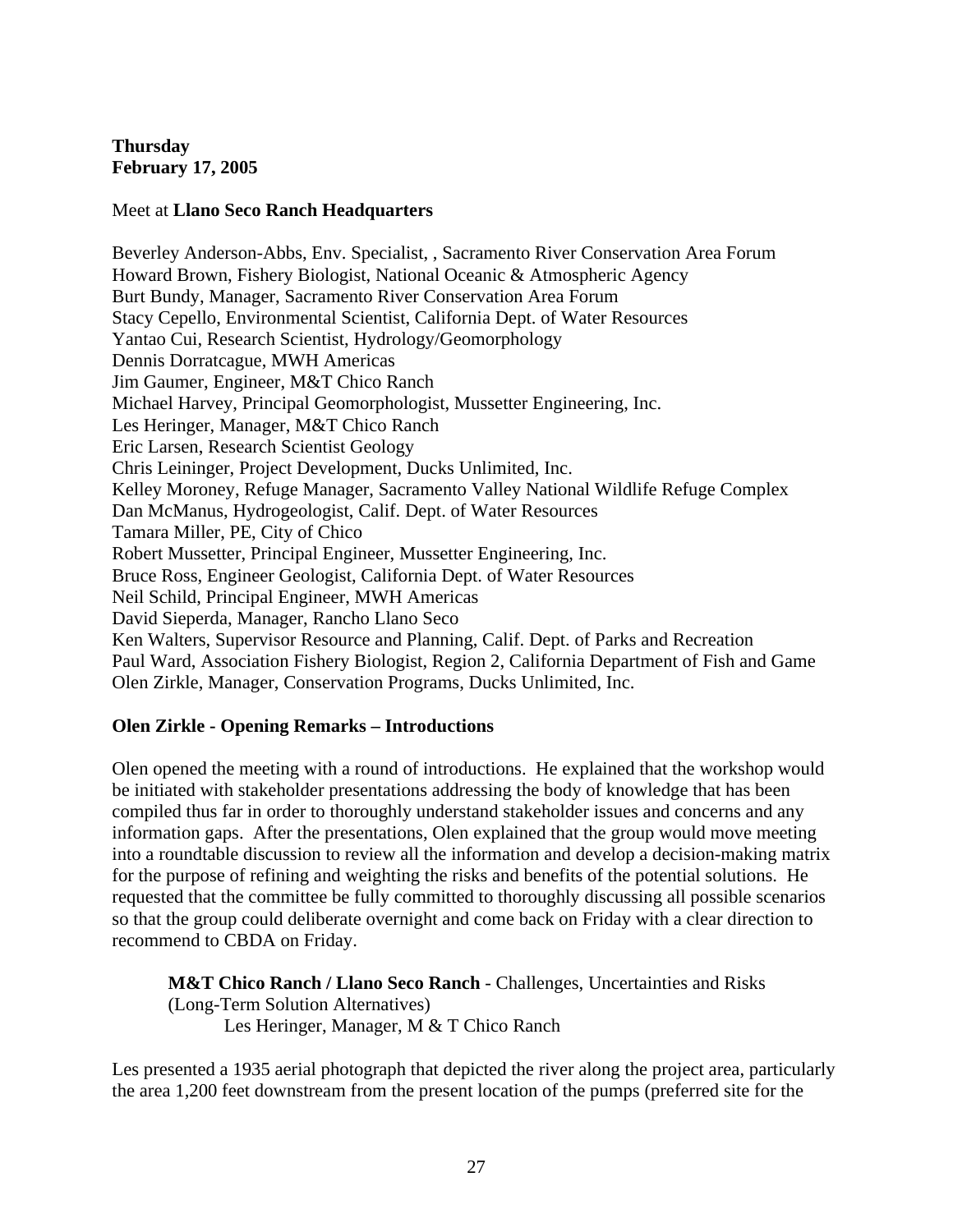City of Chico to move the outfall). Les also presented copies of the basic principals and management guidelines of the Sacramento River Conservation Area Forum Handbook that started in 1986 (SB 1086) that brought all the interests along the Sacramento River together to develop conclusions on how to deal with the river that would benefit all the stakeholders.

Les explained that he has been involved with the process since 1986. He stated that Senate Bill 1086 Program considers bank stabilization as an implementation tool that, when used carefully, can further the goal of the program. Specifically, there are places along the river where bank stabilization will be necessary to limit the meander to the inner river zone. This limitation will take into account the potential need to protect existing land uses including agricultural and structural hard points such as buildings, bridges, pumping plants, flood management control structures and levees from bank erosion. Structural hard point is defined as a structure or a group of structures within the area of recent river meander that because of various attributes including the limit to historic locations public and private infrastructure and government commitment is deemed necessary to be protected from the river movement. It is intent and goal of the Senate Bill 1086 Program to expedite this permit process for protection of these structural hard points as discussed further in the handbook.

When the process has identified a preferred solution and other alternatives have been considered, the most effective, economically feasible and least environmentally damaging techniques should be used.

Les explained that this language represented the charge of the conservation area that all the stakeholders worked on for twenty years, and there are certainly people in this room that worked a lot harder on putting this together than himself, however, he was been an active participant for for 20 years. Some of the signatories to this handbook are the U.S. Forest Service, California Dept. of Fish and Game, California Dept. of Water Resources, National Marine Fisheries Service, State Water Resource Control Board, California Dept. of Forestry and Fire Protection, Army Corp of Engineers, State Reclamation Board, California Dept. of Food and Agriculture, State Lands, Bureau of Reclamation, Wildlife Conservation Board, U.S. Bureau of Reclamation, and Natural Resource Conservation Service.

Les explained that he went into this study project with an open mind and continues to take that position. However, with the information that has been presented it felt it was important to make it clear about the direction that the information is leading the M&T Ranch. The recent improvements to the river to protect hard points would be the Butte City Bridge. Some of the committee members made a site visit of the new construction. Folks in this room have worked for years in Hamilton City to come up with a solution that provides the city with long-term protection and that includes Hamilton City's sewage treatment plant that is on the river-side of the city. It is intended to widen out the flood way and build a levee along the east side of the town that protects the town from the river. Everyone knows that the river north of Hamilton City is trying to get through a levee that would flood the town. Glenn Colusa Irrigation District also found it necessary to harden a point to protect the pumping plant north of Hamilton City. The Woodson Bridge State Park and Corning's outfall that is on the west-side of the Sacramento River located near the west footing of the Woodson Bridge and the State Park located across the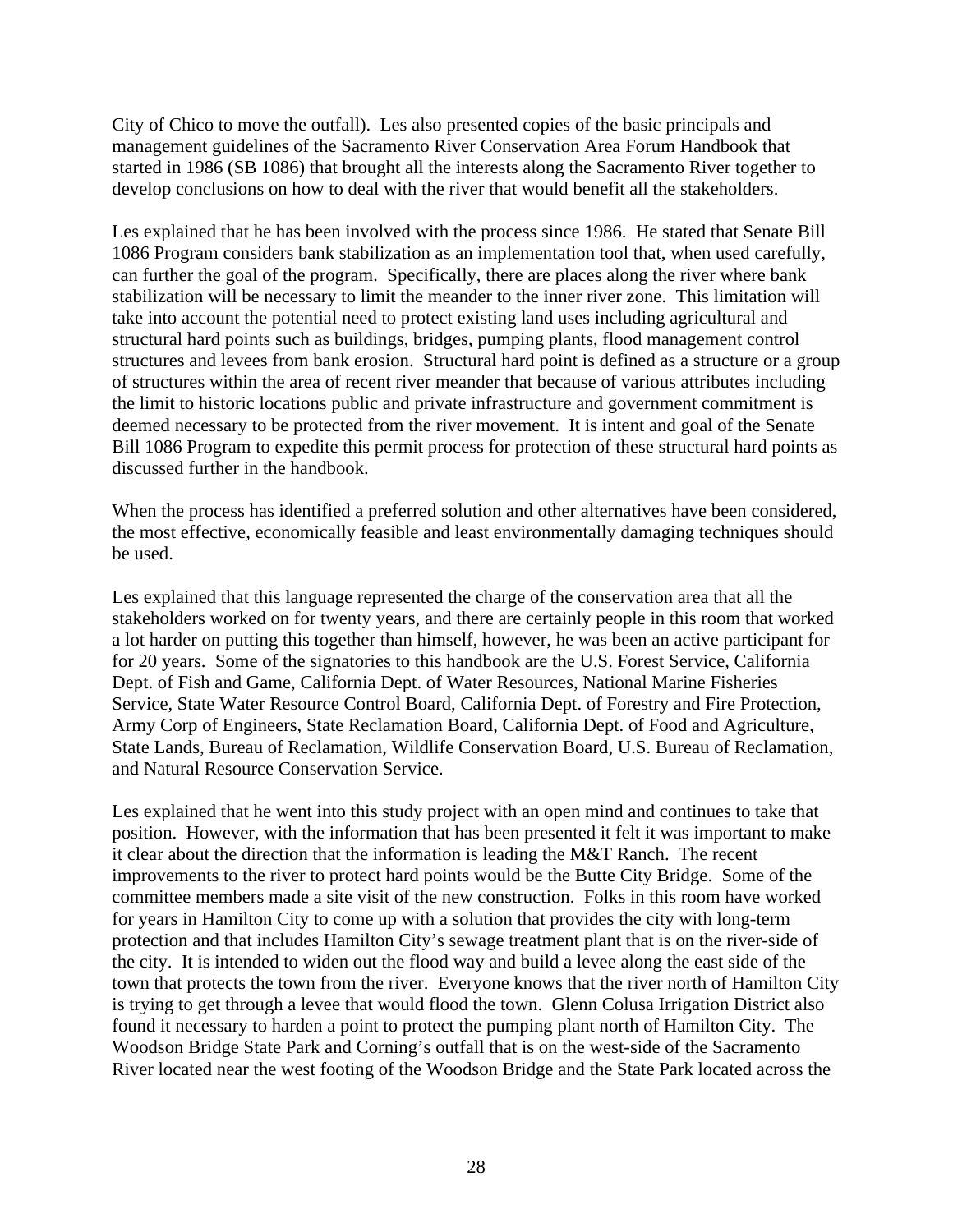river and the river is right now aiming right at the west side of the Woodson Bridge and they are trying to come with a solution to the problem.

Les explained that when the ranch started working on this pumping plant project in the early 1990's shortly after USFWS and CDFG purchased the land through easements or fee title part of the Llano Seco Ranch here for a refuge, the ranches were able to sit down with the different interests to come up with a solution for the old pumping plant. The Big Chico Creek location of the plant defied screening. It was originally built in the early 1900's and provided the ranch with a very reliable economically feasible source of water. There was a remnant salmon run on Big Chico Creek and we wanted to protect the resources. The ranch sat with the different interests that were part of the Llano Seco Ranch, because they also needed a fish-friendly supply of water, and after a feasibility analysis determined that the best place for the pumping plant is the present location. Part of the ranch's contribution was 40cfs of water that we gave up in perpetuity in Butte Creek. Paul Ward was instrumental and behind that effort. The ranches have a very good water right on Butte Creek also. Some of that water includes foreign water that PGE brings over from the west branch of the Feather River and the ranch back in the early 1900 worked a deal with PGE where after they used the water to generate power we have a right to pick that water up and use it for agriculture. It is now also used for the refuges. That 40 cfs contribution adds up to about 21,000 acre ft of water per year that we have given to Butte Creek for the new pumping plant on the Sacramento. That water gravity flows to the ranch. There is no lift -- it just gravity flows through the south part of Chico on the out to the ranches where we use or send it south to the Llano Seco Ranch and refuge. Prior to moving to the river, we also met with the agencies and built the first fish screen on Butte Creek.

Les believed that the ranch set the standard for what needed to be done on Butte Creek. After the construction of the fish screen, with a lot of help of different folks and agencies, other farmers, duck clubs and water users on Butte Creek followed suit. He felt that the project was an example of how to do things on the Sacramento River with the use of the pumping plant and fish screens. M&T/Llano Seco are one of the first ones to agree to move the pumping plant out to the river and since then there has been a lot of other good examples of water users working with the agencies, making the river better for fish.

As the river continues to move away from the pumping plant, very soon dredging will cease to be an option as the river moves further west. With that river movement, rock groins will also cease to be a long-term option.

Les stated that he sees the whole process as one that is on borrowed time.

Les explained that the ranch cannot go without water – not even for a day, much less a year or two. It would be like shutting the water off in your house or in your yard. You would know very quickly that it would not work. Les stated that he thought that the ducks in the refuge would be in the same position.

Les continued by saying that one option that was discussed by the committee yesterday could conceivably cost three times more than the original pumping plant cost which was \$5 million (Ranney Collectors). It's capital cost could be seven times higher than the other options we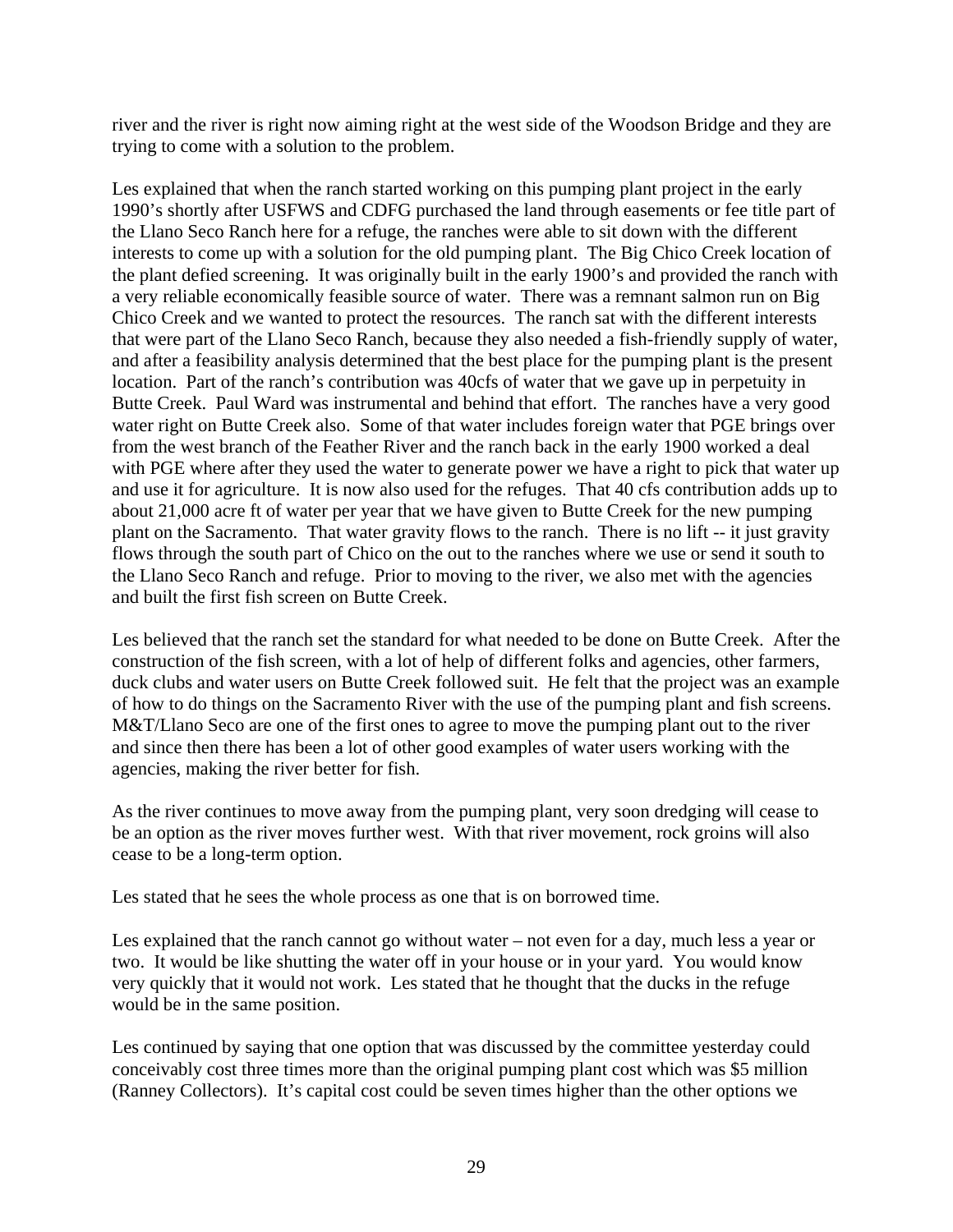heard about - \$2 to \$3 million versus \$15 million. It could also produce water that is 5 times more expensive than the water that we are currently able to pump. This cost would be beyond the ranch's means to utilize the water for agriculture. He understood that the refuge also similar limits to what they can pay for water.

Les felt that it was an unknown regarding how the productive capacity of the Ranney Wells would be impacted if the river moves to the west and away from the collectors. If that would be altered?

Les believed that limiting the meander of the river in this stretch of the river is a win win not only for the ranches and the refuge but also for the City of Chico who serves over 100,000 residents. The city had to go forward with a plan because they don't know what this project is going to end up with – they are also seeking a long-term solution. They could move down river and, if this river continues to move west, the city could be moving again. They could spend \$2 million here for a fix with really no reasonable security for their future. Also, the city would cut a swath right through the middle of our walnut orchards to relocate the outfall downriver. If they have to move the outfall again, they would have to cut another swath in another location of the orchard. Les stated that the ranch is very proud of those orchards. He was concerned that time was critical and more studies were recommended that will take more time. He explained that the project has been studied for more than two years and within that time period successfully flused out some sensible options to the problem. He was concerned that the right solution may be hinge on one opinion rather that the collective opinion of the committee and the stakeholders.

Les explained that he felt that there is no "magic solution to this problem of river meander when you have hard points along the river." "There is no magic bullet here." He felt that the project should project the current investment of the pumping plant and protect and protect the public health of the people in the city of Chico. Because of the work that done with the Sacramento River Conservation Area, the river is now allowed to meander within roughly 90% of its reach. He believed that the remaining 10% should have the ability to limit the meander to protect important and necessary infrastructure. He gave the following examples of limited river meander: Hamilton City, GCID, Butte City Bridge, and Woodson Bridge. He explained that those projects conducted the same studies as the Steering Committee and have come to the conclusion that every mile of the river should not be allowed freely meander. There are people to protect and an economy to protect. It's not feasible to let the river meander throughout the whole reach of the river.

Les explained that it appeared that the rock groins have environmental benefits - they fill with materials and grow willows, trees and they allow fish an area to rest. Matt Reid also stated that the Ranney Collectors are not maintenance free. He stated that the collectors will silt in and you do have to go in when that happens and do very expensive pressure cleaning. The committee was not comfortable with the option of building one collector, using it for a year and if the performance was acceptable, build the rest of them. Les stated that the ranch cannot afford to be part of an experiment, the solution must be based well-defined. Les explained that, from what he heard yesterday, he was not sure that the committee will come up with a consensus decision that everybody is comfortable due to philosophical reasons. He felt that the committee must ultimately make a decision as directed by CBDA who funded the studies.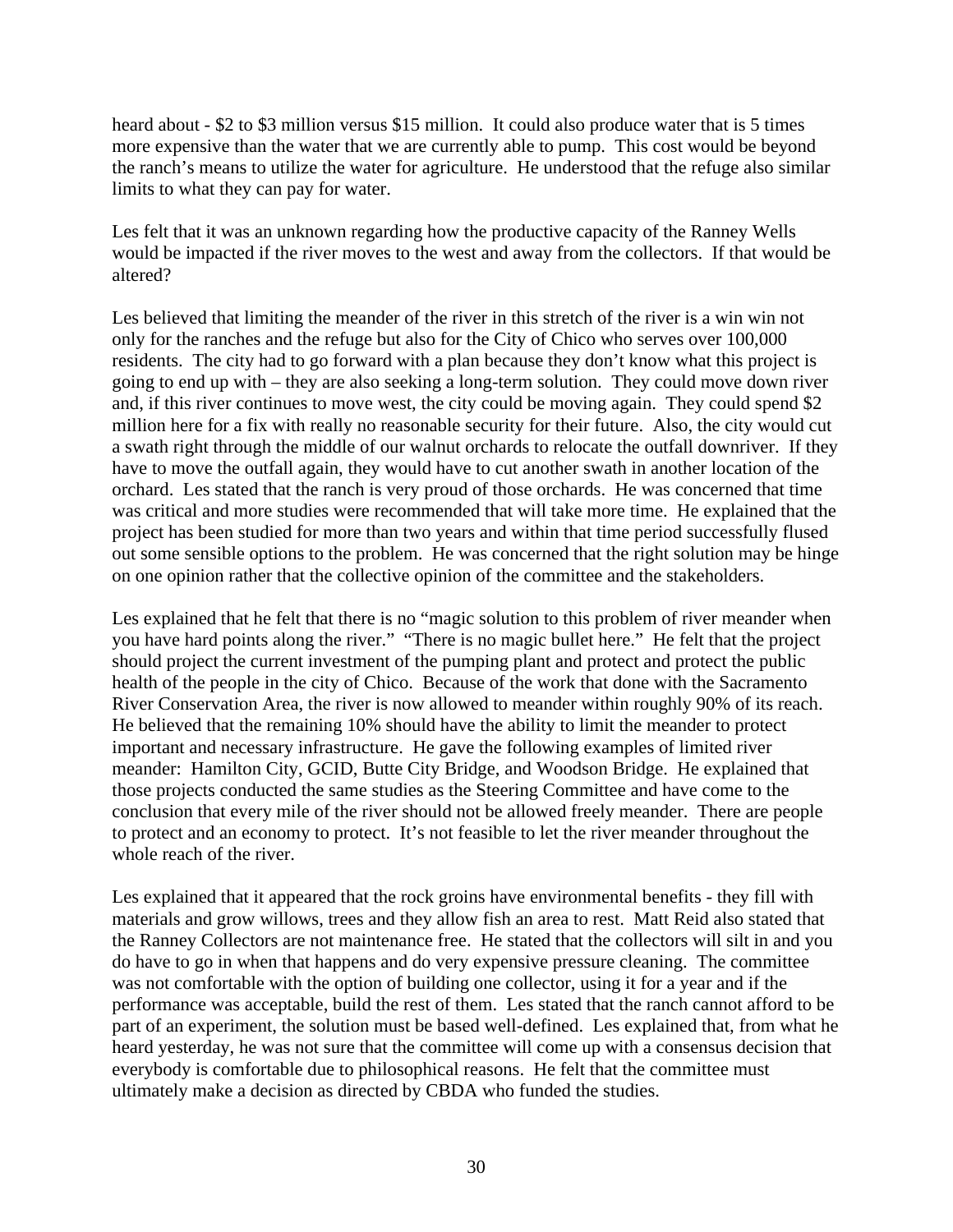Les continued by stated that the process should move on to the next phase of investigations which includes the environmental work. He felt that action would ensure that the refuges and the ranches a dependable and affordable supply of water and it will also ensure the City of Chico that they don't encounter a public health issue down the road. The City of Chico would be happy to partner with this group to come up with a solution that benefits not only the stakeholders in this project but also the county. Les ended his presentation.

#### Question(s): How does the ranch manage the seasonable water supply?

Answer(s): Les explained that the ranch also gets water from the diversion on Butte Creek. Water users: M&T Chico Ranch, Rancho Llano Seco, the Dayton Mutual Ranch, the Genetic Tree Improvement Center along the skyway, the Mendecino National Forest, and two or three smaller diverters between Butte Creek and the ranch. When there is plenty of water in Butte Creek, the ranch gets 110 cfs after the 40 cfs. Typically in the spring, there is quite a bit of water in Butte Creek. Butte Creek is not damned, there is no reservoir so much of what is diverted is natural flow. So as spring wears on and summer approaches typically Butte Creek water supplies diminishes greatly and that's when we have to utilize the pumping plant more than we do earlier in the year.

Les described on the map where the Butte Creek water flows to the ranch and how the ranch hydrology dictates irrigation flows from either the Butte Creek diversion or the river water. There are dry years when the ranch diverts very little water from Butte Creek period. In 1996, Butte Creek changed coarse in a big flood and the ranch completely lost the diversion. We the help of the Natural Resources Conservation Service and about \$1 million the diversion was entirely reconstructed. Butte Creek is not a guaranteed water supply either.

Question(s): What is the history on the pumping plant capacity?

Answer(s): Les explained that the pumps can pump 120 cfs as it is currently designed. The facility including the pumps and pipelines are designed for 150 cfs, however, due to cost constraints at the time of construction, one pump and one motor was not put in place in order to complete the project on time. So there are four holes and three pumps. The ranch has the ability to drop a pump in the fourth hole at any time to meet demand at 150 cfs.

#### Question(s): Is there monthly diversion records.

Answer(s): Les explained that both the Bureau and the ranch have the records, since the ranch is a settlement contractor.

Question(s): Is there some kind of agreement between the Rancho Llano Seco and the M&T Chico Ranch on the split of the water?

Answer(s): Les explained that it has always been 50/50 split if water is short. Typically we don't have that issue, unless it's a real dry year and we don't have any water in Butte Creek and then it becomes a big issue.

Question(s): On the north part of the ranch, what percentage of ground water compared to surface water is utilized?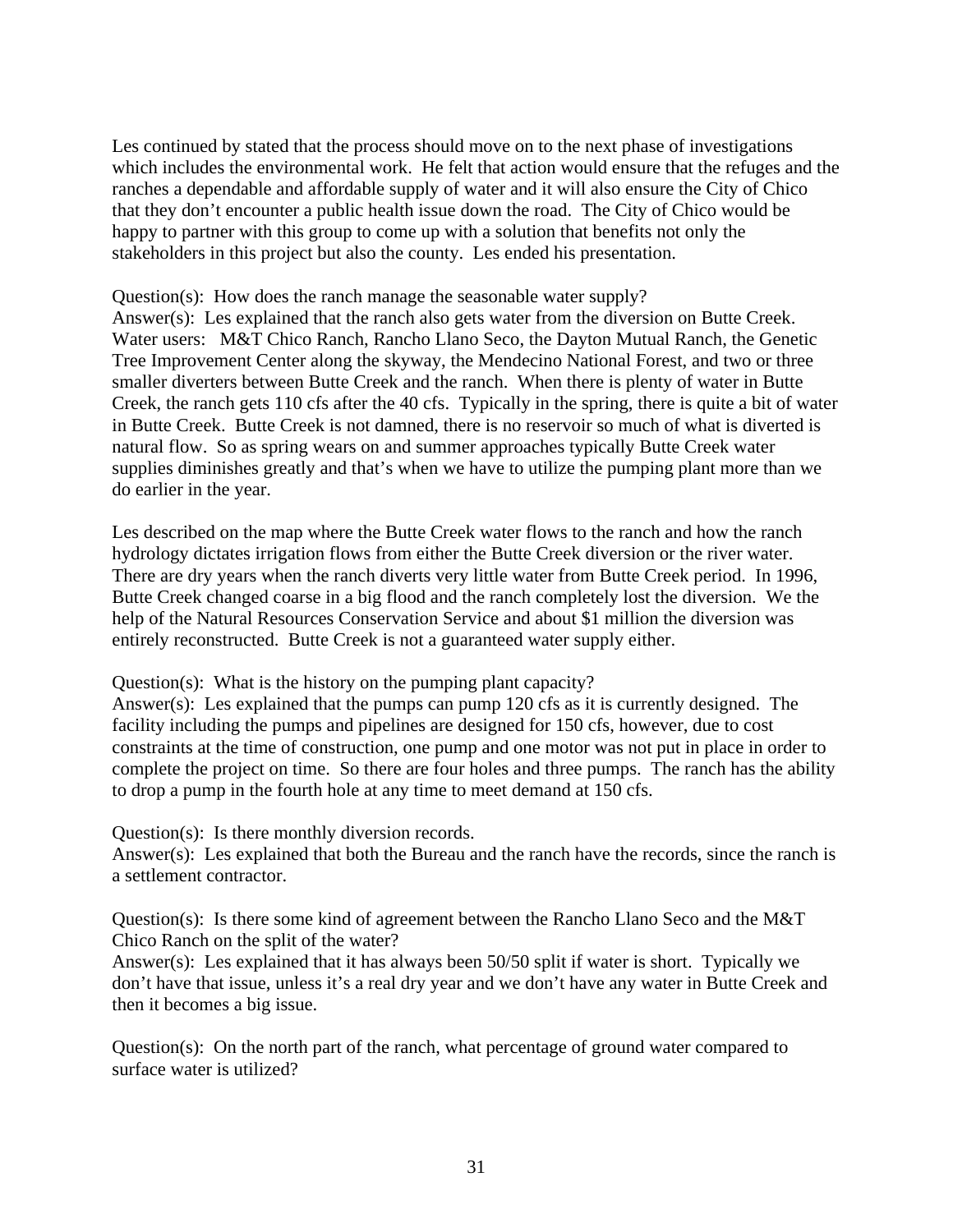Answer(s): Les explained that the new orchards at the north end will be serviced by surface water. Les described on the map the ranch irrigation system that distributes either ground water or surface water. Les explained that Butte Creek water requires a lift.

#### Question(s): Does the ranch purchase water from the Bureau?

Answer(s): Les explained that the ranch does not purchase. The ranch has a right to 7% project water and 93% is base water. In a dry year the ranch is cut back. In a critically dry year when there is less that 3.2 million ac/ft of inflows to Shasta, the ranch is limited to 75% of our contract. That did happen in the late 80's early 90's and back in 1976 and 1977. That's when water becomes really critical to the ranch because on dry years there is very little water in Butte Creek.

Question(s): Is there a large percentage of water in Butte Creek is actually out of the basin? Answer(s): Les explained that not a lot of water comes from out of the basin. About 20% - 40,000 ac/ft on average comes out of the west branch of the Feather River. Early in the 1900's PGE put in some power plants up above Paradise. Water was diverted out of the West Branch of the Feather River and brought over and run through Honey Creek Power Plant and then dumped into Butte Creek. This helps the Butte Creek flows in dry years. However, PGE is unpredictable in their flow management. They are trying to more precisely management flows to help springrun salmon in Butte Creek that over-summer and to keep the water cool in the upper reaches. However, even in a dry year, PGE would be limited by what is available in the West Branch of the Feather River. That's when we give up the 40 cfs from October 1 to June 30.

Question(s): Over what period of the year is the ranch operating the pumps?

Answer(s): Les explained that the pumps are operated when frost protection begins in February – first of March all the way through to the middle of December. The power costs for this study were not calculated on this schedule. The costs were calculated on the quantity of water at 100 feet. No timing was calculated. An estimate was arrived based on pumping 20,000 cfs, 30,000 cfs and 40,000 cfs. Les explained that the ranch diverted 30,000 cfs this last year. In a dry year, it could be up to 40,000 cfs. In a dry year, the ranch is supplying water out of the river that wouldn't be available in Butte Creek for refuge, wetlands and decomp that is also not included in the calculation. Les further explained that the plant is still pumping in early December and the reason we shut it off then because normally by that time we have enough water in river overflow and Butte Creek to supply our needs. In the fall, Butte Creek goes just about dry and the ranch water right in creek is no longer good because of the flows. Typically, we get enough water and rain water so that we're able to shut the pumping plant off early December and divert water from Butte Creek for rice straw decomposition and for the refuge. But in a dry year, and I've been through them, the pumping plant could run year round.

Discussions were held regarding the lack of available information to reasonably quantify any negative impacts from constructed hard points in the river. In addition, the group discussed the difficulties of managing complex habitats for complex species.

Question(s): Is maintain river meander critical to winter-run salmon? Answer(s): Paul Ward commented that river meander was probably not critical, however, he commented that it was absolutely beneficial. He explained that the meander provides rearing habitat.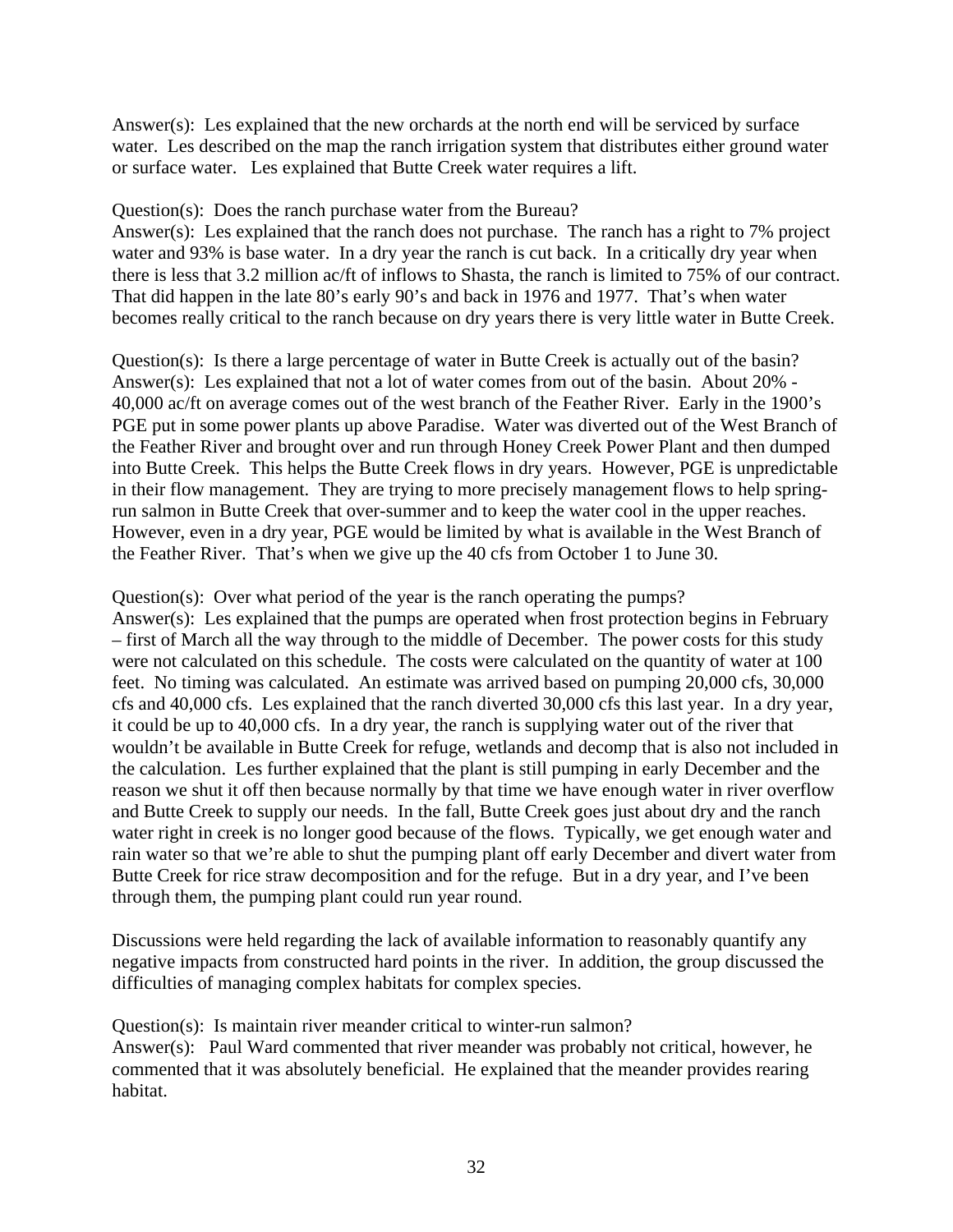Burt Bundy commented that the 1997 emergency work done on the river between DWR, BOR and the Reclamation Board still has not implemented a mitigation for those sites to date.

Stacy Cepello commented that the river meander should be put in a broader context and how it would play out in an environmental document. On the Sacramento there is roughly 300 miles of river from Keswick. Of that 300 miles, the lower 200 miles is basically the heart of the Sacramento River flood control project. There are very close levees and setback levees from the Delta up to Ord Ferry. And there is 100 miles from there up to Keswick. From Keswick to the mouth of Cottonwood Creek you have essentially a sediment starved, highly regulated system which is reasonably good for raising fish through temperatures, gravels and so forth. It 's geologically controlled and highly regulated. So roughly between Red Bluff and the M&T, you have 50 miles left of a 300 mile system that actually has flood plain and sort of meanders in places and functions somewhat like a large alluvial river. You have large bows out of tributaries, erodible banks, and of that roughly 50 miles, half of it has been lost and that half is virtually every outside zone that could be worked on as a restoration project. So, of the 50 miles, roughly 25 miles that is not directly affected by rock that's where we are. Roughly, Chico Landing to Red Bluff, 100 miles, 50 miles rock. Chico Landing to Red Bluff is OK. Chico Landing to Colusa, roughly 100 miles, 50 miles of that is rock. In the biological opinion, what they said is the levees are there and we understand we need the levees and the levees should be protected as a matter of public safety. So the levees will be protected when they need to be protected. However, you have to recognize that cumulatively it turns the river into a canal rather than allowing it to function like a river. This gets back to the question, the fact that the policy of the state is that if you are going to have current and future water supplies that are reliable, you have to take care of the fish and the fish habitat, that's what the CALFED framework and policy tried to accommodate, that's why I can be here. The question is, how are those fish populations, productivity and sustainability of those native populations maintained. To the degree that we can have natural functioning processes in the system, we believe that this is the most sustainable, most productive, most likely to engender the native populations persistent through time. If you move towards rocking the river for the purposes of protecting fish, you have to understand the balance and the consequences of that. That's kind of where we are.

Burt Bundy commented that the reality, as seen by the Reclamation Board and the Resources Agency, is if rock is placed, then rock is removed in like amount. It has not been determined if it's one to one. It's on a case-by-case basis depending on where the rock is located. That's one reason why there is frustration surrounding Kopta Slough. It was agreed upon by the Resources Agencies that the rock removal would qualify for mitigation for river mile 149.0 which was done under emergency situation in 1997. That was a big step - they are a lot of river miles apart. They did agreed to allow rock removal at Woodson Bridge for that mitigation at RM 149.0. Now we can't get approval from the ACOE. I believe that if we can put groins in here and use Kopta Slough as mitigation it would certainly be something to pursue.

More discussions were held regarding other possible potential mitigation sites and the feasibility of possible mitigation projects.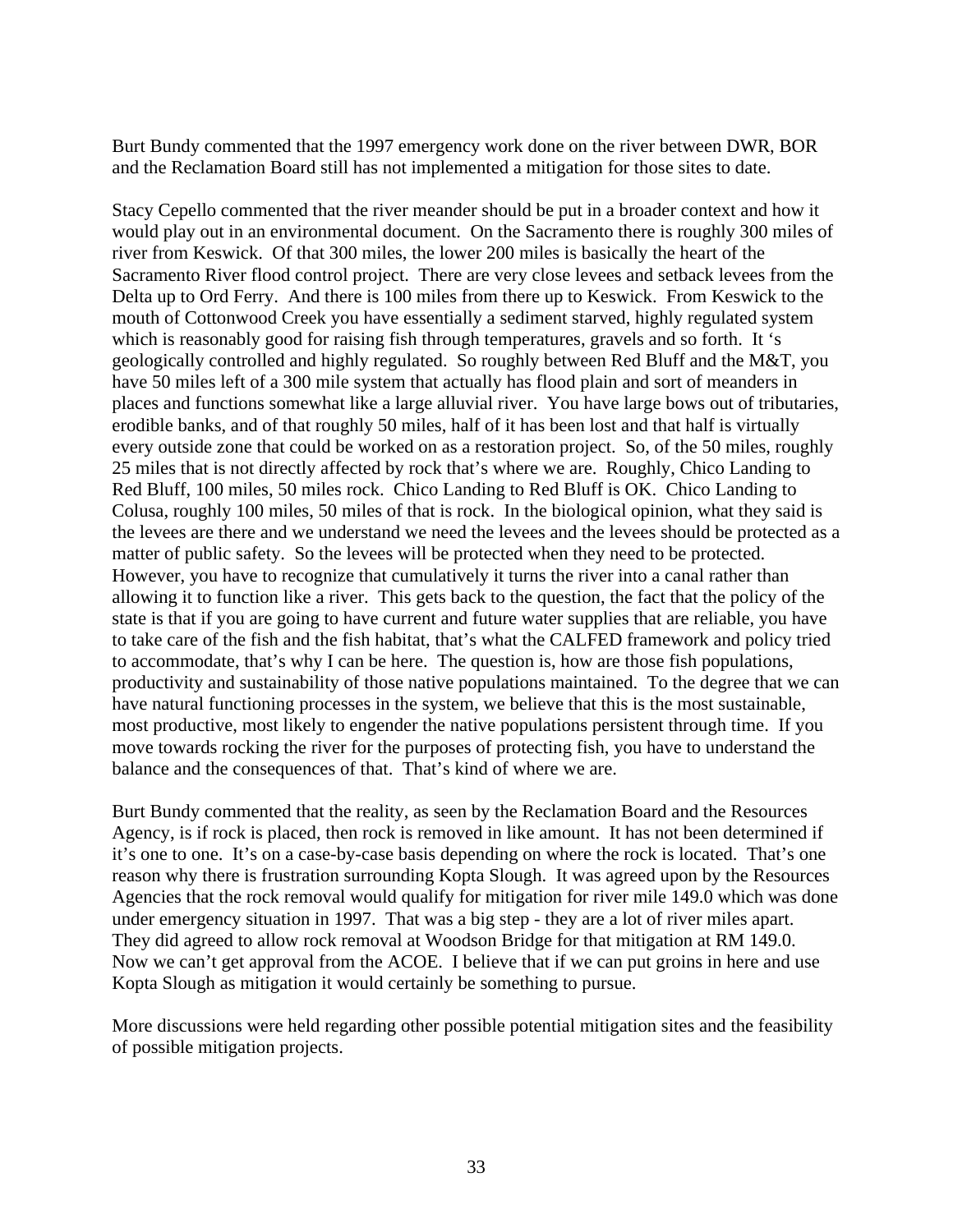Les commented that he agrees with Stacy about enhancing the river for fish. We've done that. We gave up 40 cfs of our water on Butte Creek to help the fish Butte Creek, we moved off of Chico Creek to help the fish, we built the fish screens on the river to help the fish and here we are.

Eric Larsen commented that 50% of the river rocked on the outside bend, what that means is that 80 to 90% of the moveable river is rock because the outside bend is what moves. You don't rock the inside of a bend. So, you really have a situation that is 80 to 90% rock. So that's why it's critical to keep looking at places where we can continue to allow natural processes to occur.

Les pointed out that the M&T Ranch owns all of Golden State and explained the reasoning behind the placement of rock. In 1980, the area was rocked to protect the integrity of the M&T flood release structure. He explained the Butte Basin Overflow Area originated in this area. The water reaches flood stage, it builds in this area and flows through the Rancho Llano Seco and ends up at Angel's Slough and then flows down into the Butte Sink. Les pointed out all the flood control structures on the map. He explained that this is a real volatile part of the river right there so they have done some rocking to help protect the integrity of the Butte Basin Overflow Area.

Discussions were held regarding the County Road 29 project. The modeling showed this is a sub-balancing system and so some of the previous concerns that the flow split was controlled by planform of the river showed not to be accurate. So they are not as important for that purpose any longer.

Bob Mussetter commented on the SB 1086 process. He asked the group what the stakeholders were contemplating by the statement that hard points might be necessary. Did that mean that they really meant that there are certain existing hard spots that needs to be protected or that there could be additional ones in the future that might need to be fixed? What was the mind-set of the decision-makers?

Les commented that he felt that the state thought at the time when they put the handbook together that there were public and private infrastructure on the river that needed to be protected. That's hard points. Les deferred to Paul.

Paul commented that he felt this approach was not aimed at existing hard points and it could be those in the future; it was those hard points that were publicly valuable to be considered for hard points without ever defining exactly which each of those were on the river. The process spent considerable time in developing how this would be defined.

Bob commented that when you look at the project in the big picture, we have to evaluate whether the in-river option is viable or not. Don't we have to answer that question? Stacy described the existing conditions of the river very well and where does this project fit in the big picture of the priorities of the things that the people were thinking when the SB 1086 was designed. Does it make the cut or not?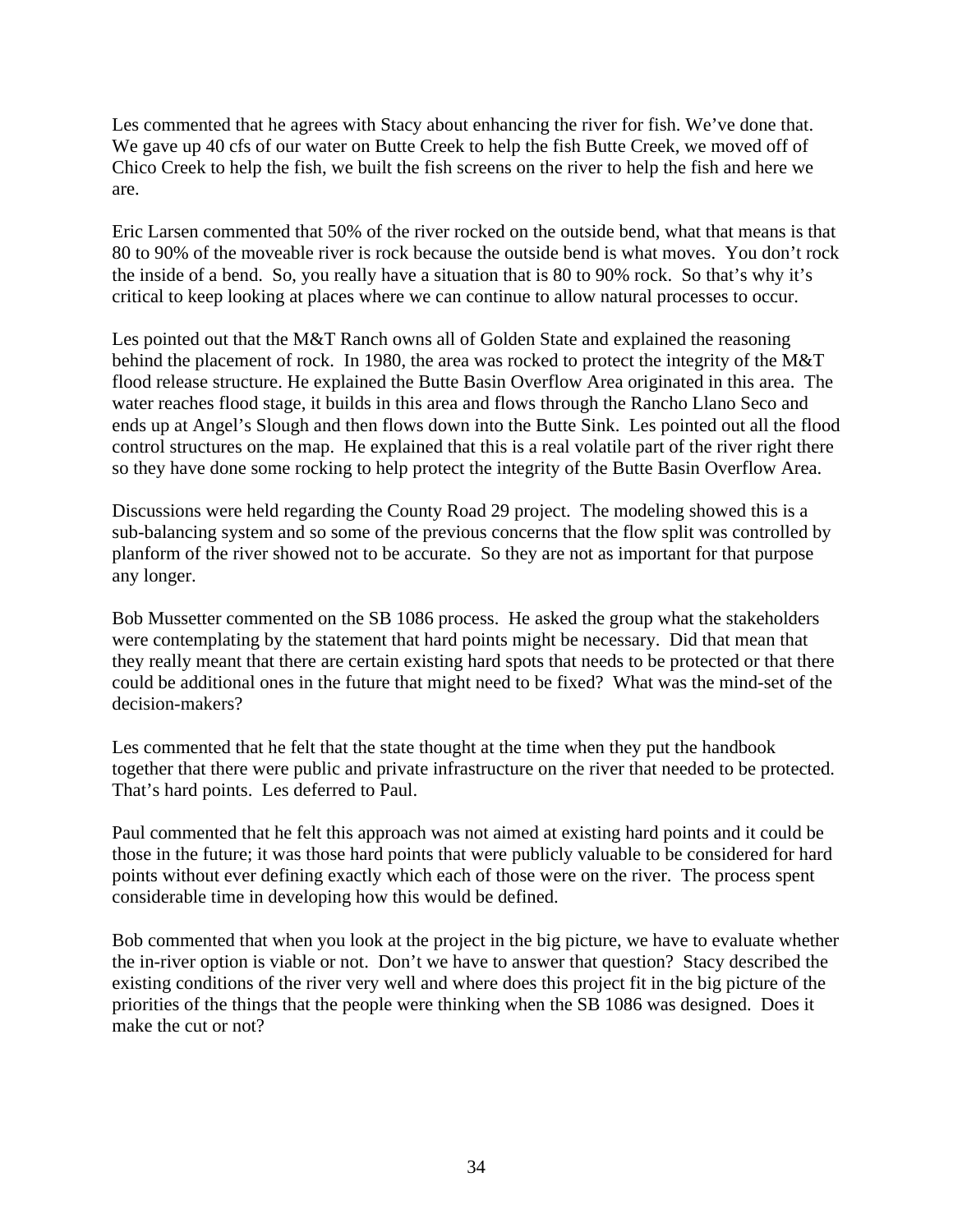Stacy commented that the agencies have asked the question, what is a hard point? Even to this day it's hard to define. But if you continue on, the question that bank protections could be made on a site-specific basis in cooperation with participating landowners.

When it comes to a hard point, what purpose, what function is that hard point preserving and are there alternatives which can reasonably meet the needs. In the case of a bridge, there are not a lot of alternatives. It's necessary to protect the bridge. The function is to get people from one side to the other. In other instances, we have to look at it is feasibility, how much does it cost, are we using public money wisely, and in this case I see it very similar to GCID. You have to go through the process, you have to look at the alternatives. If it turns out that rock in the river is the only choice, what is the purpose and the need. That is what the project is based on and that's what the people will look at outside this room. It's to get water to agriculture and to the refuges and to do so without harming the fish. Basically, the same purpose and statement we had for GCID.

In that process, we looked at all the different ways of getting water from the river. One of the alternatives that was looked at was wells (75 or more). It cost too much. Ultimately, we came to conclude that if you are going to put it in the river and if you are going to live with the river you are going to try to minimize the risk and there is going to be a lot of rock. And, not only is it important to know what the river will do at that site, but what the river will do upstream and downstream as well. And that's what we are trying to figure out here. If rock is ultimately the only alternative that the ranch can get it's water, the only feasible alternative, then ultimately the refuge will get what they need then you bite the bullet and you've got rock and you deal with the river.

If there is a reasonable alternative in the broader scale of things, precedent, CALFED, public funds, is this the right thing to do? And, it makes sense and no one is willing to step up to the plate and cover these additional costs, which otherwise makes groundwater integral, then we're stuck with dealing with the river. Personally, I would rather not have to deal with the river if someone is willing to pay for that. But, if the alternative is something that I can't afford, it's not really a choice. I think we are doing exactly what needs to be done, even better than before. We have some of the best minds and river people in the world in this room. If we can't come up with more alternatives, then we go with what works and what's feasible and let the public pay for it.

Burt commented that he agreed with Stacy. He stated that he was part of the group that helped write the language in the SB 1086. We really wanted to protect a continued function in the river. How we do it – we just have to pour over all the options and take a good hard look at a solution. If it takes rock, that's what it takes. We need to look at everything thoroughly. I think this is a great process.

Question(s): There is another issue surrounding the activity of diverting the water directly out of a river, there is a value and it's been known to be used recently since the sale of river water is on the rise. If this diversion is put on a groundwater supply, through the Ranney Collectors or any other option, Les should ask the first question – Has the ranch lost the water right to the river and can the ranch ever sell any water?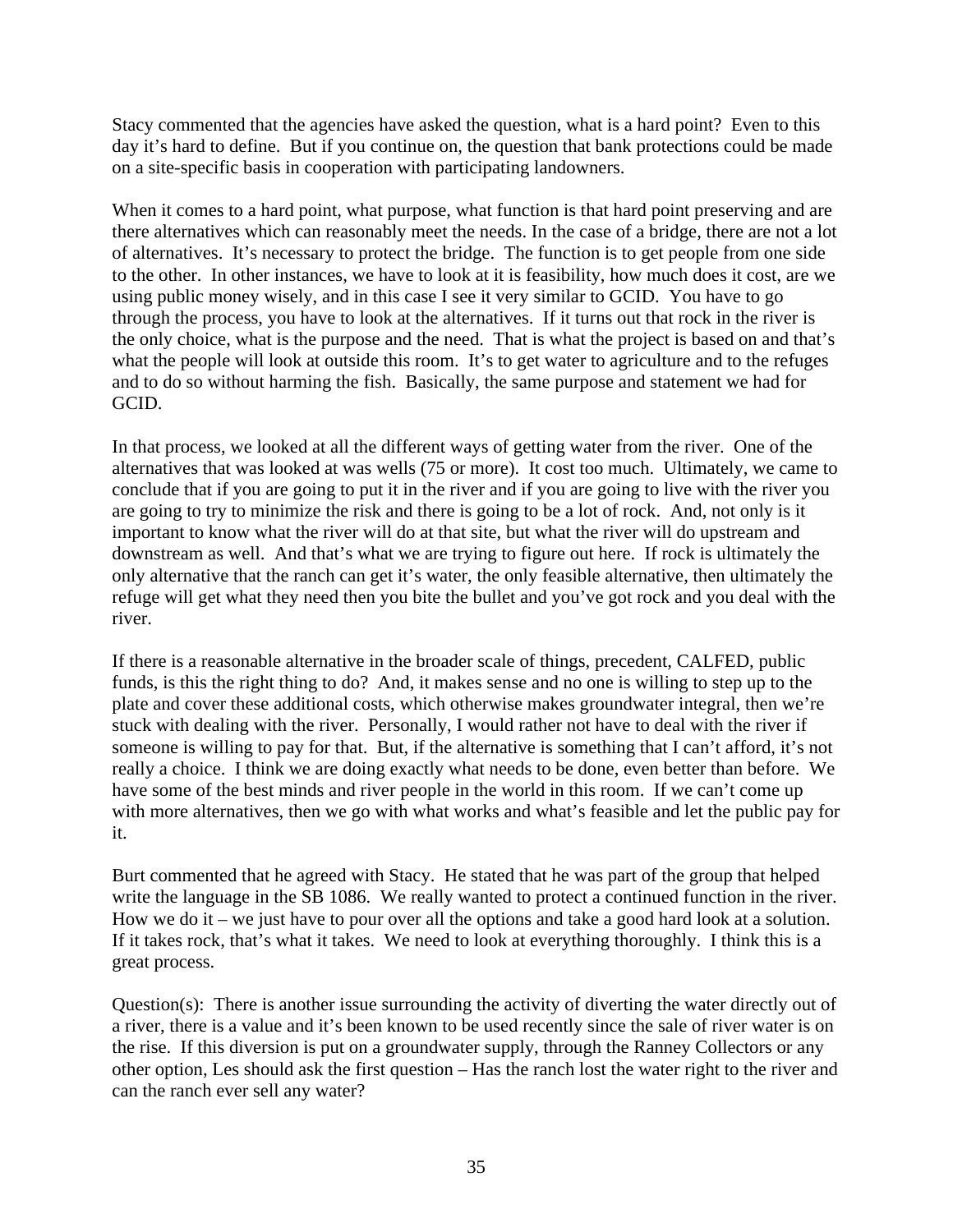Answer(s): Dan McManus commented that to answer that question, it would have to be identified what is the percentage of river water and ground water that is being pumped. And, if turns out that you are only pumping 70% surface water, that actually brings you an opportunity to sell water and recoup costs for operations and maintenance. It would be similar to a groundwater substitution program. Everyone is looking for in-stream water to flood the Delta and it would be considered high priority water. However, it adds another layer to the process and it's important to find people to step up to the plate willing support that option on a long-term basis.

Les commented that it may a complicated process through the Bureau and that process has not been finalized to the point that you could go and do something today. You would need a ground water pumping permit and sell surface water and I don't want to lose my riparian water right out of the river. We heard from the folks from Montgomery Watson yesterday that the Ranney Collectors will be getting some ground water not all surface water. That will always be argumentative.

Les commented that his is not a water seller, that he is a farmer and the ranch has not even contemplated this issue.

Question(s): Yantao – Does the mitigation have to be removal of rock or can it be something else.

Answer(s): Paul commented that you're talking about several different authorizations. The first perspective would be rock to rock. From the fish wildlife habitat perspective it could be something else or it could be both.

Burt commented that the biological opinion seems to be fairly specific as to what is acceptable as far as mitigation for the rock placement. He thought there is an allowance, however, it is still narrow.

Stacy commented that a working group has developed a fish habitat value model where they look at a bank and evaluate it for a certain number of unit values for the particularly listed species and then they look at reveted rock and then they say that it has a certain value for the species and determine various ways of compensating of which a more direct way of doing it is wrong but there are other habitat types that can be built so that it all adds to the value of the equation for the model that has been developed.

Dan Mc Manus commented that to look at things on a level playing field, the group should discuss these costs – the placement of rock and the cost of the removal of rock. It certainly will be considerably less than a Ranney System. However, when we look at this realistically, it would be nice to have those costs at least estimated into the figures.

Mike Harvey commented that it is difficult to define the costs. Mike strongly agreed that those figures should be part of the in-channel alternative and it must be part of the real cost. He felt there were two elements to deal with regarding the mitigation. The on-site mitigation, essentially what is done on the site when the rock is put in and, what is impacted on the site. That is somewhat quantifiable in terms of the equation. However, what we're talking about is the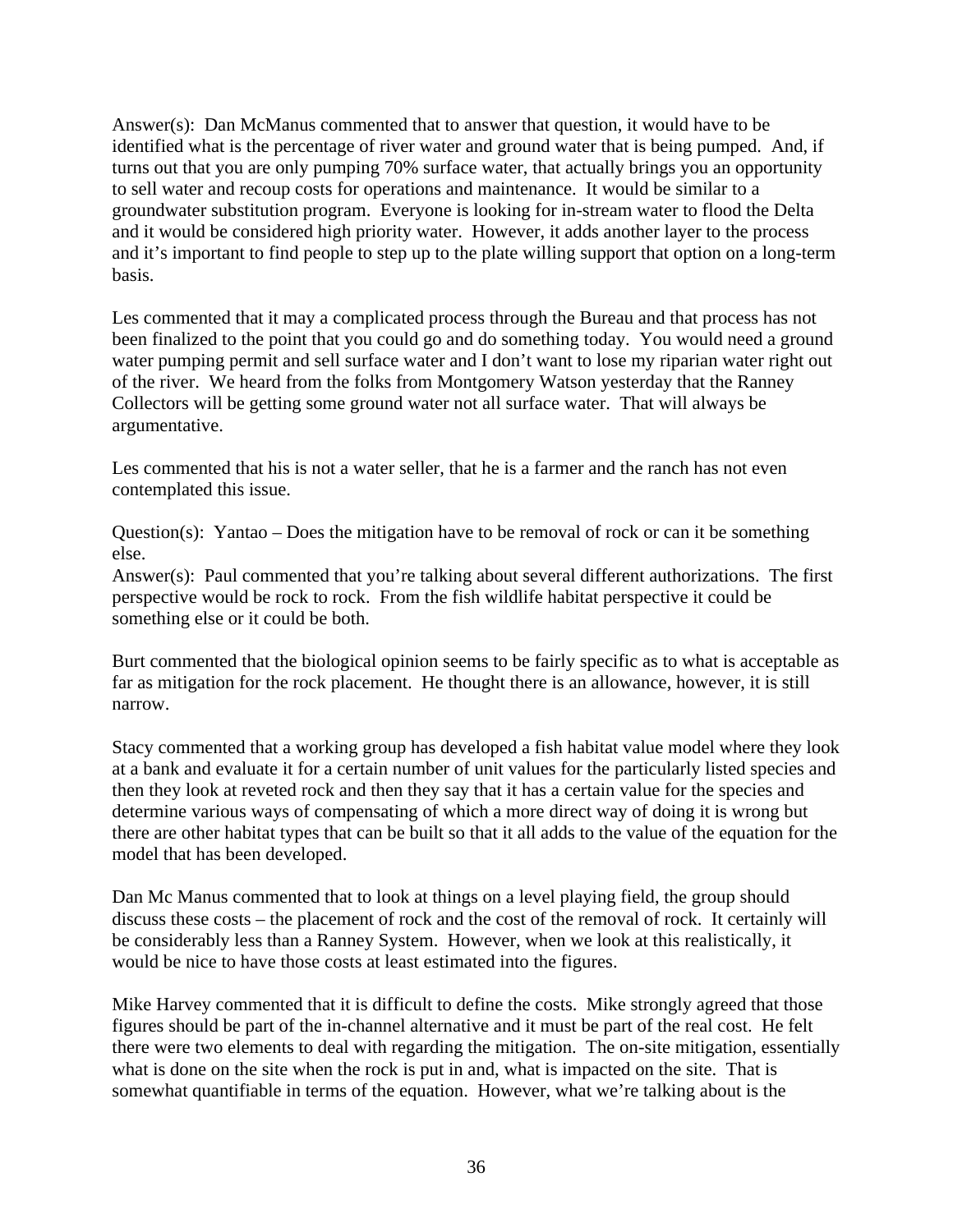cumulative impact of rock revetment and it's ecological impacts and this is where we must assign a cost. We really don't have an ability to assign a cost to that approach. Because as it was stated, in the 300 miles of river you have 200 miles that are rocked. We have a very short piece of river – the Butte Basin section is one of the most potentially dynamic portions left in the Sacramento River system. How do we get a value for that in terms of a dollar value for this project? I'm not sure we can, but we are being held to that standard. We are not talking mitigation just for on-site mitigation here. And so, although I agree that you that we need to get a mitigation cost, how do we develop a mitigation cost?

Stacy commented that the group should take a look at what is needed, what fits and that becomes the reality. He explained that the only practical and functional model available is based on potentially critical habitat for endangered species and the cumulative effect of rock in the bigger picture. That's the model that's out there. Roughly, for every foot or mile of rock that is placed, there is an obligation to mitigate in kind by taking out rock or doing something that has functional equivalency.

Mike commented that there are on-site costs and,in order to get some idea of the other costs, it would be necessary to add in the cost equivalent to the length of the bank of rock removal? Is that a fair assessment?

Stacy agreed with that assessment.

Burt commented that there could be a set back levee cost as well.

Eric Larsen commented that he was involved with the Princton-Cordora project. He explained that question was asked – what is the economic value to allowing the river meander. OK we are going to pay "up-teen million dollars" – part of that money is paid for the value of ecological purposes so that when we say one has this much cost and this much value, part of the value could for these ecological things. He felt that the science panel is pretty supportive of that approach.

Bob commented that this was the reason that he raised the first question. It seems, that in order for the committee to make the decision and there is consensus, maybe there is room to argue that there are really two options: (1) Out-of-river - Ranney System; and (2) in-river. From a purely technical point of view, there is some room to argue that maybe the dikes may not be the right conclusion on its own, however, he asked the group to consider the option for the moment and consider the two options in general. He felt that in order to make a decision the questions raised are dealing with the trade out between the cost of the solution and the ecological value. He felt is necessary to "come to grips with the true cost including the ecological cost of putting hard points in the river (in-river option) and the cost of the Ranney System. There is a differential there."

Bob further stated that the next question - Where does the money come from? Who receives the benefit? For the sake of argument, is it reasonable to expect the ranch to pay even all of the power costs that the ranch would not have otherwise had o pay because they are not the ones that benefit – they partly benefit from ecological values – "but all the rest of us do too." Is there some way to come to grips with that question?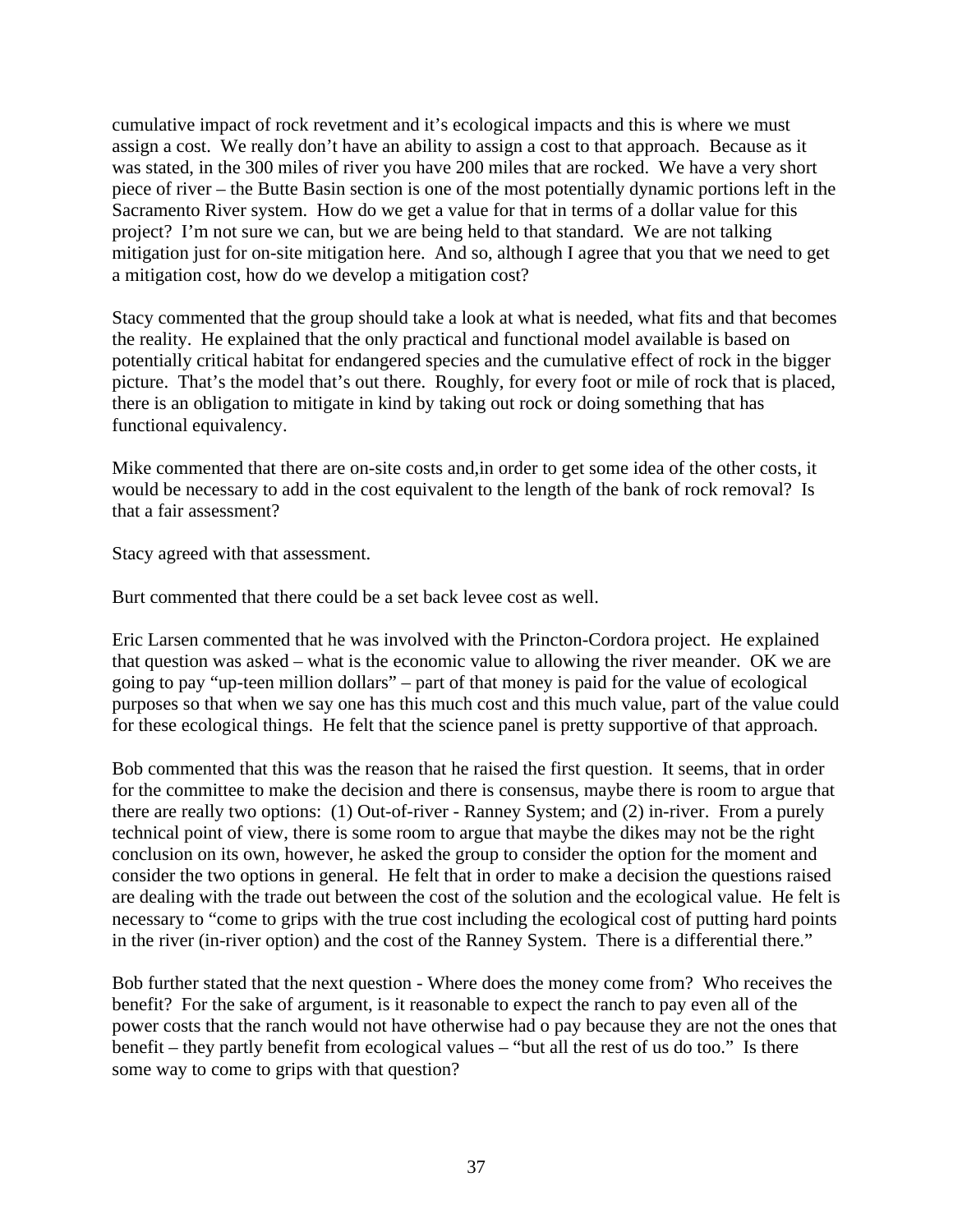The comment was made that the person who ended up with the last mile of rock - their costs are huge but whoever rocked first - their costs are small. This then brings the discussion back to the costs are born by only one.

Stacy commented that he felt the discussion should be reframed and move toward an environmental document. Right now there are two options - in river and out of river – No action does not mean no consequences. No action clearly indicates action needs to be taken. You can make the river work the way you want it to – there are risks and some unknown costs in trying to hold the river there. He commented that GCID held advantages, but was not sure that those same advantages can be applied to this project. He felt the Ranney Collector alternative really has to do with eliminating risk of being in the river, as well as, move closer to the CALFED program. He felt that the alternatives should be laid out for CALFED and see if they would be willing to make the investment.

Discussions were held regarding the committee charge. It was agreed that the project is directed to provide CALFED with all alternatives with a justification of all useful information and expanded thinking.

Mike commented that if the committee wants to preserve the options, this is not an open-end process because if we go another one to two years, we do not have an in-river option. At the moment, the river can be engineered to hold an alignment that can make the pumps work. You may have to do some work up at river road and put the dikes in. If that bank erodes much more, the dikes won't work. There would have to be structures that are so massive that it would warrant a totally different fix to bring the river back. Mike did not believe that this was an open ended process - it's a time-limited problem. There is a window at the moment where there are two options – a in-river option and an out-of-river option and time is of the essence.

Neil commented that an EIR/EIS would take a minimum of two years. Mike agreed.

Eric commented that if the recommendation is the in-river process, it would take two years. He believed waiting for two years was not feasible, and therefore, should not be pursues as an option.

More discussions were held regarding actually time constraints and environmental documentation.

Paul commented that the driving force here is probably fish screen standards. There is an ability through the two agencies that administer the regulations to relax those standards. And conceivably, nothing could be done and just keep cutting the channel over for the water and still meet fish screen standards and pumping capacity. Obviously, it may not be favorable to the ranch, however, other diverters are doing the same thing. If you want to look at the problem strictly economically, that might be the most efficacious way to go. And, if there is a two-year wait, the other options are still available.

In addition, Paul felt that this is not just a site-specific issue regarding fish screen standards. There are at least three other pumping facilities facing the same question. This project is a prime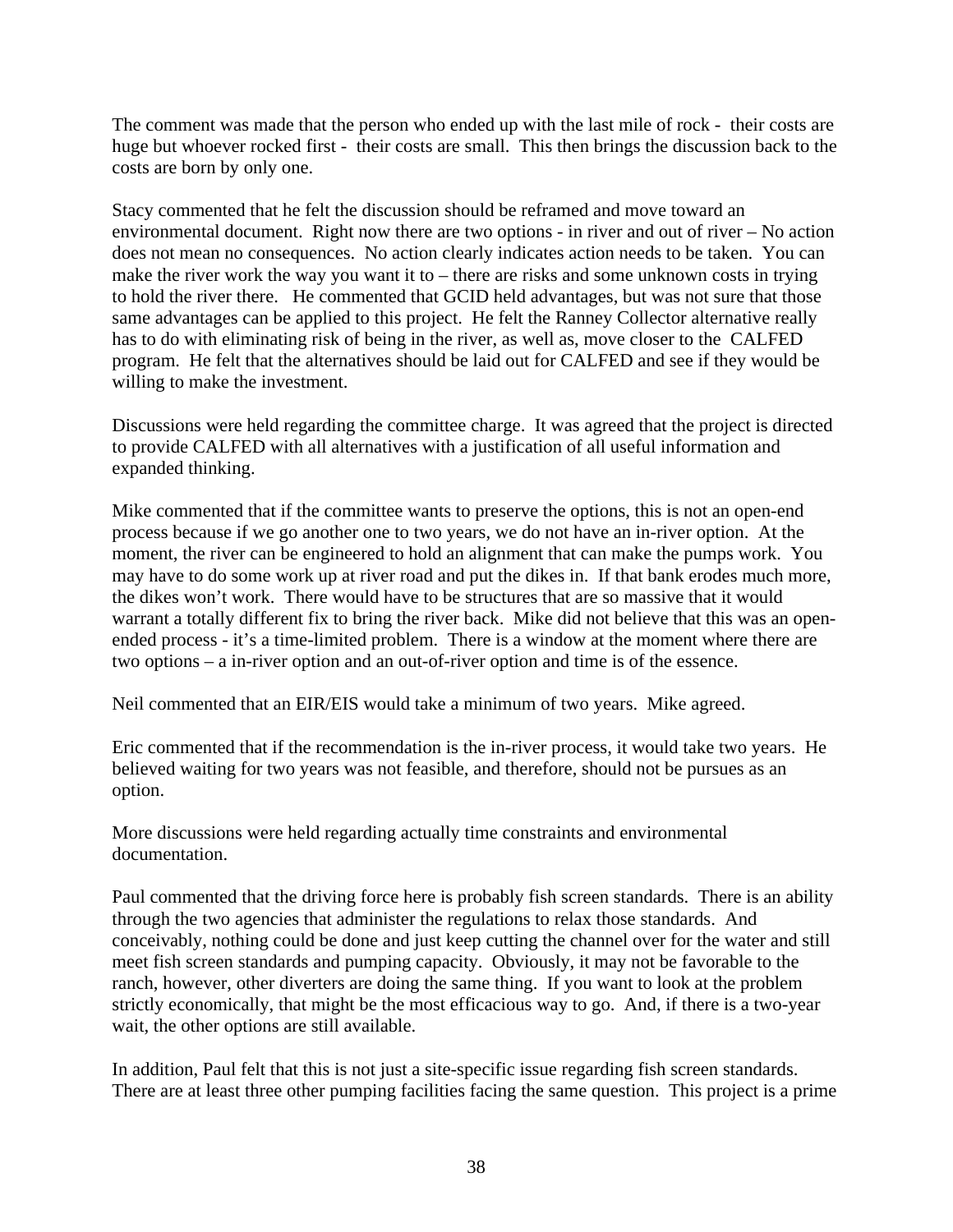place to start forcing that exact question to some sort of resolution. It may be that there is a dead-end fish screen – out of channel – and the Resources Agency must accept that fact as a result of weighing the benefits and the cost of compliance. Paul further detailed fish screen requirements and passing velocity requirements. Paul stated that when the environmental values were weighed, this option should not be dismissed.

Olen commented that he felt this issue was resolved earlier. The issue was impacts from Big Chico Creek. In addition, the availability of water back to the ranch. Due to the permitting processes keeping the channel dredged. If you had a high water event, the channel would be filled again and require dredging again. And during that process, you would dry the ranch up. The environmental documentation is a lengthy process and in the meantime the ranch has no water.

Paul commented that this is an up front cost that would be built to the approach. However, this is a generic problem with other diverters who have used dredging as an option. Paul felt that the permits could be put in place up front as part of the project costs (5-year permits). He reiterated that this option should not be dismissed.

More discussions were held regarding the influence of Big Chico Creek, the State Park, and maintenance on a yearly dredging effort.

Discussions were held regarding the "Family Water Alliance" (probably meant GCID) in Colusa that their continual effort to keep a ¼ mile of channel open. It looks like the river is going to change coarse again and move back towards their pumps which were initially in the water just as the M&T pumps. Currently, they dredge ¼ of a mile at a cost of between \$50,000 and \$100,000 per year. Not sure the capacity of the pumps. The gravel is divided among the farmers.

More discussions were held regarding potential dredging area, spoils and costs.

Olen moved the meeting on to the next agenda item.

### **Dave Sieperda, Manager, Llano Seco Ranch**

Dave began his presentation by confirming that the Llano Seco Ranch must have a reliable water supply, especially to service mainly the wetlands on the ranch. David reiterated that the DFG wetland operators were under the same budget constraints as the ranch to ensure operation and maintenance of any water supply.

Dave explained that in the fall the ranch needs a water supply between 80 and 90 cfs, especially during flood-up time. He asked the group to weigh the small fix option against this large water demand. Small fixes may never accommodate that amount of supply needs. Dave further explained the wetland management responsibilities and water supply needs. He detailed the ranch water delivery system on the map. He said there are close to 300 acres of private wetlands that do not generate any income.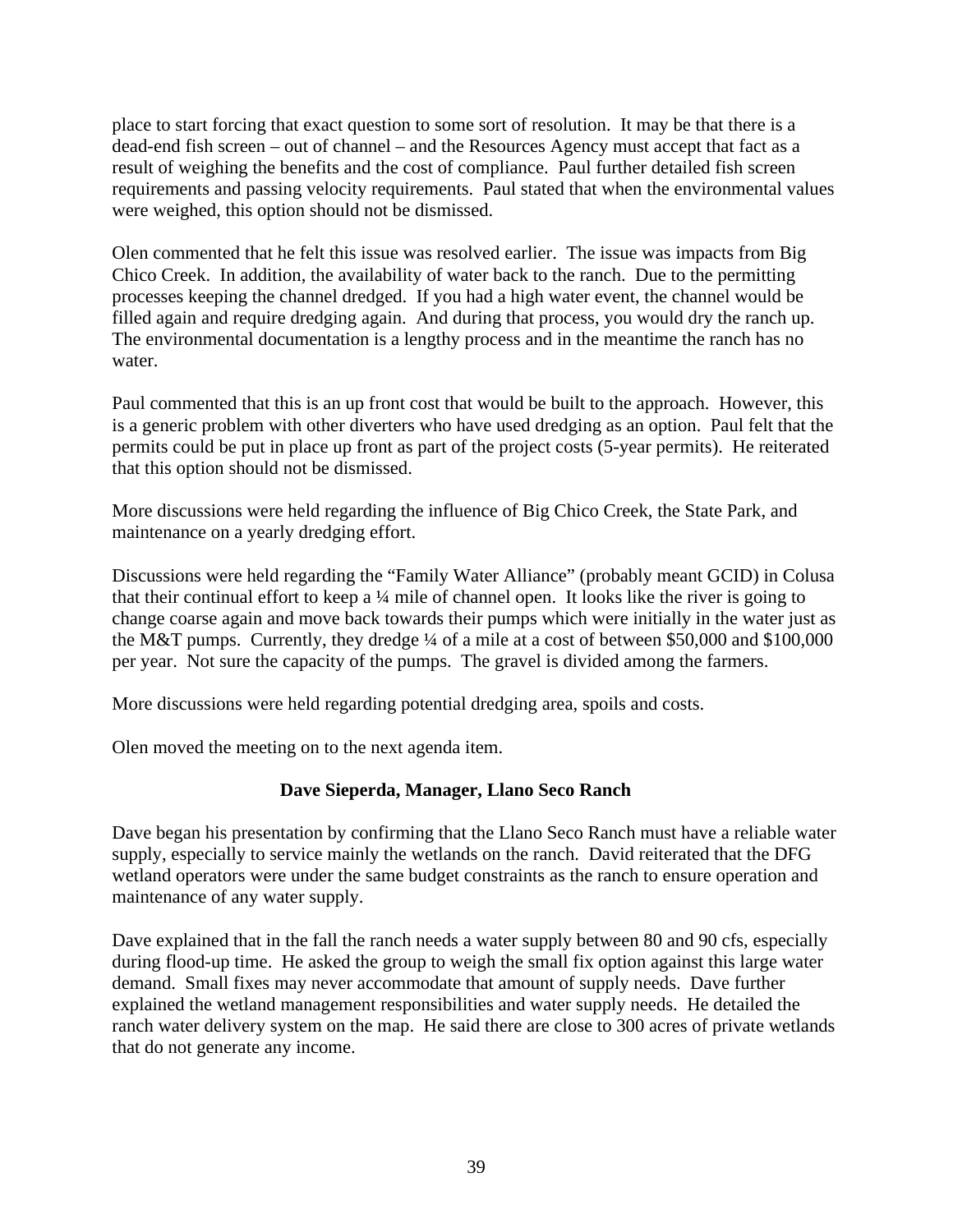Paul commented that the DFG wetlands located on the ranch has the potential to receive water out of Thermalito Bay. DFG would much rather use the gravity flow ranch water than bear the cost of lifting the water from Thermalito Bay. The wetland area totals about 1,500 acres. Dave also confirmed the necessity of river water during low water years for the Llano Seco Ranch and reiterated that the ranch is a similar year-round system as the M&T.

Dave explained that the ranch has 450 acres of permanent crops (orchards) and about 1,600 acres in annual production. About 800 acres on the east side of the ranch (USFWS easement, irrigated pasture) is supplied by a well. Dave explained that the ranch would like to improve the land in the future and plant additional production crops. Dave described where flood waters flow over the ranch in high water years and the location of rocked areas on the ranch. He explained that he was not knowledgeable about any other areas of bank stabilization areas and concluded his presentation.

Olen asked the group for comments.

Mike commented that historical data shows that the river is straighter from Ord Ferry to Kimmulshue Bend in the last 100 years.

More discussions were held regarding the changes along the river in the project area.

### **U.S. Fish & Wildlife / Calif. Dept. of Fish & Game / Calif. Dept. of Water Resources** Challenges, Uncertainties, and Risks (Long-Term Solution Alternatives) Kevin Foerster, Project Leader, Sacramento National Wildlife Refuge

Kelley Moreney represented Sacramento National Wildlife Refuge and began the presentation by explaining the wetland management responsibilities on the Llano Seco Ranch and the Sacramento River Refuge along the river. He described the wetland locations on the map - 4,500 plus that receive water for conservation habitat on the ranch, and as Dave mentioned, there is no income produced from that wetland area. Kelly explained that a couple years ago, due to budget constraints, the refuge was unable to flood the refuge wetlands at the current water cost. Kelley explained that increases of 3 to 4 times the current cost is not economical for the refuge and the agency will not be able to flood or manage the wetlands to meet the goals of migratory birds, large populations of giant garter snake and other species under those circumstances. An inexpensive source of water is critical to the continued management of both the federal easement lands and federal refuge and wildlife lands and to meet the goals of all three conservation areas.

Kelley explained like others, he was very enthusiastic about the Ranney Collectors until the associated costs were detailed. He said there is no way that the agency could meet the demands. He suggested that the group more closely look at some identified concerns regarding the Ranney Collectors. He would like to see a more detailed look at the actual costs and an increase in the efficiency of the system already in place. That is, look at the water use efficiency once the water gets to the delivery system. He mentioned the comment about a 30% ditch loss earlier in the meeting and felt that is should be a priority concern. Siphons along Ord Ferry have been identified as having major problems and could actually go at any time. To replace the system would cost upwards of \$1 million. If the pumps and the water system did have to be shut down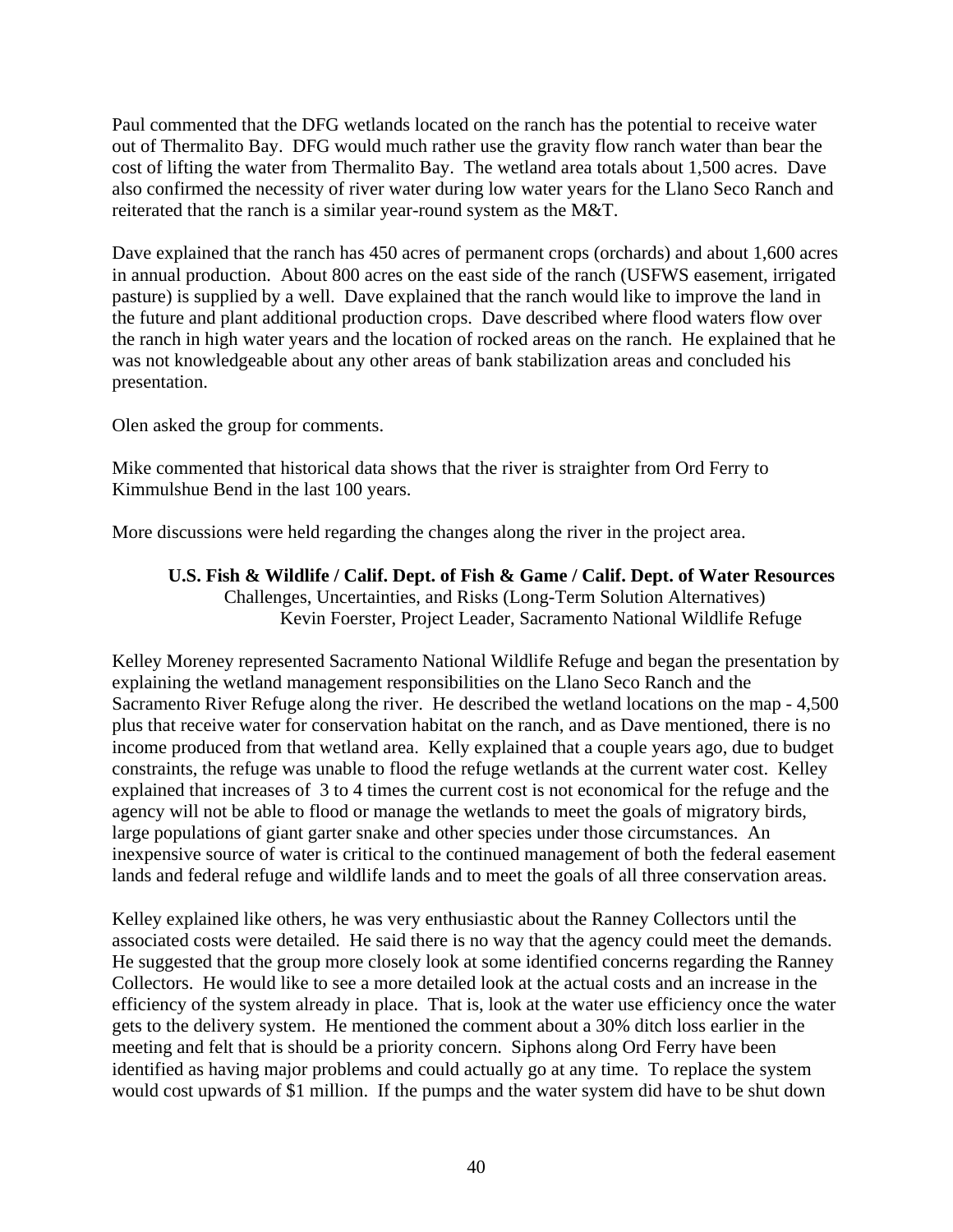for any long period of time and the water from Butte Creek was eliminated from the system, these 100 year-old redwood siphons that would fall apart. The water is probably the only thing holding them together right now. If the water dropped, we would have some major problems. Kelley stressed that a replacement of the siphons should definitely be added to the scenario of options.

Kelley continued by explaining that another interest the agency has is the Sacramento River Refuge. He explained that the authorization made by Congress to purchase part the land was to support SB 1086, in addition to responding to the number of conservation and environmental groups that were concerned about river restoration and their opposition to rip rapping. Kelley felt that there is scientific evidence to show that rip rapping is not a positive activity for ecosystems.

Kelley stated that the Sacramento River Refuge is an endangered species refuge for winter-run Chinook salmon, valley elderberry long-horn beetle, and number of other species including migratory birds. One of the objectives that the agency has included in the CPC, where possible, provides areas for the river to meander and acquire available properties areas really not suitable for agriculture to allow flood frequency and the potential for the river to move. Right across from the M&T Pumps is property that is part of the Sacramento River Refuge. Contiguous to the property is private property owned by Val Shaw under a The Nature Conservancy easement. Walter Stiles has another property located in the same area.

Kelley explained that one of the goals of the refuge is to allow river processes. In fact, the agency has removed rock on properties upstream and realized immediate bank swallow re colonization. Fall-run began to spawn right where the levee was removed and the river had eroded it away. Kelley felt that putting rock on refuge land is not something that the agency is really excited about, however, the agency is willing to consider the alternative. He explained that the agency is working on a similar process at the Princeton-Glenn-Cordora Irrigation District and Provident Irrigation District pumps, in addition to the Llano Seco Riparian Sanctuary. Kelley detailed the circumstances of the project and compared them to the M&T/Llano Seco project. Kelley reiterated that the refuge is willing to consider all the alternatives and the most likely alternative on that site that we will be partnering up with the irrigation district to place rock on the refuge. He explained that the alternative can be acceptable, however, the final authority does not come from the refuge.

Kelley explained that the Princeton-Glenn-Cordora project is looking at restoring approximately 500 acres of riparian habitat that is currently fallowed. This action makes the project a little more attractive. The project is also looking at removing rip rap upstream. Kelley explained that liability issues and potential impacts on the split would determine if rock removal is feasible.

Kelley felt that the refuge is not comfortable moving forward with a preferred alternative that considers rock at this point until the issues and concerns are more settled. He stated that there didn't seem to be agreement among the experts on the technical information presented the day before. DWR and Eric Larsen were fully agreeable to some of the conclusions as far as the rock project being the best solution. Until there is consensus from the experts whether or not rock is the best solution, Kelley didn't think that the refuge would be able to move forward on that type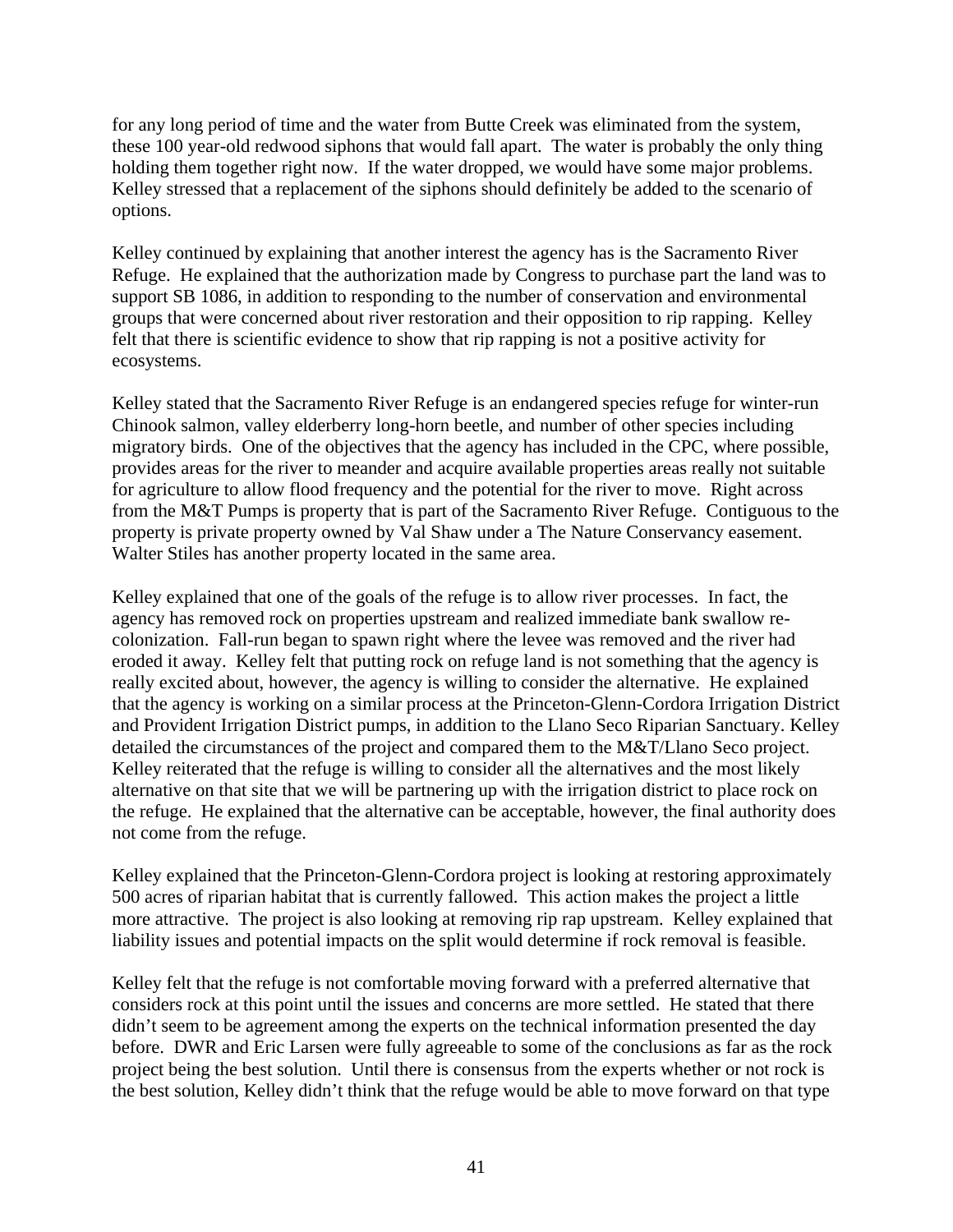of solution. From an environmental standpoint, there is the Ranney Collection System and the possibility of dredging. The question is feasibility and cost. None of the three water users are making enough money off the water. Kelley stated that he is not sure where to go from this point.

Paul brought up another option that is a difficult approach as well. If the river continues to meander to the west, how far are we going to go? The other issue that we haven't really looked at that closely in the past is the Chico Outfall. There facility is in jeopardy as well as the river continues to migrate and it's not something this group has really focused on. Kelley felt it is a major issue.

Les commented that there was some rock below the M&T and asked Kelley if USFWS would consider rock removal.

Kelley commented that the modeling didn't show that the river would move too far to the west. That would be his first concern. The project should take in account the downstream impacts. Anytime you take out that much rock, you will be affecting someone somewhere else. There needs to be more investigation of the potential impacts.

Kelley suggested that there might be some other opportunities to remove rock nearby. Les mentioned the Hamilton City project that is part protection and part restoration. This project would provide for 1,200 acres, of what is now orchard, to be restored to habitat and opening up much more of the flood plain. He felt that was a positive effort. The proposal identified levee removal, however, Kelley did know if it would potentially impact the M&T project. The old J levee is identified as being removed. The flows being addressed for that project would not be affected by the levee removal but at a higher flow rate there would be significantly more water coming to this side of the river – just over 90,000 cfs. – and significantly more water on the west side of the river. Kelly was not sure how that would impact the river hydrology especially whether or not is would cause more deposition.

More discussions will be held regarding the J levee removal.

Eric suggested that since the price of the water is a key issue, it might be something that the committee could brainstorm about in the afternoon session of the workshop. There might be other ways that are outside the box to deal with that type of water to get to a workable compromise and identify beneficiaries.

Kelley agreed and felt that there was not a clear alternative identified to qualify as the best longterm solution. Kelley agreed that is was necessary to look at options for meeting cost requirements. He felt that meeting a two-year deadline for environmental documentation to place rock in the river was not feasible. Kelley strongly suggested that this would take longer than two years – not because of the Refuge – it's just not feasible to complete those processes in two years. The funding to conduct those investigations will be considerable – maybe \$200,000 to \$250,000 for the environmental compliance. Kelley did not believe that CALFED will have another funding opportunity for quite some time unless the project was able to get an amendment.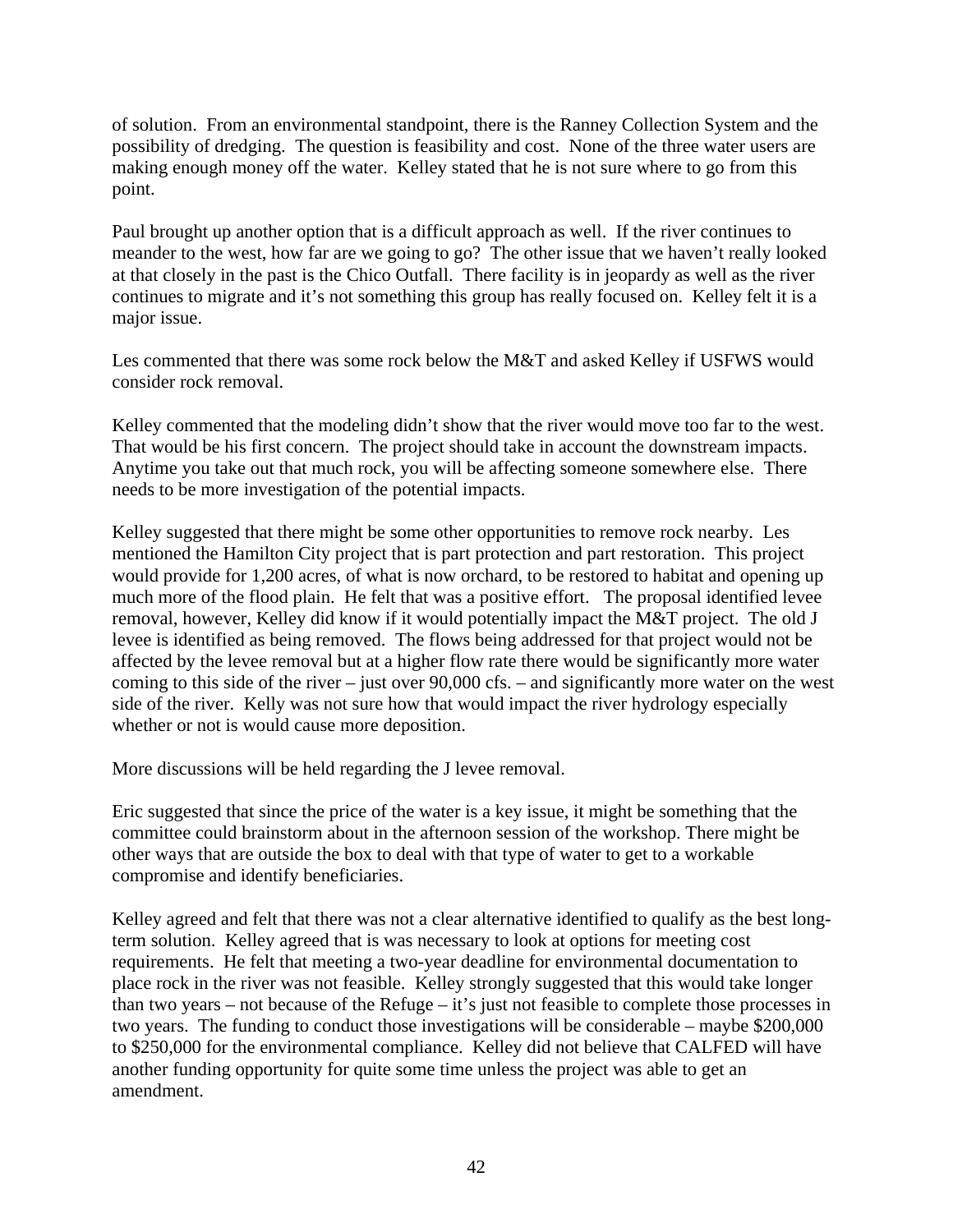Les asked if the USFWS project across the river might be used for mitigation for the M&T project similar to what USFWS is doing across the river for Princeton-Cordora?

Kelley thought it could be a possibility, however, he felt it the project had different circumstances. The restoration for that project is funded by CALFED and there is a connection.

The question was raised about any water use efficiency improvements to the water delivery to the refuge. The refuge of the state of the state of the state of the state of the state of the state of the state of the state of the state of the state of the state of the state of the state of the state of the state of t

Kelley reported that improvements have been made to water delivery on the refuge. All the canals and water control structures for water delivering have been improved as part of the NAWCA project years back. The lower portion of canal on Ranco Llano Seco has been rehabilitated but there are still considerable upgrades that need to be done. The siphons that are on Rancho Llano Seco are privately owned so the USFWS can't directly pay for the system improvements. At this time, discussions are being held with DU and the ranch to come up with some possible funding sources. They are looking at BOR, WCB, and CALFED to do some work on the system.

More discussions were held regarding potential system losses, water measurement and potential improvements.

The question was raised about what cost could the Refuge bear?

Kelley replied that the Refuge could probably get by with twice the current price which is less than \$20. The Refuge is not buying water – the water is part of the Rancho Llano Seco water right. He explained that the costs currently range from \$45,000 to \$50,000. The refuge would have to change the way they manage the wetland if the cost reached \$100,000. The Refuge could not afford that cost. The wetlands would not be flooded well, a permanent pond would be eliminated, a definite management change would occur on the property. It would not be the quality habitat that the Refuge would hope to provide.

More discussions were held regarding the uncertainties associated with higher costs of water deliveries and the expected life of a long-term solution. The comment was made regarding a 30 year life for the pumping plant and the undetermined life expectancy of the Ranney Collector.

Neil commented that the existing stainless steel screens should last between 30 to 40 years. The pumping plant should last at a minimum 50 years even up to 80 years. Concrete has historically lasted over 100 years. Neil suggested that the concrete caissons on the Ranney Wells would have the same expectancy unless there is an earthquake. You might have to vibrate and clean the screens every 25 years and water quality would determine the corrosive life of the underground screens. Good stainless steel screens last up to 40 years.

Kelley commented that it would be unreasonable to expect a project to last in perpetuity without modifications. He felt the he and his colleagues would agree that a life span of 30 years is reasonable.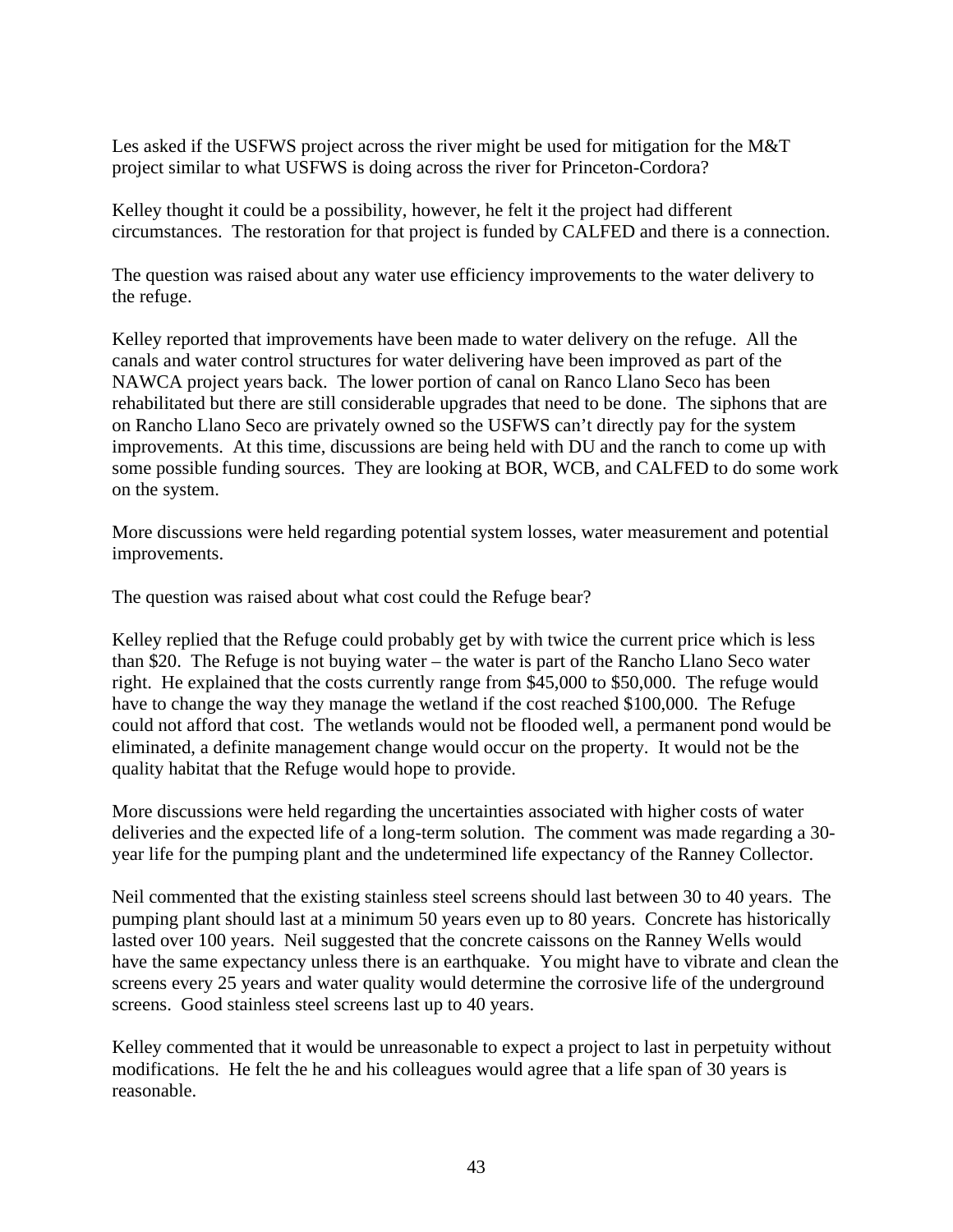Les commented that to replace the fish screens would cost \$300,000 today (7 sections @\$50,000 a section).

More discussions were held regarding the economic issues associated with replacement costs.

Kelley further commented that there is concern about the cost of operations of the Ranney Collectors. He felt that reduction in capital costs may be accomplished by looking at other strategies of improving water delivery. He felt that other production wells are not a feasible option. He felt that rock groins have an undetermined life expectancy.

Mike commented that based on past experience with this type of structure, rock groins have proven a 50-year life expectancy. The questions is, where will the river be in 50 years? This would not be an isolated project. If the decision is made to implement rock dikes, a decision has to be made to allow the flows to get there. It's not an either or. If that decision is made, the dikes are good for more 50 years.

Kelley commented that discussion regarding the rock near the J levee has lasted over 25 years with no maintenance.

More discussions were held regarding project life expectancy, maintenance, operation and failures of rock in the river.

Mike commented that the term failure means that it fails to function as holding the river there. Mike referred to the upstream rock and that it would not fail within the period of time of life expectancy. Where that rock is having its problems, is that initially is hooked up farther. They tried to hold the bend that wasn't going to get held and so the pile of rock in the middle was because the river flanked and went over the top and cut back. But the rest of the rock is pretty sound through there. Mike explained that the ends of the revetments are most vulnerable. However, the rest of the rock is pretty sound. He granted that if the site is not maintained that with time it works it's way backwards. However, this would be at a very slow rate. He felt that you could pretty safely say that the life of the rock dikes would definitely extend between 30 to 50 years.

Kelley further commented that there is additional concerns about impacts on conservation lands, e.g., state parks, DFG, USFWS properties, as well as the easement lands, resulting from the rock dikes. He didn't believe that the committee has been able to fully evaluate the rock groin project because of the complex associated costs, e.g., habitat costs, mitigation, etc.. Kelley referred back to Les' suggestion for restoration similar to the Princeton-Cordora project that doesn't include removing rock that would be a concern. Whereas on one site there is an increase in the amount of workable ground and in this project there would be a reduction. Kelley felt that this may be difficult for USFWS. He explained that there is concern about the long-term cost of the rock. There is concern about the Butte City rock groins. It is felt that if the river continues to erode upstream and the river potentially end runs the rock groins, CALTRANS will want to come back in and re-rock the rest of the channel. The concern is that as the river migrates west, the project will continue to follow the river with rock.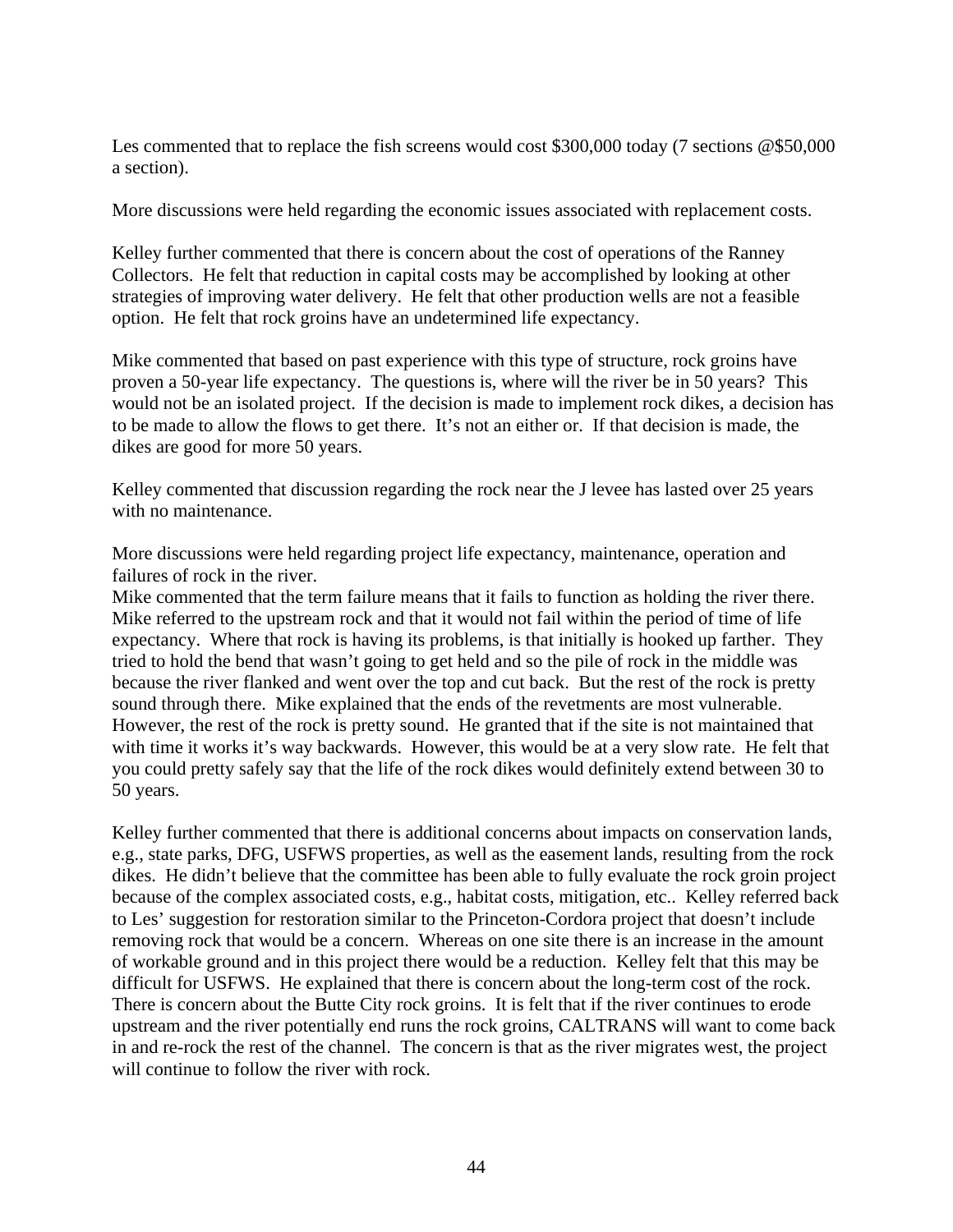Kelley was also concerned, that in the future, twice as much rock would be ultimately placed at the project site than originally identified due to the continued upstream and downstream dynamics over time. Maybe that may not be a viable or reasonable concern with more information.

More discussions were held regarding this issue.

The question was raised about the dike design and if the river flow changes will that affect the way the dikes are designed to work?

Mike replied that if the river gets away from the dikes it would have an affect. If the river comes in at a very acute angle or if the river turns straight into the dikes, then the dikes will be ineffective.

Kelley asked at what point would the dikes become ineffective? Eric's model showed that the river is kicking to the east right at the site where the rock groins are proposed. Will the dikes be as effective against that angle at which the river hits those dikes and continue to prevent deposition at the pumps?

Mike commented that the problem becomes flipped. If the dikes are in trouble then the problem the committee is dealing with isn't the problem at the M&T Pumps now.

More discussions were held regarding future changes in the river at that location, dike responses future issues and continued modeling to answer the questions raised.

Mike and Eric agreed that a model was important to understand the river and to provide useful information for decision-making. If the predictions are correct and the tendencies are there then that knowledge is built into the model. The results may mean that something may need to be incorporated at River Road. There was agreement.

Mike reiterated that you can't have one without the other. You can't let River Road go and put dikes in. Eric commented that this issue should be cost out immediately.

Mike commented that an extra dike should be put in effectively at the end of River Road to kick the flow out with a bull-head dike. Mike described the location on the map and explained the flow alignment and potential changes by the dike.

Kelley further concluded his concerns by raising the question of potential navigation hazards. He commented that he understood that the proposed groins would be covered over 20 days per year and was unsure of the depth of coverage. It would vary with the flow rates.

More discussions were held regarding the conclusions at Princeton-Cordora and how they might apply to M&T.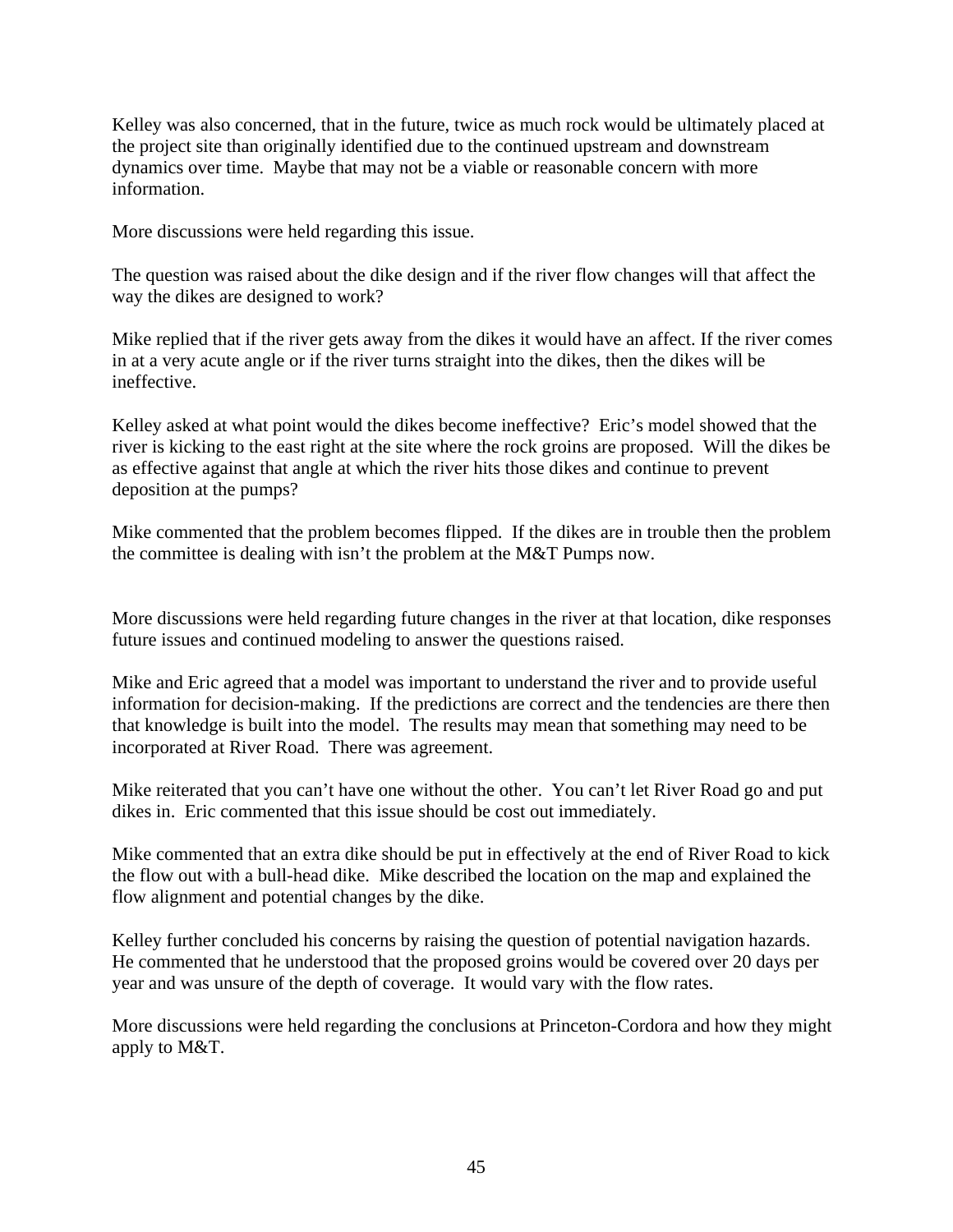Kelley concluded by stating, from a personal point of view, traditional rip rap may be a better choice than the groins. Kelley stated he would be very interested in reading the articles regarding the environmental benefits of the groins since he needed to be convinced. He commented that the large woody debris that was cabled at the Butte City groins was not meaningful. That happens every day with the walnut trees falling into the river with erosion.

Paul Ward cautioned that the committee should not use the Butte City rock groins as a prime example of this type of structure or how the structure would be revegetated.

More discussions were held regarding the possible alternatives at Butte City other than dikes.

Bob commented that the argument for the ecological value of the dikes versus full bank is the habitat and hydrologic diversity and topographic diversity you get around the dikes. You get a scour hold off the end of the dike, you get an eddy in the backside, you get deposition between the groins. And it does allow for the potential of regrowth.

Mike commented that there are some rock dikes on the Yuba River. It's actually quite difficult to see the dikes due to the vegetation. These were big dikes that went to the top of the bank. One of the benefits is great habitat for vertebrates. It provides substrate that is not available on the south banks. The assessment of the dikes was done with a biological view.

Kelley agreed that there seems to be an obvious diverse habitat associated with a rock groin as opposed to the traditional rock.

There was a request to see a picture of a rock groins in a long-time setting. A picture was made available.

Kelley commented that USFWS has had discussion about traditional types of bank stabilization. He gave the example of the millions of dollars spent on environmentally-friendly rip rapping along the Columbia River. He stated that it does work and it does provide habitat so there are options available to look at. However, the Columbia is not a nice meandering river – there are some differences.

Olen asked the committee to recognize the time and suggested that a lunch break be taken and then continue the discussions after lunch.

**PLEASE NOTE:** Due to the required time that was necessary to thoroughly discuss each contributor's issues and concerns, not enough time was available to complete the morning agenda. To ensure that all comments are presented and recorded, Olen is requesting that Paul Ward and Stacy Cepello present written statements of the "challenges, uncertainties, and risks (Long-Term Solution Alternatives)" to be included in these workshop minutes in addition to their comments stated above.

[LUNCH]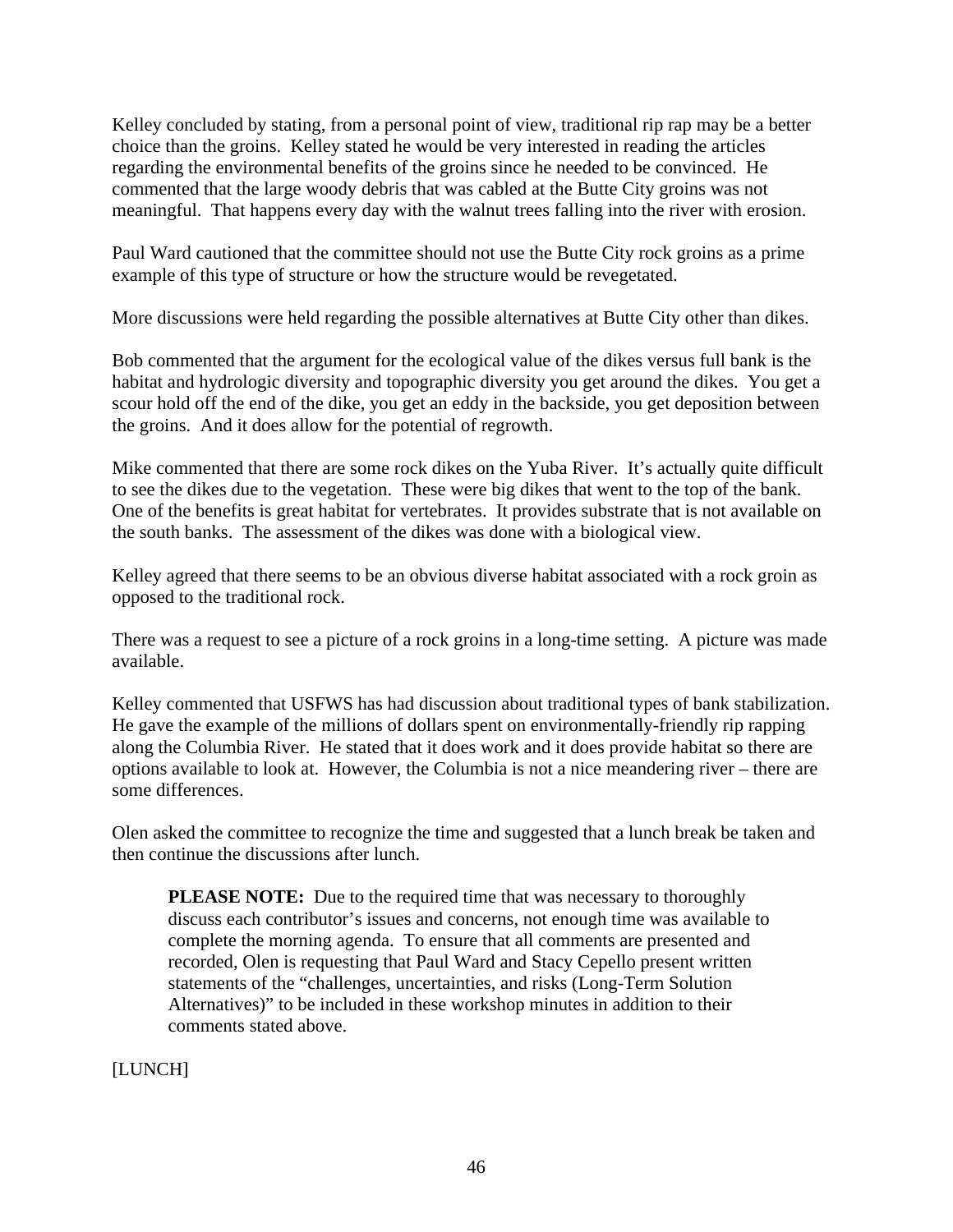Please note that the following agenda items were not formally referred to in the previous discussions. However, both individuals took the opportunity throughout the workshop to provide substantial feedback throughout the discussions.

### **Paul Ward, Fishery Biologist, Region 2, Calif. Dept. of Fish & Game**

#### **Stacy Cepello, Chief Environmental Services Section**

Olen adjourned for Lunch – Steering Committee Comments and Discuss resumed after lunch.

#### **Adjourn Meeting for Collaborative Study -** Lunch

#### **Steering Committee Comments and Discussions**

#### **Collaborative Study Evaluation of Project Alternatives**

For the rest of the day, available members of the Steering Committee are requested to informally meet together to discuss major findings, conclusions and a preliminary recommendation for the next steps of this project. This preliminary recommendation will be presented by an agreed upon Steering Committee member the following day.

Olen opened the discussions by appointing Mike Harvey to lead the discussions who will step the committee through charts designed to organize the previous discussions. He explained that what came out of the morning discussions were more than one alternatives and a no action. The Ranney Collector is an off-channel alternative, the spur dikes are an in-channel alternative, and dredging with fish screen flexibility is in-channel. Olen referred the committee to a copy of the conceptual model and the first three things for consideration: (1) river meander; (2) water requirements; (3) fish screen requirements. In addition, there is economic) and engineering feasibility, and broke down a little farther and there is feasibility from an environmental mitigation feasibility together with engineering feasibility (can we do it) and an economic analysis which deals with the up front capital costs and then there is a long-term operations and maintenance cost and a column for other costs.

By the end of the afternoon, the goal is to complete the matrix, then overnight the committee can think about how to winnow the information down to reach a consensus on the next steps.

#### **Discussions on Alternative #1 – No Action**

Mike asked the committee if the discussion could start off with the presumption that current conditions are unacceptable? Can we satisfy the water requirements under the no action requirement? Can we do it today? Yes – but there is no certainty.

Paul argued that it could be done in perpetuity if 150,000 cubic yards were removed in timely intervals - that is different than dredging.

Mike asked if we do absolutely nothing in the river or out of the river, can we actually meet the water requirements – all agreed that it could not.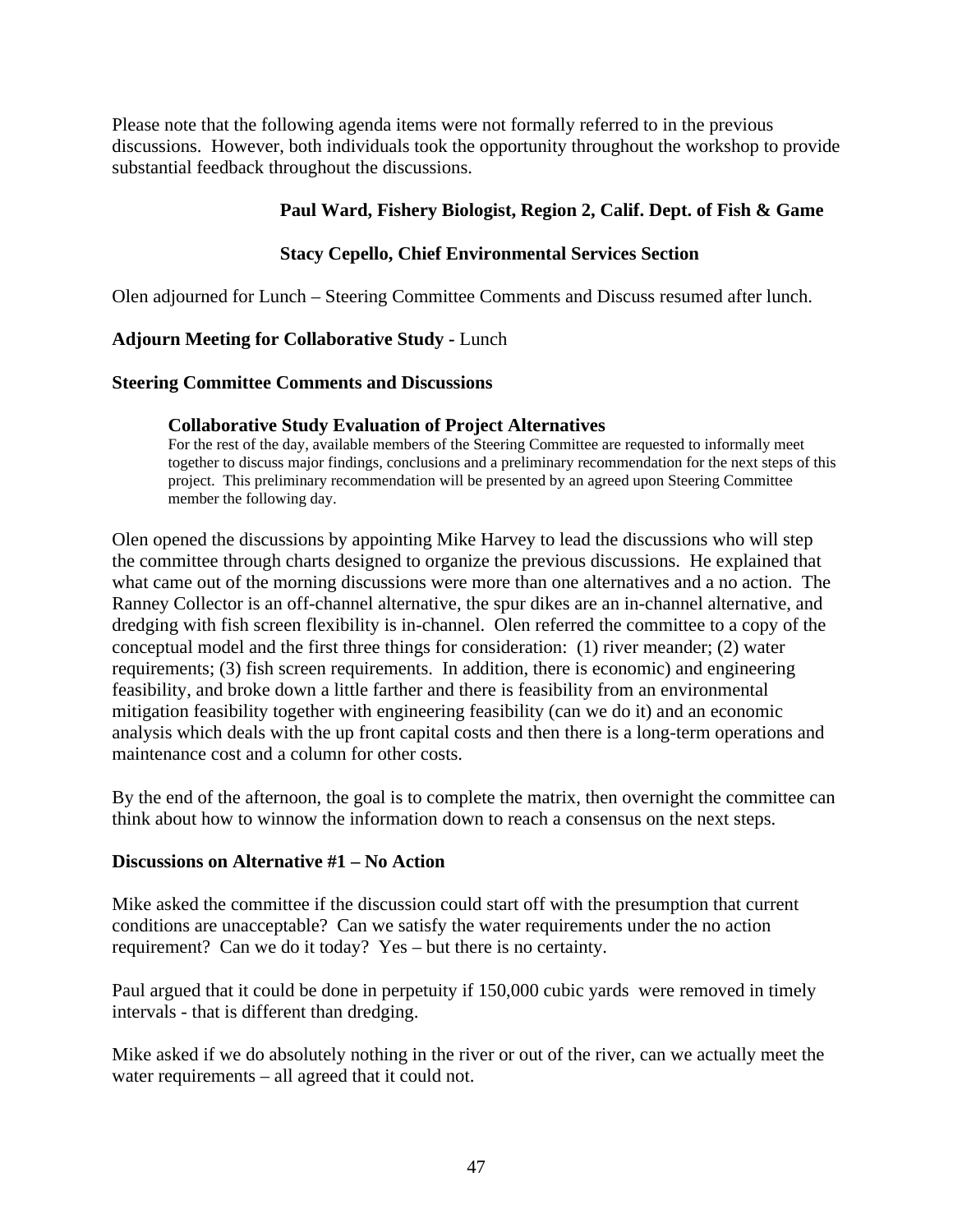Mike then moved on to fish criteria. If the pumping is continued, it fish criteria met? Paul commented that short-term no and long-term yes because there is no flows.

Les also commented that as far as the fish are concerned we could go back to Butte Creek then that fishery would be impacted.

Les commented that portion of our needs would be lost at the river.

Comment was made that a no action alternative would meet the meander alternative.

Mike commented that environmental feasibility and engineering feasibility are not applicable to no action.

If nothing is done, water will have to be found somewhere.

Burt commented that an economic impact would be to stop farming.

Mike asked the question – Is there another source of water?

Discussions were held regarding water source alternatives.

Eric commented that he thought that by tomorrow the committee may be combining different actions. There might be combinations with no action for a year.

Consensus on Decision Matix Criteria

#### **Alternative #1 – No Action**

Water Requirement – NO Fish Screen – NO Meander – YES Feasibility – Environment – N/A Economic – Capital Cost – N/A  $Economic - O\&M - N/A$ Gaps – Return to Butte Creek for water needs – Loss of agricultural productions and wildlife values. No city benefit.

Please see Decision Matrix Table at the end of Thursday, February 17, 2005 Workshop Minutes.

#### **Discussions for Alternative #2 – Ranney / Off-Channel**

Mike began the discussion by stating water requirement, fish screen and meander could be met with this alternative. The question was raised about Butte County groundwater ordinance may have to be met. There are some questions and uncertainties about the number of wells.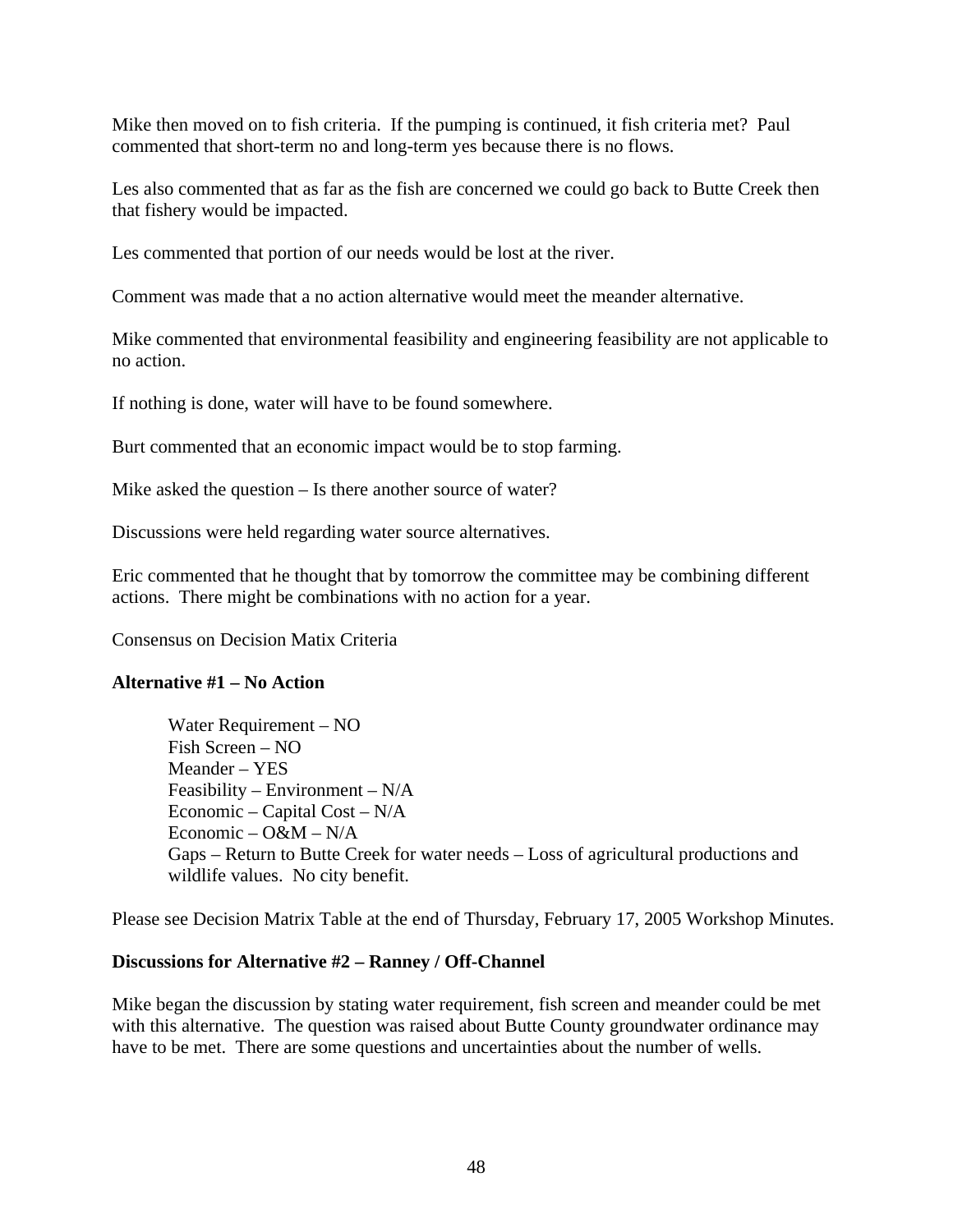Neil commented that it was reported that if the river moves away from the wells, more wells would be necessary.

Stacy stated that the river moving away does not have a great affect because they are not really counting on the Sacramento River as being the primary source.

Dan McManus replied that it goes both ways.

Yantao commented that the difference seems to be 3 wells or 5 wells. Dan commented he thought it was 3 or 4. Yantao commented that it is 30 cfs against 49 cfs.

More discussions were held concerning the Ranney Well capacity.

Mike commented that one of the issues that became apparent was the requirement for a double lift.

Neil commented that the well should be plumbed right into the manifold and take it right on up the canal. It could go either way. Neil thought it might be more economical manifold it into the existing the transmission line and push it right on up the hill.

Mike commented that part of the issue is that the existing pumps and fish screens would not be used. Neil agreed. Mike asked what would be salvageable from the existing pumping plant. Neil stated that there were eight valves on all the pumps and there is a valve on the wet well now. The plant can always restart pumping, if water was available. Neil suggested that it be left in place.

It was agreed that a bigger engine would be necessary due to more lift. Neil stated that it probably would be necessary to abandon the entire pumping plant.

Mike asked if there are any technical issues that haven't been looked at?

Bob asked the question about the manifold issue. The operating costs (approx. \$1 million) assumed that the existing pumping costs for the existing plant would stay the same. You could get some savings by eliminating that pumping cost – What are the current annual pumping costs?

Les stated that right now the ranch is pumping from about 20 to 22 feet and he thought that the new estimated lift would be 75 to 80 feet. Les stated previously the costs were at \$8.00 ac/ft.

Neil stated that there is 60 feet of draw down in the wells  $(60+22=82 \text{ ft})$  at all times.

Les reminded the group that the test was done along the river not up by the ditch.

Neil described the location of the potential Ranney Wells on an aerial. Neil explained that a spacing of 2,000 feet apart was estimated.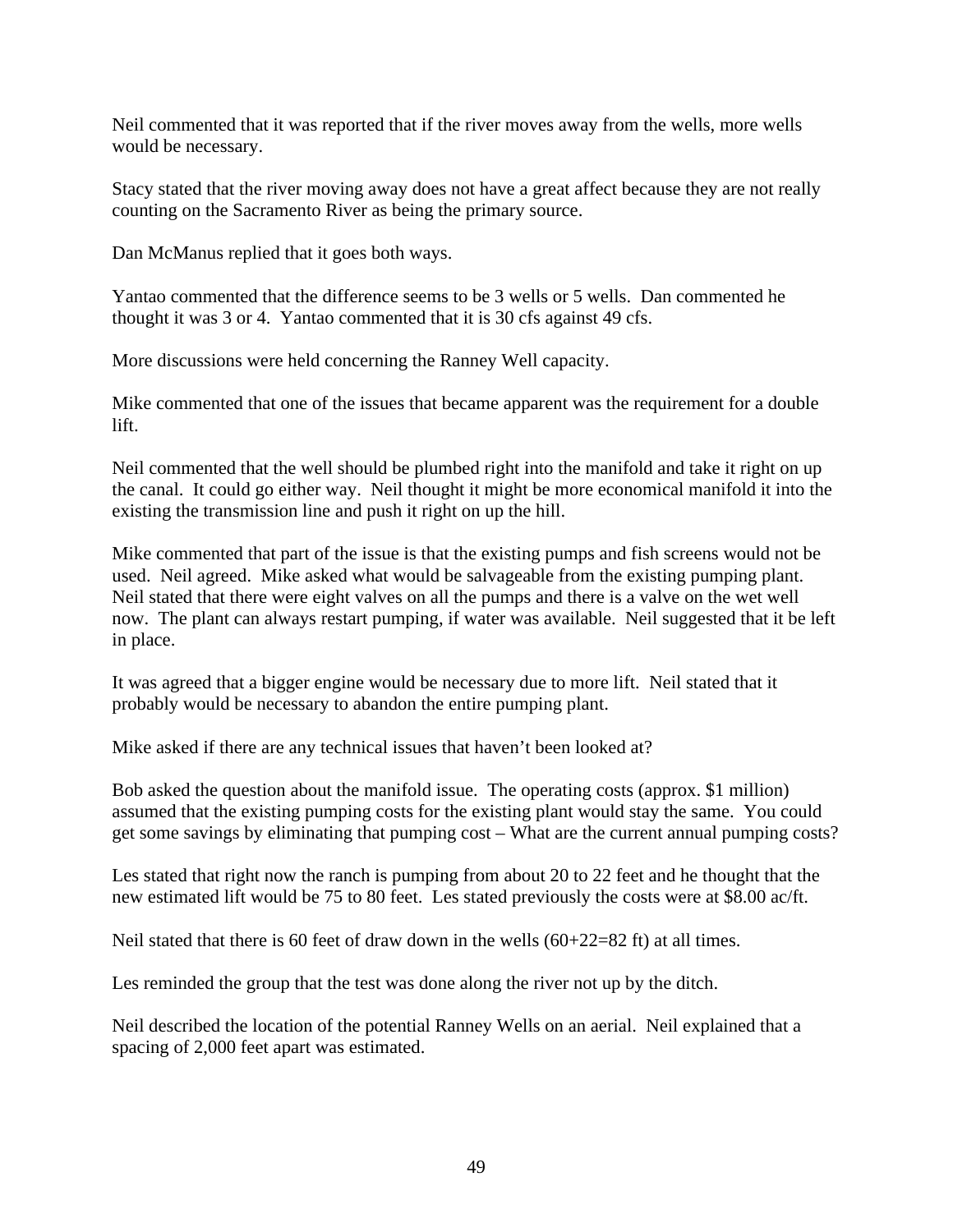Discussions were held regarding line loss and potential new configuration of a delivery system to accommodate the proposed Ranney System.

Mike asked the group if the matrix should rank each column as either positive or negative in respect to the City of Chico? Les agreed and explained that their input was vital in the shortterm fix.

Tamara explained that the city listed the alternatives in the present EIR. She explained the cities evaluation of alternatives in regards to the timing issues for the city and the life expectancy of any new outfall. She further explained that the EIR is out for comment and a preferred alternative will be selected and construction would begin in 2007. Outfall construction may be delayed 1 ½ year or 2 years.

More discussions were held regarding the alternatives in regards to the City of Chico.

Mike asked the question whether the environmental considerations meet the concerns of the State Parks and are there any separate issues?

Ken replied that he believe that State Parks was probably the least impacted. He thought the visual impact may have some merit. As far as the environmental concerns, the park supports the river meander and is prepared to let some of the land go back to the river. He did not believe that the County would let River Road go back to the river or move the road. He sees the lands being fallowed as the river moves over.

Mike moved the discussions on to economical capital costs.

Bob commented that he made a quick calculation regarding the O&M for the Ranney  $-$  If you calculate the present value of \$1 million per year operating costs, maybe that's high, \$1 million at 5% rate of return – present value is \$15 million of the just the operating costs for 30 years. This is just to clarify the comparisons.

Dan commented that for a more accurate assessment, the annual average water use should be used to make the comparison. The annual average water use is 20,000 or 30,000 af.

Bob commented that a maybe a better figure would then be \$570,000 at 20,000 af?

Neil commented that it would be necessary to add 5% on to the amount for existing pumping costs.

Dan commented that if you "moth-ball" the current system and you could get away with more than one Ranney Collector. The cost of the Ranney System should be more detailed. Matt Reed was going to talk with the Sonoma County Water Agency engineer to discuss more accurate costs to the a Ranney Collector.

Neil commented that Sonoma County Water Agency is an M&I producer and they are pushing their water 250 feet uphill. The comparison is apples and oranges.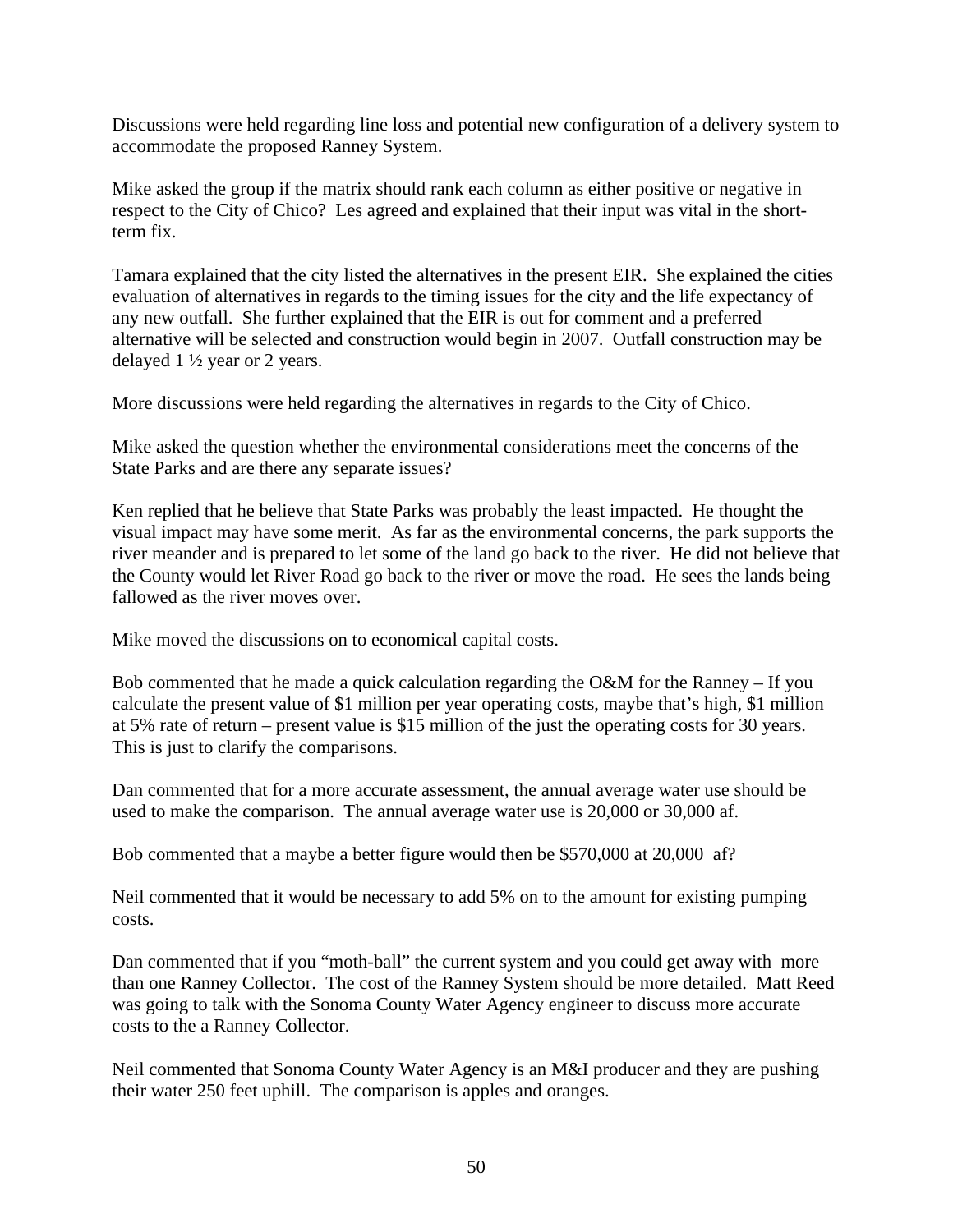Bob commented that he did not have a basis to know the actual number, but the idea of putting a number like that down is a relevant issue – it's a real cost. Bob was not sure how to weigh that against the environmental issues.

Neil commented that at 20 cents a kilowatt hour, by going to natural gas may buy some savings.

Les reiterated that the ranch spends about \$8.00 to pump an ac/ft and last year the ranch pumped 30,000 ac/ft at \$250,000. That \$1 million is a credible figure.

Neil commented that it would be about \$32 an ac/ft. The head is what dictates the cost – the lift.

Olen commented that he had knowledge of a program through BOR where they offered low-cost power for environmental projects. Would something like that work here? Could we get at-cost power out of Shasta?

Neil was not confident that the BOR could offer that opportunity since they have to buy power on the lines just like everybody else. M&T is not with WAPA. GCID, TC Canal, RD 2035 have preference power.

Stacy commented that there are considerations made for environmental power. He found that there must be a project that the BOR is willing to embrace and get benefit and then will give out project power. He stated that a current proposal to the BOR did not get anywhere.

Dan commented that if there are three separate facilities, they all don't have to be on the same meter. One could be dedicated for off peak. There is an opportunity to savings there. Maybe two to go off peak. If the pumping rate is five hours a day or sometimes 24 hours per day – then the natural gas has benefits. The project number may be accurate. Dan stated he would have to do some detailed calculations to come to a more definitive answer.

Eric commented that he didn't think the committee would come to a conclusion on that issue here.

Dan commented that he believed that this is the breaking point on the Ranney System. Capital costs you can deal with but you have to eat this annual cost of operating the system and then paying for it – "that's a killer - that puts it under."

Yantoa asked if even half the costs would work?

More discussions were held regarding capitalization and savings in pumping costs through water use efficiency measures. It was agreed that a more accurate assessment of water savings would need to be calculated to understand the true savings.

Dan commented that lining ditches doesn't always provide water savings. Flood up takes longer because the upper aquifer has not been recharged from the water losses in the canal. It's hard to really quantify – it may be considerable less than what you think.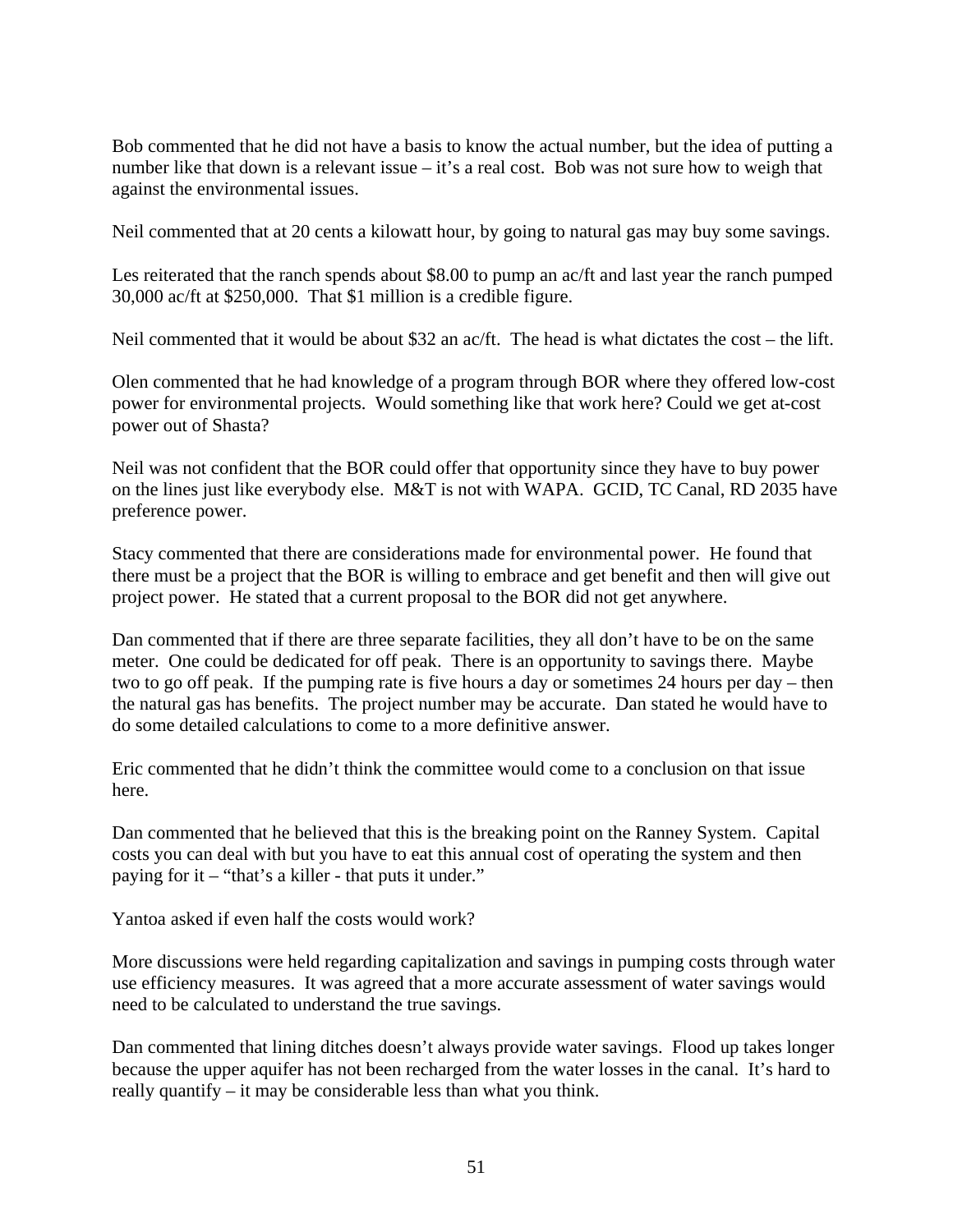Please see the Decisions Matrix Table.

### **Discussions for Alternative #3 – Spur Dikes / In-Channel**

Mike commented that its not that the bank cannot be stopped. He said that we have to remember what the purpose of the dike. You actually use fairly short dikes just to hold in the location that is the time of the time of construction. That's not the point. The point is that we have to get the sheer stress distribution back to where it was close to approximately 2003 conditions or 1999-96 conditions. It's not just a question of holding the bank.

Bob commented that he thought the spacing of the dikes could be relaxed. It's about a 1 on  $3 -$ 20 degrees for every 30 feet on the dike in theory you could increase the spacing by 90 feet. May eliminate one dike. He compared the costs of the Ranney System at approximately \$150 million to the cost of the spur dikes of approximately \$5 million.

Eric commented there is somewhere on the order of magnitude of 2 to 3 to 1.

More discussions were held regarding the location and purpose of the dikes.

Mike commented that the best that can be said at this stage -- if this element of the project moves forward it must be decided if the project can be done? Mike added to the matrix – time sensitive and effectiveness limited by distance of bank retreat.

More discussions were held regarding the dikes.

Please see Decision Matrix Table for final rankings on Alternative #2.

#### **Discussions for Alternative #4 – Dredging / Fish Screen Flexibility**

Mike commented that it can be assumed that this alternative meets all the requirements. Is the technology available? Can it be permitted?

Paul commented that there are standards and examples available that point to the answer being yes.

Discussions were held regarding the replacement of the fish screen.

Paul commented that if the screen is replaced with a flat plate screen it has six times the surface area.

Mike asked for consensus about environmental feasibility.

Dennis commented that a permit to dredge the channel every year is required. That may be difficult.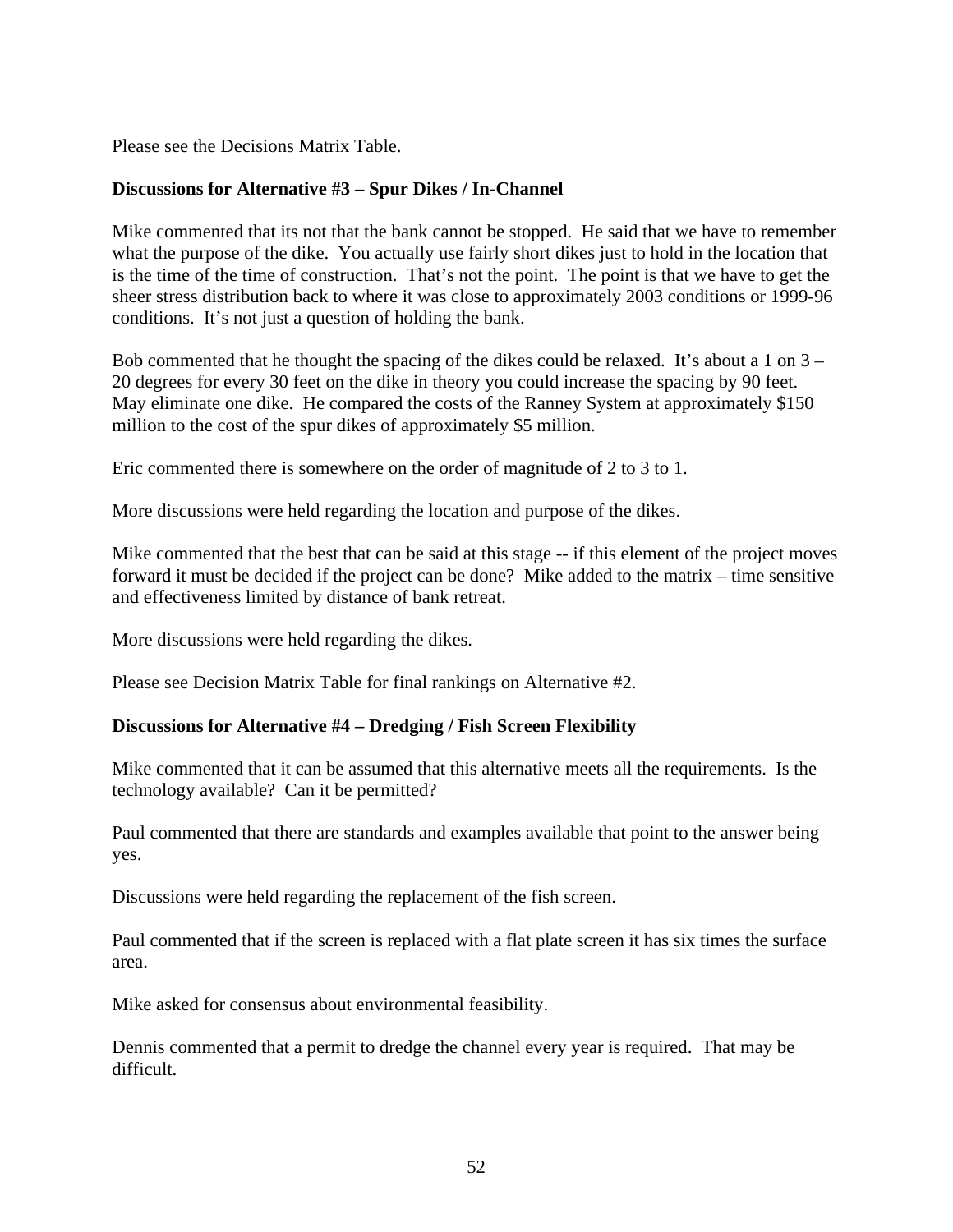Discussions were regarding the permitting process, multi-year permits and the spoils.

Paul commented that the spoils may be a different issue. He suggested that the spoils could be located upstream and be recaptured by the system.

Mike commented that GCID stacks it on the island and lets the river manage it.

Paul commented that approach could be taken with this project. When we looked at the removal of the gravel bar – one of the options was actually to take it down the Golden State Hwy and let the river recapture it down there. The cost of hauling it down there was the problem. But in fact all that is being done is dredging the channel. Whatever size that may be is in the flood plain, stack it downstream in the floodplain and let it go. DFG issues permits for that activity.

Mike commented that the City of Chico may not be as supportive of this alternative.

Dennis commented that the channel is being re-dredged and would be mainly comprised of silt. Would DFG still allow dredging if the bulk of the material was silt rather than gravel?

Paul commented that if it's stacked in the dry and the water quality is not increased, the result is similar to natural erosion. The spoils would be stockpiled below the diversion where it is recaptured under high flows.

Discussions were held regarding the dredging locations and potential results.

Mike asked how do you go with the intermediate time frame with this alternative, because the dredging option only becomes a reality when the full diversion is unavailable. The question remains when does it become necessary to dredge?

Paul replied by saying that he supposed that what ever this limit of amount of dredging is – whether it is to maintain Les' pumping success – we've already been in a situation for a week now of not meeting the screen criteria for fish approach. And there is nothing happening. Even if you went out today to measure the bypass that situation is already in existence.

Dennis suggested that what you have to do is essentially predict where the bar is going to be, what the depth will be and at various time essentially design what to do in each of those scenarios. And then you have to get a permit right away to be able to go out and do that. Then the question is how is the permit obtained in a timely manner. Is there a case where you have to go out in the water to dredge it?

Question(s): Should a channel be dredged toward the intake instead of dredging the gravel bar as was done in the past?

Answer(s): Yantao commented that his issued was discussed in the Stillwater memorandum and agreed upon over the first workshop that dredging a channel will likely not succeed, and poses a greater risk to the intake. Instead, dredging the gravel bar should still be the best option when dredging becomes necessary.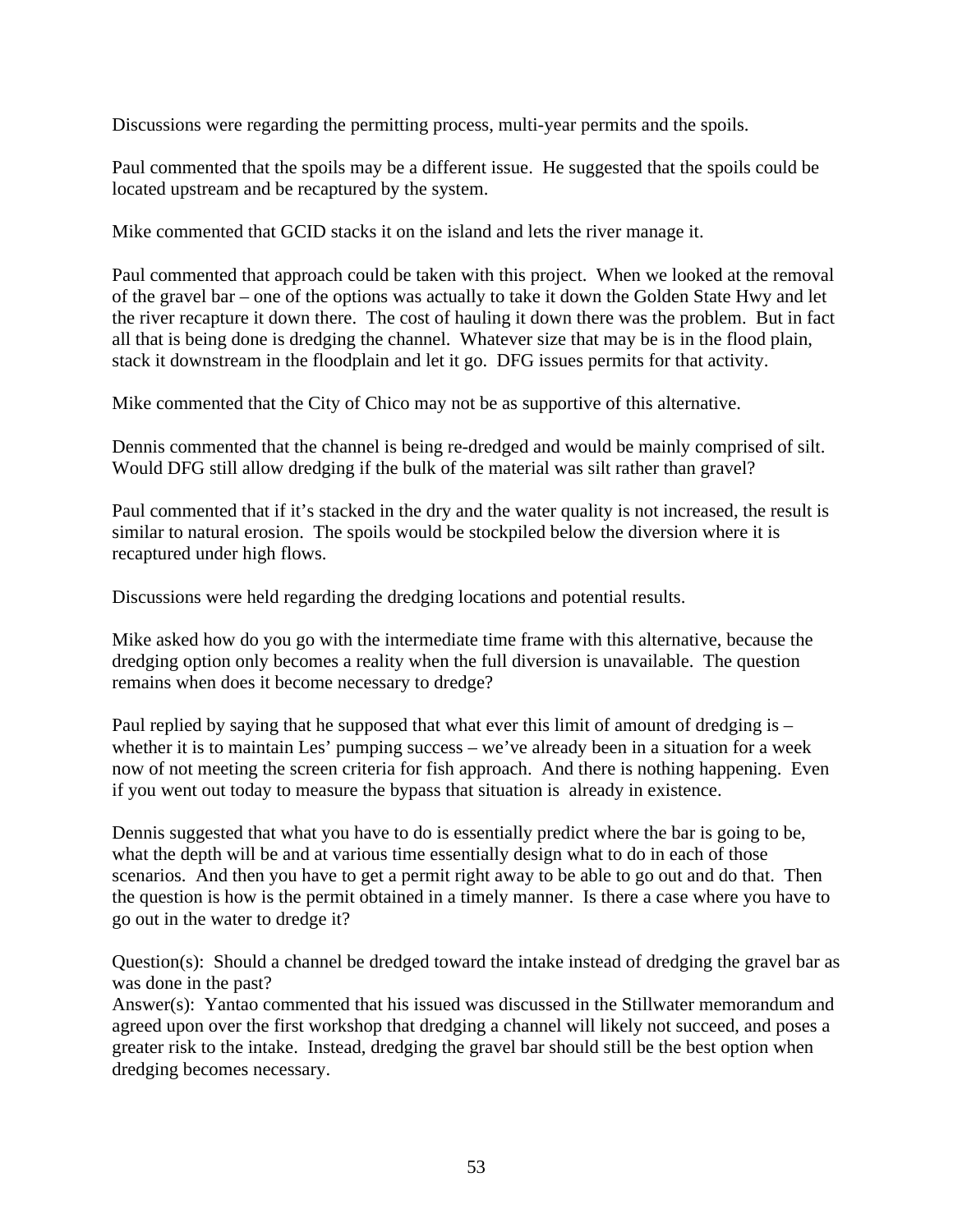More discussions were held regarding the dredging options and Yantao offered to present more evidence to demonstrate that dredging a channel will likely not be successful.

Discussions were held regarding the following issues:

- bypass flows
- timing of dredging
- types of dredging equipment
- spur dikes versus dredging
- existing dredging operations
- locations for dredge spoils
- periodic dredging versus Ranney System costs
- fish screen criteria and size
- relaxation of fish screen criteria
- current pumping plant capacity versus Ranney System capacity
- combination of water sources
- Western Canal and Termalito Bay water sources
- alternative combinations
- availability of old pumping plant in Big Chico Creek
- renovation costs of the old pumping plant
- water rights issues
- risk of existing pumping plant to deposition in a big storm event
- depositional zone in the river near the pumps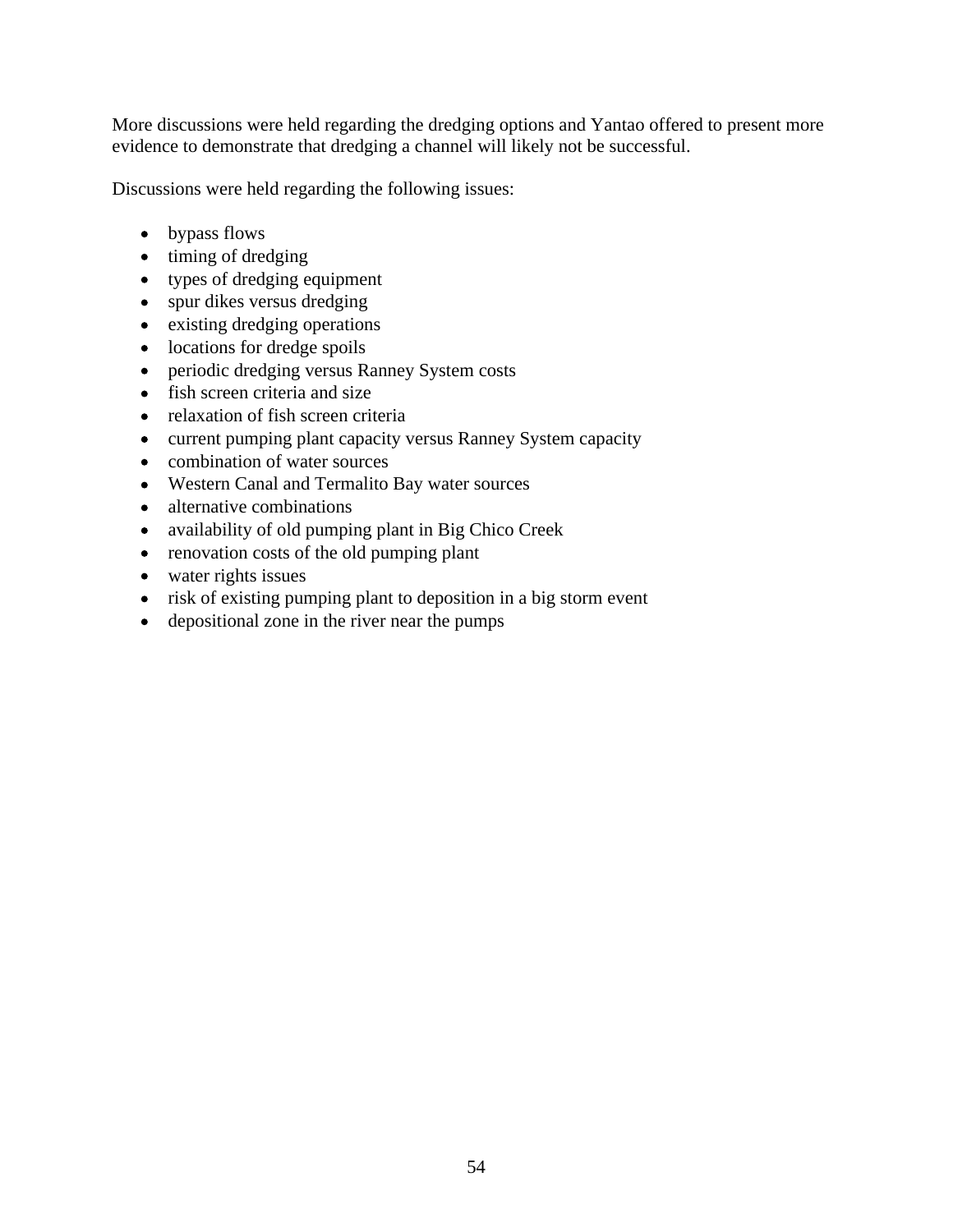#### **DECISION MATRIX**

#### PROJECT LIFE EXPECTANCY 30 YEARS?

| O&M<br>Requirement<br><b>Capital Cost</b><br>Environment<br><b>Engineering</b><br><b>Screen</b><br>NO<br><b>YES</b><br>N/A<br>NO.<br>N/A<br>N/A<br>N/A<br><b>YES</b><br><b>YES</b><br>$\sim$ \$4 m / well<br><b>YES</b><br><b>YES</b><br>N/A<br>$3 - 5$ wells<br>unknown<br>term subsidy<br>YES<br>$\overline{\text{YES}}$ w/ unknown $\overline{\text{YES}}$<br>$$300K / dike +$<br>NQ<br>Mitigation costs<br>access points<br>$9 + \text{off-site}$<br>or requirements<br>improvements<br>\$3m<br>$$1.5$ m removal<br>2,500'<br><b>YES</b><br><b>YES</b><br>YES(?)<br>New fish screen<br>YES<br><b>YES</b><br>- flat plate<br>$$5m - $6m$<br><b>YES</b><br>$$1.5m +$<br>screen | <b>Alternative</b> | Water | Fish | Meander | Feasibility | Feasibility | Economic | Economic |
|----------------------------------------------------------------------------------------------------------------------------------------------------------------------------------------------------------------------------------------------------------------------------------------------------------------------------------------------------------------------------------------------------------------------------------------------------------------------------------------------------------------------------------------------------------------------------------------------------------------------------------------------------------------------------------|--------------------|-------|------|---------|-------------|-------------|----------|----------|
| 1. No Action<br>Ground water                                                                                                                                                                                                                                                                                                                                                                                                                                                                                                                                                                                                                                                     |                    |       |      |         |             |             |          |          |
| 2. Ranney /<br>Off-Channel<br>3. Spur Dikes / YES<br>In-Channel<br>4. Dredging /<br>Fish Screen<br>Flexibility<br>*Back Up – have capacity to re-use old ______ Chico Creek pump site                                                                                                                                                                                                                                                                                                                                                                                                                                                                                            |                    |       |      |         |             |             |          |          |
|                                                                                                                                                                                                                                                                                                                                                                                                                                                                                                                                                                                                                                                                                  |                    |       |      |         |             |             |          |          |
|                                                                                                                                                                                                                                                                                                                                                                                                                                                                                                                                                                                                                                                                                  |                    |       |      |         |             |             |          |          |
| Loss of agricultural<br>production and wildlife<br>No city benefit.                                                                                                                                                                                                                                                                                                                                                                                                                                                                                                                                                                                                              |                    |       |      |         |             |             |          |          |
|                                                                                                                                                                                                                                                                                                                                                                                                                                                                                                                                                                                                                                                                                  |                    |       |      |         |             |             |          |          |
|                                                                                                                                                                                                                                                                                                                                                                                                                                                                                                                                                                                                                                                                                  |                    |       |      |         |             |             |          |          |
| 4X pump costs<br>PU\$15m / 30yr<br>Refine Costs<br>Refine Costs<br>Need a long-<br>Refine Costs<br>Public Look @cost savings –<br>Need a long-<br>operational<br>Reduce water demand (25%)<br>Ground water i.e., inc. efficiency<br>Saving for sale Thermalito source<br>Legal issues (SW vs GW)<br>No city benefit<br>Time sensitive $\&$<br>effectiveness limited by<br>distance of bank retreat.<br>State Parks ownership @<br>River Road<br>Timing for City of Chico                                                                                                                                                                                                         |                    |       |      |         |             |             |          |          |
|                                                                                                                                                                                                                                                                                                                                                                                                                                                                                                                                                                                                                                                                                  |                    |       |      |         |             |             |          |          |
|                                                                                                                                                                                                                                                                                                                                                                                                                                                                                                                                                                                                                                                                                  |                    |       |      |         |             |             |          |          |
|                                                                                                                                                                                                                                                                                                                                                                                                                                                                                                                                                                                                                                                                                  |                    |       |      |         |             |             |          |          |
|                                                                                                                                                                                                                                                                                                                                                                                                                                                                                                                                                                                                                                                                                  |                    |       |      |         |             |             |          |          |
|                                                                                                                                                                                                                                                                                                                                                                                                                                                                                                                                                                                                                                                                                  |                    |       |      |         |             |             |          |          |
|                                                                                                                                                                                                                                                                                                                                                                                                                                                                                                                                                                                                                                                                                  |                    |       |      |         |             |             |          |          |
|                                                                                                                                                                                                                                                                                                                                                                                                                                                                                                                                                                                                                                                                                  |                    |       |      |         |             |             |          |          |
|                                                                                                                                                                                                                                                                                                                                                                                                                                                                                                                                                                                                                                                                                  |                    |       |      |         |             |             |          |          |
|                                                                                                                                                                                                                                                                                                                                                                                                                                                                                                                                                                                                                                                                                  |                    |       |      |         |             |             |          |          |
|                                                                                                                                                                                                                                                                                                                                                                                                                                                                                                                                                                                                                                                                                  |                    |       |      |         |             |             |          |          |
|                                                                                                                                                                                                                                                                                                                                                                                                                                                                                                                                                                                                                                                                                  |                    |       |      |         |             |             |          |          |
|                                                                                                                                                                                                                                                                                                                                                                                                                                                                                                                                                                                                                                                                                  |                    |       |      |         |             |             |          |          |
|                                                                                                                                                                                                                                                                                                                                                                                                                                                                                                                                                                                                                                                                                  |                    |       |      |         |             |             |          |          |
|                                                                                                                                                                                                                                                                                                                                                                                                                                                                                                                                                                                                                                                                                  |                    |       |      |         |             |             |          |          |
|                                                                                                                                                                                                                                                                                                                                                                                                                                                                                                                                                                                                                                                                                  |                    |       |      |         |             |             |          |          |
|                                                                                                                                                                                                                                                                                                                                                                                                                                                                                                                                                                                                                                                                                  |                    |       |      |         |             |             |          |          |
|                                                                                                                                                                                                                                                                                                                                                                                                                                                                                                                                                                                                                                                                                  |                    |       |      |         |             |             |          |          |
| ? Dredge Costs<br>Call Dutra<br>for dredging<br>for dredging                                                                                                                                                                                                                                                                                                                                                                                                                                                                                                                                                                                                                     |                    |       |      |         |             |             |          |          |
| Disposal issues<br>Annual cost of dredging<br>No City benefit<br>Insurance policy<br>NeedS refurbishing                                                                                                                                                                                                                                                                                                                                                                                                                                                                                                                                                                          |                    |       |      |         |             |             |          |          |
|                                                                                                                                                                                                                                                                                                                                                                                                                                                                                                                                                                                                                                                                                  |                    |       |      |         |             |             |          |          |
|                                                                                                                                                                                                                                                                                                                                                                                                                                                                                                                                                                                                                                                                                  |                    |       |      |         |             |             |          |          |
|                                                                                                                                                                                                                                                                                                                                                                                                                                                                                                                                                                                                                                                                                  |                    |       |      |         |             |             |          |          |
|                                                                                                                                                                                                                                                                                                                                                                                                                                                                                                                                                                                                                                                                                  |                    |       |      |         |             |             |          |          |
|                                                                                                                                                                                                                                                                                                                                                                                                                                                                                                                                                                                                                                                                                  |                    |       |      |         |             |             |          |          |
|                                                                                                                                                                                                                                                                                                                                                                                                                                                                                                                                                                                                                                                                                  |                    |       |      |         |             |             |          |          |
|                                                                                                                                                                                                                                                                                                                                                                                                                                                                                                                                                                                                                                                                                  |                    |       |      |         |             |             |          |          |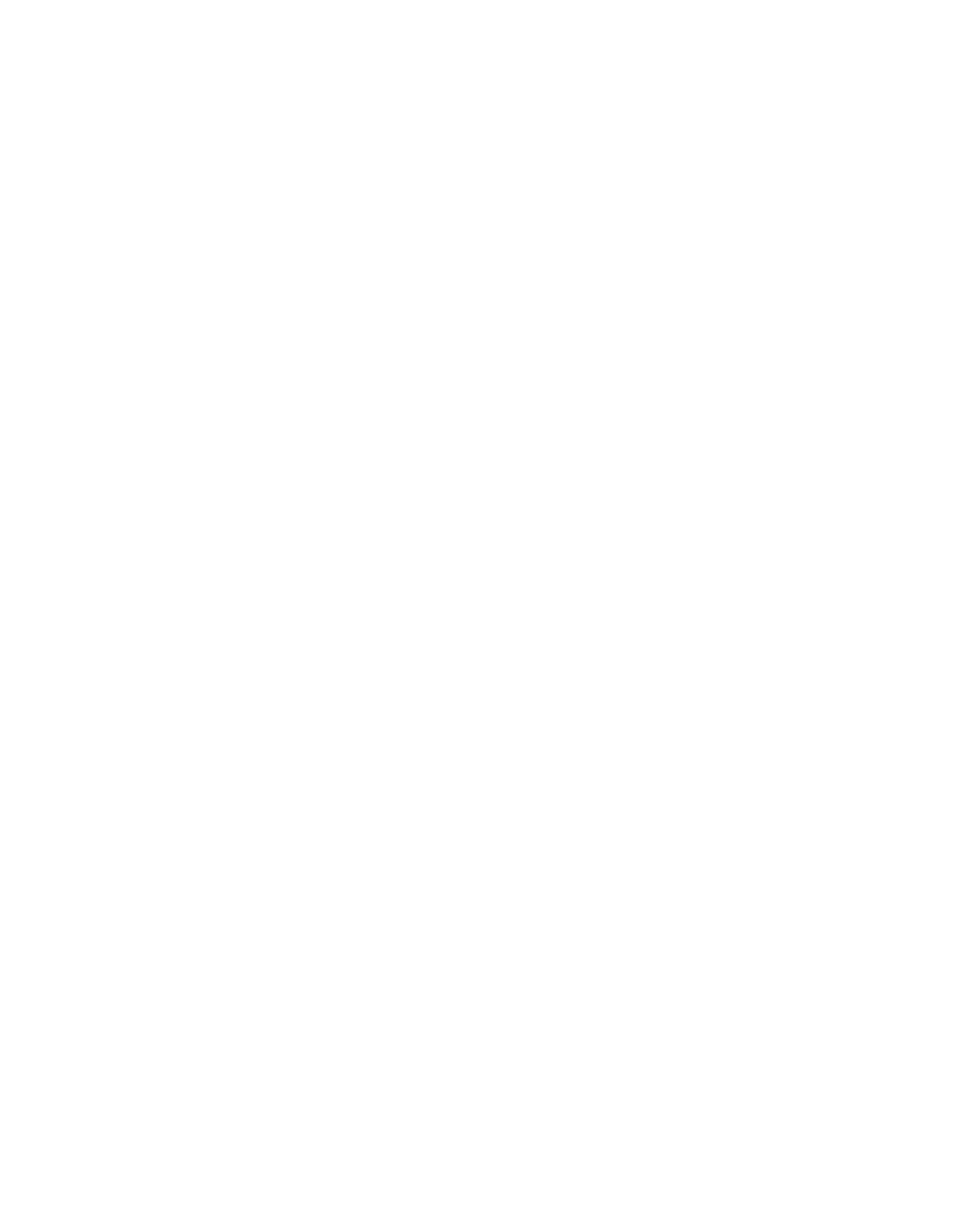### **Friday February 18, 2005**

### Meet at **Llano Seco Ranch Headquarters**

Beverley Anderson-Abbs, Env. Specialist, , Sacramento River Conservation Area Forum Howard Brown, Fishery Biologist, National Oceanic & Atmospheric Agency Burt Bundy, Manager, Sacramento River Conservation Area Forum Yantao Cui, Research Scientist, Hydrology/Geomorphology Dennis Dorratcague, MWH Americas Rebecca Fris, Restoration Coordinator, Calif. Bay-Delta Authority Michael Harvey, Principal Geomorphologist, Mussetter Engineering, Inc. Les Heringer, Manager, M&T Chico Ranch Eric Larsen, Research Scientist Geology Chris Leininger, Project Development, Ducks Unlimited, Inc. Kelley Moroney, Refuge Manager, Sacramento Valley National Wildlife Refuge Complex Friz McKinley, Director City of Chico – Public Works Dept. Tamara Miller, PE, City of Chico Robert Mussetter, Principal Engineer, Mussetter Engineering, Inc. Bruce Ross, Engineer Geologist, California Dept. of Water Resources Neil Schild, Principal Engineer, MWH Americas David Sieperda, Manager, Rancho Llano Seco Paul Ward, Association Fishery Biologist, Region 2, California Department of Fish and Game Olen Zirkle, Manager, Conservation Programs, Ducks Unlimited, Inc.

### **Olen Zirkle, Opening Remarks – Introductions**

### **Presentation of Major Findings, Conclusions and Preliminary Recommendations**

#### **Steering Committee Discussions –**

Refine recommendation, Final Consensus and Next Steps to prepare and submit Project Recommendation to CBDA.

Note: Both agenda items were combined into one discussion. Olen took the lead in summarizing the previous day's discussions.

Olen opened the meeting with introductions and began the discussion by referring the Steering Committee back to the conceptual model. He stated that the previous discussions and concluded that there were two alternatives that concurrently met the first three criteria, (1) meander / sediment; (2) fish screen, and, (3) pumping requirements. He explained that the next step is to start looking at the feasibility of each of these alternatives regarding environmental implementation and financial implementation.

Olen concluded that the Ranney System was associated with high costs in the range of \$11 million to \$16 million capital costs and then an annual \$1million cost in additional pumping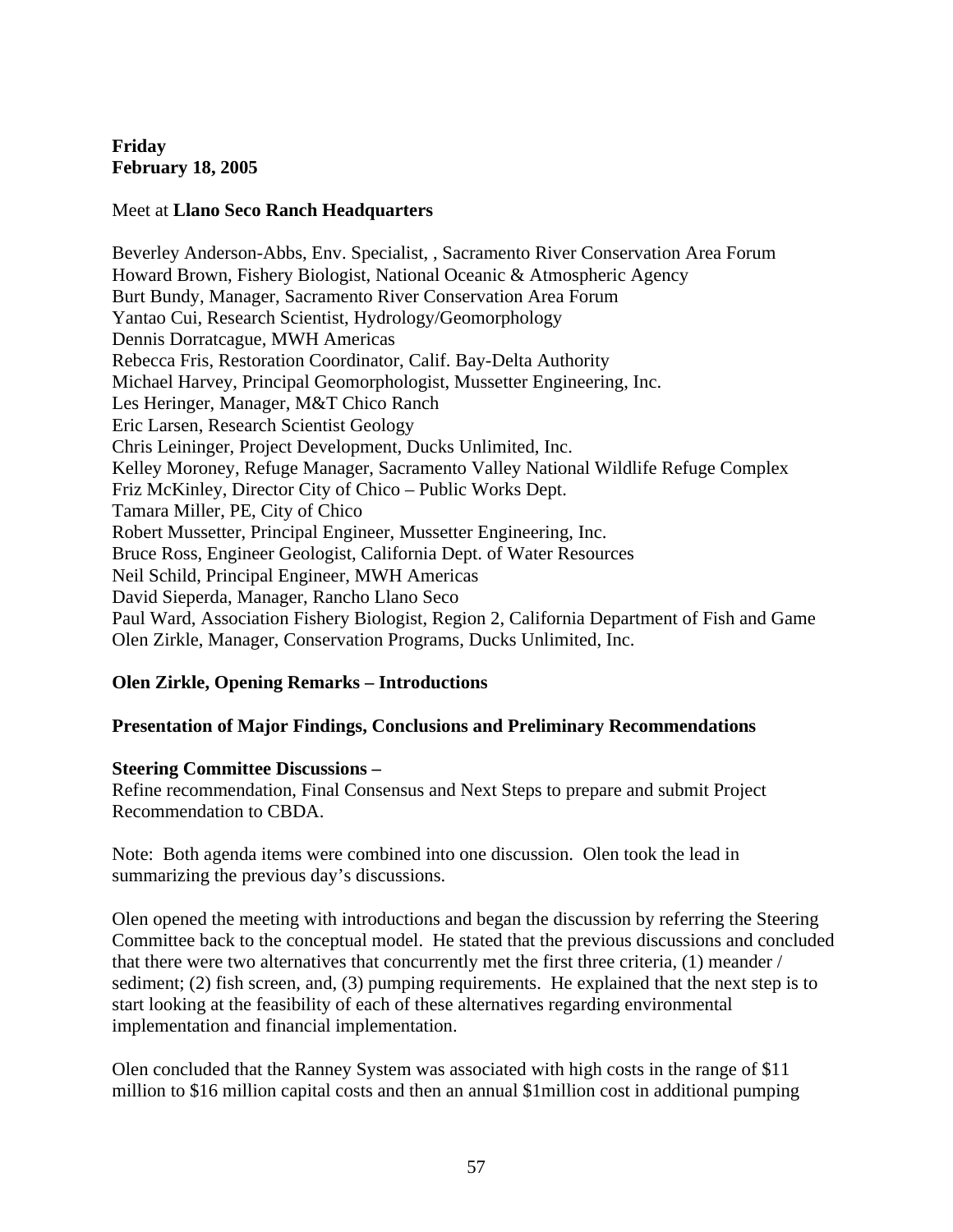costs to run those systems. He summarized that the committee determined that, if the landowner had to pick those costs up, it would not be a viable alternative. He explained that if the costs to operate the Ranney System could be solved, the Ranney System would meet all the project requirements.

Olen continued by explaining that the next alternative that met the criteria, however, this option has some real technical problems trying to maintain a channel through the advancing gravel bar. The dredging alternative would require a very large fish screen to meet the requirements. This alternative also has some economic considerations and engineering feasibility issues.

Olen explained that the Steering Committee must consider a non-goal alternative that does not successfully meet all the project goals of river meander, pumping capacity and fish screens, as well as engineering feasibility and cost.

Neil commented that the group should talk more about the City of Chico and how they could participate in the spur dike alternative and that the long-term solution would double the lifetime of the city outfall.

More discussions were held regarding the circumstances surrounding the City of Chico outfall.

Comment were made regarding how the out-of-river alternative or the no action alternative will fiscally impact the City of Chico, in addition to the impact from river meander. The river will migrate and that is bad news for the City of Chico. Discussions were held regarding the opportunities and benefits for the city to hold the river in place.

Les reiterated that the importance of working with the city in a partnership project. He commented that the city understands that there is no secure relocation site on the river without river protection and each time the city relocates the outfall, M&T will lose more orchards.

Olen moved the discussion to give Dennis Dorratcague time to present a flow chart describing his analysis of the issues. (See Flow Chart at the end of Friday, February 18, 2005 Workshop Minutes)

Dennis explained that it appeared no one alternative met all the project criteria and because of the critical time constraints that the project was under, it was prudent to simultaneously fill information gaps for each alternative rather than sequentially study each alternative. He believed that if the committee clarified their understanding about each alternative one at a time, it might be 2007 before a reasonable assessment may be complete. Under the current river conditions, he felt that the ability to train the river with the dikes was time sensitive.

Eric reiterated that that the spur dike action would be impossible to accomplish because of the political situation in the river.

Mike commented that there is no doubt that putting rock on Sacramento River is a problem, however, the problem should be viewed with a realist approach. Realistically, there are locations on the river where infrastructure must be protected, and traditionally, on the Sacramento River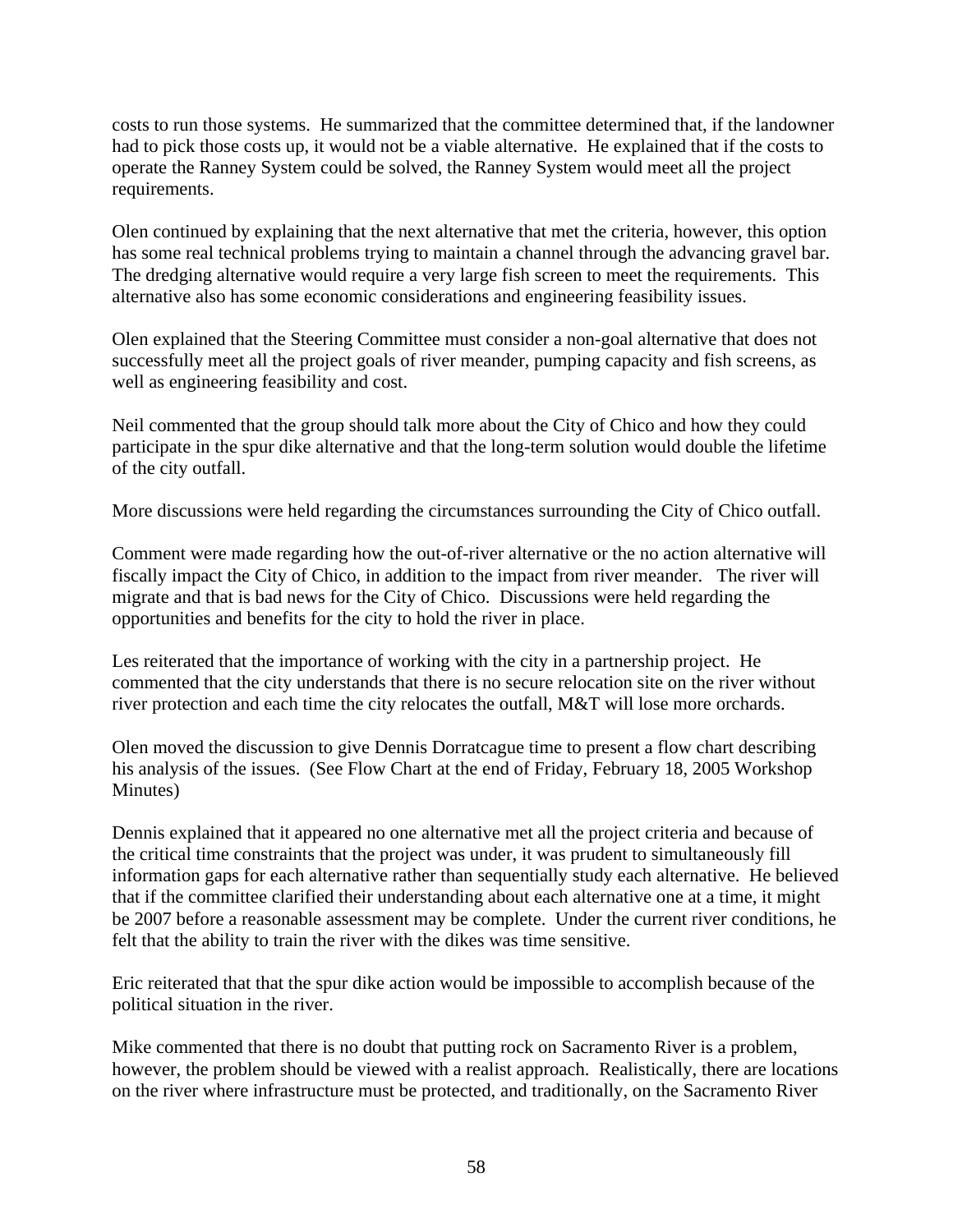people have just used full-bank rock revetment. In many other places around the nation dikes are used instead. Mike stated that in keeping with the spirit and intent of the CALFED approach of experimental and adaptive management, one of the things that the experts don't know anything about is dikes on the Sacramento River. He asked the question, if it requires a rock treatment, would it not be better to utilize a spur dike option rather than a traditionally bank revetment? Mike suggested that one element of the project might be to use the interim action as an adaptive management experiment and to monitor the biological and physical aspects of the spur dikes to validate the environmental benefits and/or impacts. He also suggested looking at similar sites where the river is being held that may provide valuable information to help the committee come to a decisions (RM 192 and RM 172). Mike agreed that the committee was committed to try to find an out-of-the river alternative, however, the cost and the feasibility may be unacceptable.

The question was posed to Rebecca regarding the ability of CALFED to meet the annual energy costs of the Ranney System? Rebecca commented that it would not be feasible for CALFED to support an annual energy cost.

She explained that CALFED was trying to put together a long-term finance plan because money is actually running out in the bonds. CALFED generally does not fund O&M costs for any project. She gave as an example the willingness of CALFED to finance fish screens, however, the entity that owns the screens will assume operations costs. She stated that there are no annual funds available to support any O&M -- CALFED operates on bond dollars and there is no way to establish long-term assurances. There is no annual CALFED budget. Until the finance plan is up and running and can provide some stability over the next several years, there is no way that CALFED could commit to any long-term funding.

Discussion were again held regarding the inability of the ranches and refuges to bear the burden of the costs. Mike commented that the M&T and the refuges cannot afford that cost of water.

Comparisons were made between the Ranney system at approximately \$16 million (initial cost) and about \$1 million a year to pump; and, the spur dike option at approximately \$7 to 8 million capital costs and somewhat minimal O&M costs. Additional discussion was held regarding potential sediment deposition, modeling predictions, and dredging frequency and costs.

Bruce commented that the modeling shows that there is still a depositional environment right by the pumps; and, the historic analysis using the 1997 flood events which was superimposed on the 1996 river geometry, showed that the gravel bar moved and subsequently required dredging so it wouldn't encroach on the pumps.

Dennis commented that to adapt to a dredging alternative would essentially modify the fish screen operations. It would require a variation from fish screen criteria. He stated that the unknowns would be the cost to modify the fish screens, the unknown length of the fish screens, how much dredging would be required to meet the flow requirements, and how far will the river move each year? He felt that after 30 years it would be a "dead-end situation." He explained that to meet the DFG criteria for a dead-end screen, the screen would have to be very large. Probably five times the existing screen length. It would probably require a flat plat screen that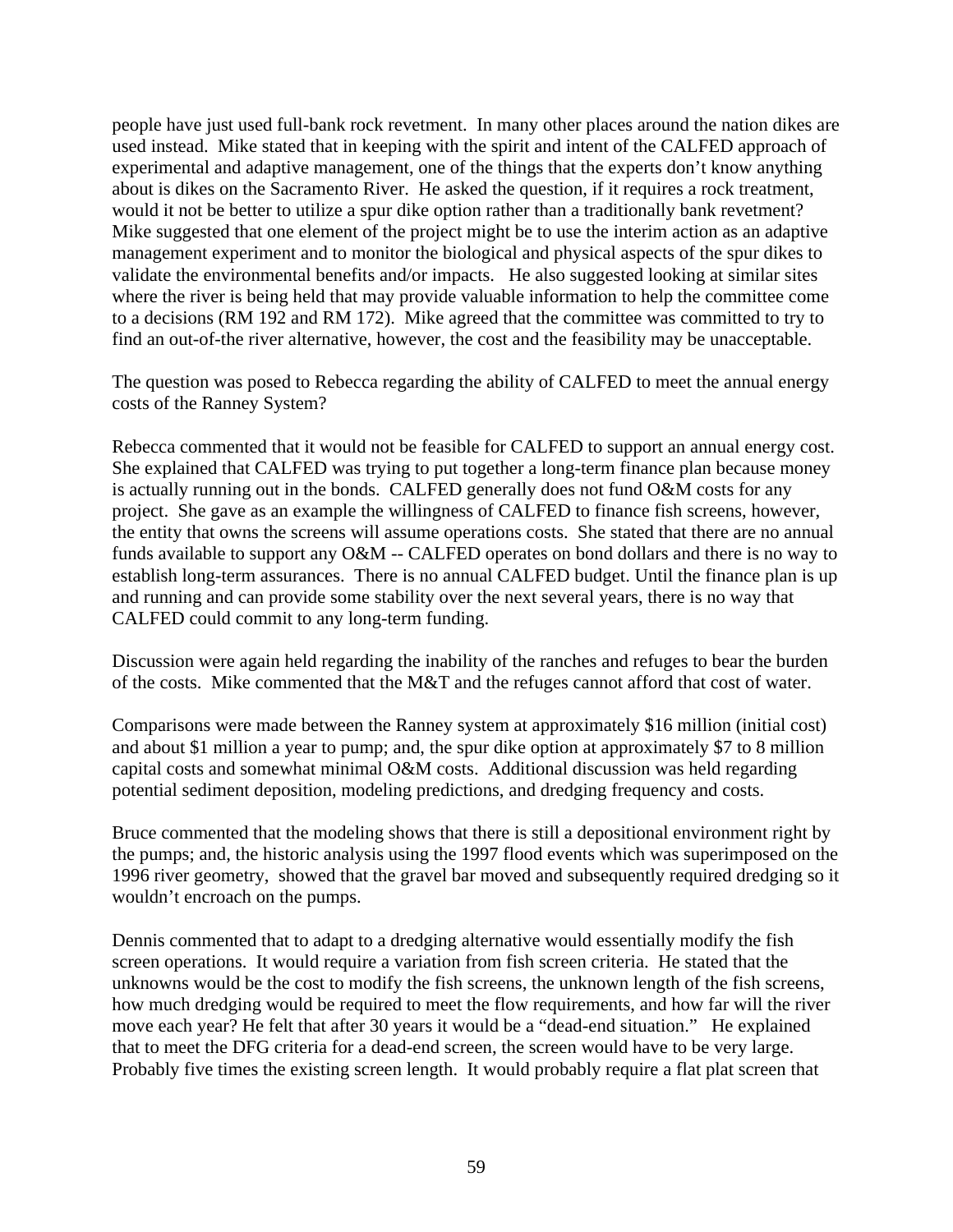would be the most economical to construct. Relaxation of fish screen criteria would decrease the cost. How much it could be relaxed is undetermined and up to the agencies.

Discussions were held regarding the significant unknowns associated with the dredging alternative, how unpredictable the variables were over the long-term, the environmental impacts, the potential for long-term open-water dredging permits, and continued policy support for the option. In addition, the issue of cost to meet present fish screen criteria during the life expectancy of the project and the need to relax the criteria.

The questions were raised – does the fish screen really need to meet the criteria? The discussion was held regarding the basis for the criteria. Dennis explained that the criteria ensures the safety of the fish in the presence of the screen and ensures that the hydraulic criteria are met. He explained that the criteria were set for the weakest swimmers and the smallest size that is not present in the system at all times. He felt that there was room for a relaxation of the standard. He commented that the fish screen improvements may exceed the cost of the Ranney System. (Rough calculations  $-24,000$  sq ft about  $\frac{1}{2}$  acre)

More discussion were held about the stricter fish screen standards held by NOAA Fisheries and the associated costs that became prohibitive, in addition to the lack of biological justification. Paul believed that issue needed resolution and this may be the project to find the answer.

Discussions where held regarding the similar issues that faced GCID, e.g., fish screens would not be operational without a gradient facility, relaxation of fish screen criteria (NOA relaxed exposure time between bypasses), etc.

Paul commented regarding the issues surrounding the present need to demonstrate a definitive level of take at every site. He felt that the ability to meet that criterion was not physically possible at the 3,000 unscreened diversions identify through the DFG survey. Paul stated that if the economic costs and biological justification were added up, the policy makers may need to step back and find another approach to this issue. Paul continued by explaining that one approach under both federal and state law is to permit an incidental take for a listed species as long as it doesn't jeopardize existence and, under state law, as long as it's mitigated. Paul believed that the future held this approach since there the capital costs are prohibitive.

Rebecca commented that she encouraged the committee to follow Paul's approach. She stated that CALFED gave direction to the committee "to think outside the box," especially since the state and federal agencies sat together on the ERP Committee for the purpose of melding state and federal requirements.

More discussions were held regarding mitigation for incidental take and possible mitigation strategies;

Les commented that he had some serious reservations about the implementation of annual dredging out in the Sacramento River for the life of that pumping plant. He stated that the ranch is seriously afraid to commit to that approach with such significant unknowns. He stated that dredging would require a serious commitment from the State Parks since the river is constantly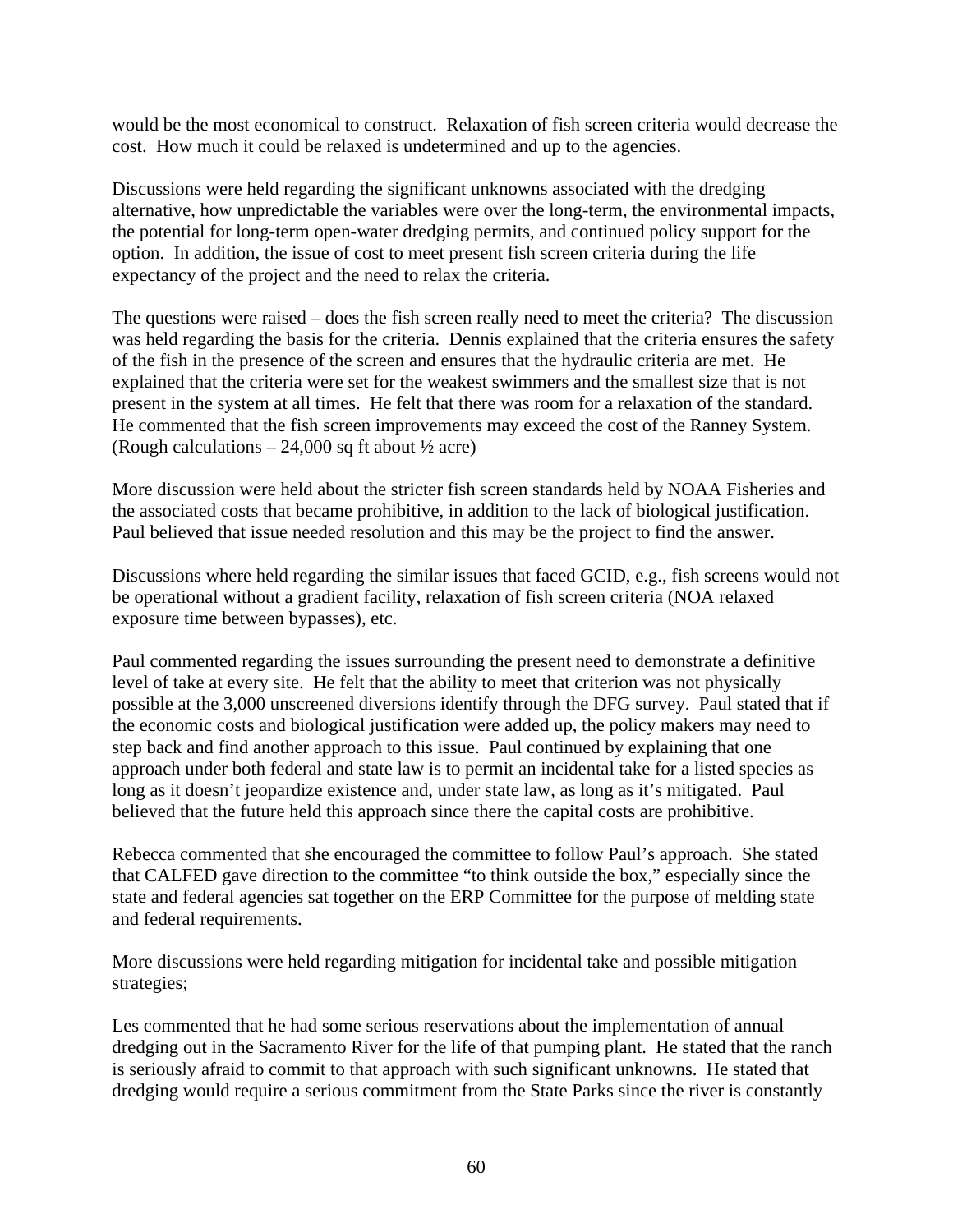moving to the west. He reiterated that the ranch is dealing with a large fish screen pinned against the bank that may not survive the winters. He cited the examples of how the river creates significant debris problems. Over the past winters, is has been necessary to pull huge trees off the large H beams protecting the existing screens. He felt that the dredging alternative did not provide a long-term solution, but only an emergency fix. He did not feel that annual dredging was thinking "outside of the box." He also expressed concern about how annual dredging might impact the Spring-run Salmon Big Chico Creek. The dredging might have to be done across Big Chico Creek which may once again reverse it's flows.

Dennis suggested that the committee may need to present a suite of alternatives to CALFED with an investigation schedule that leads to information that will finalize and preferred alternative. He felt that each alternative tended to be the best under certain circumstances, however, each had major constraints, e.g., Ranney System – O&M constraints; water sale opportunities.

Dave stated that there were serious constraints associated with potential water sales and the ability to sell groundwater versus surface water.

Eric reiterated the potential for water sales based on potential pumping withdrawal of 70% river water and 30% groundwater estimates.

Discussions were held regarding the allocation of water to the ranches versus the state and federal refuges and their associated costs. The question was raised regarding the true reality of water available for sale and the ability of the ranches to subsidize the public refuges costs.

Dave commented that Rancho Llano Seco has riparian water rights and cannot legally sell riparian water.

Les stated that the ranch is under a BOR contract and that the Rancho Llano Seco is totoally riparian with no BOR contract.

More discussions were held regarding water right authorities, true water availability, potential buyers, and the true availability of funds and assurances.

Les also stated that looking to the BOR for preferred power is not an alternative because the system runs on natural gas and will continue to use natural gas as the best alternative. He reminded the group that his costs are \$8.00/AF at \$240,000 per year and with the Ranney System there is four times the lift and that's where the \$1 million costs originated.

Discussions were held regarding the spur dike alternative and the associated concerns regarding the near-term probability of river migration. Concerns were raised regarding the feasibility of spur dikes if not implemented in a timely manner and if there would be a potential need to increase the size of the spur dike alternative over time.

Discussions were held regarding the change in construction of spur dikes if the river significantly migrates; economic concerns surrounding changes in construction; what conditions would trigger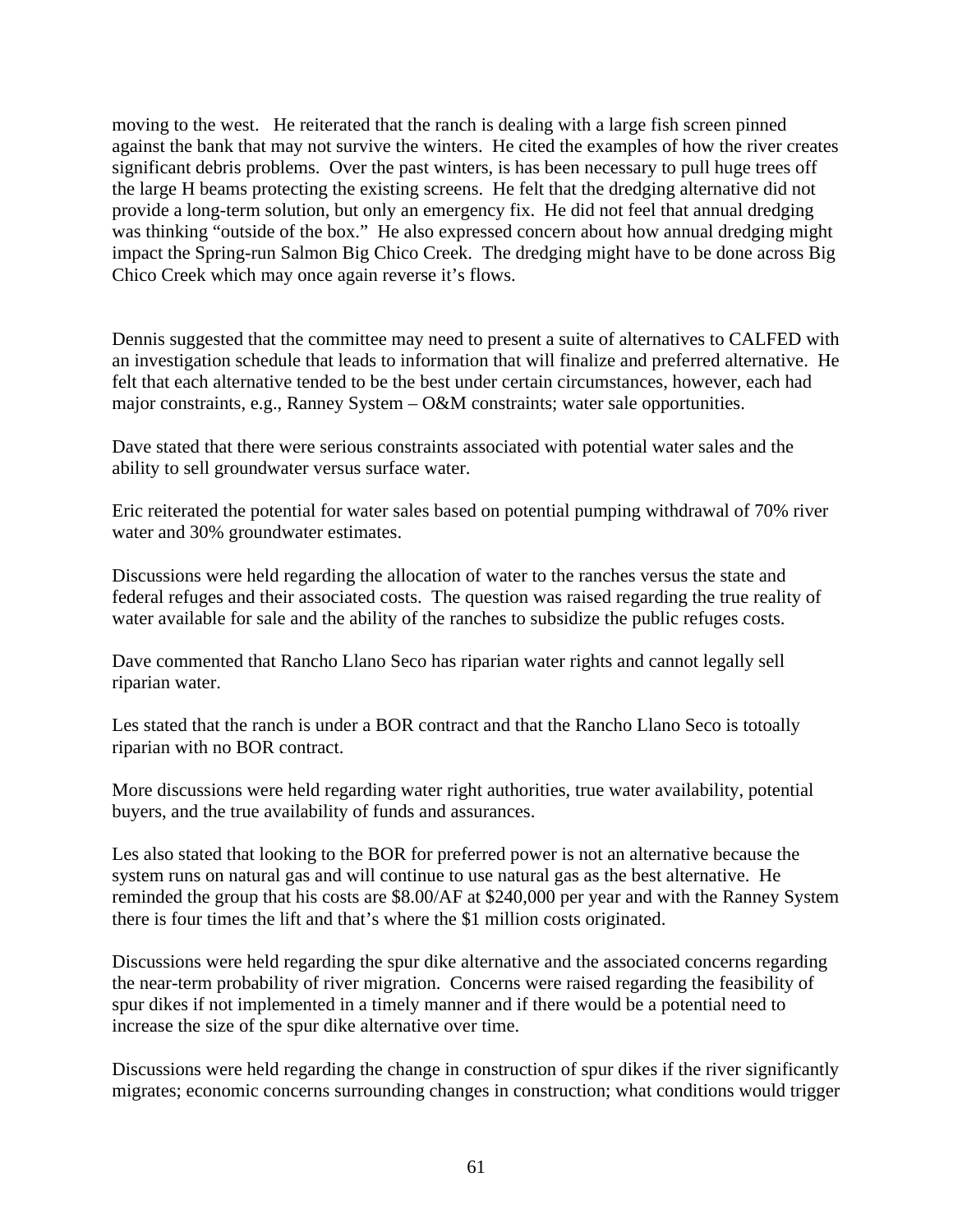the changes in dike construction; predictability of river dynamics and impacts to proposed spur dike alternative; and, protection strategies for the pumping plant until major questions are answered.

More discussions were held that referred to the org chart and the need to work simultaneously to work through the unknowns because time was of the essence due to river dynamics. It was agreed by the committee that a strategy was necessary to protect the operations of the pumping facility until the committee had completed efforts to refine the proposed alternatives in order to select a preferred alternative. The committee agreed that an additional excavation of the gravel bar would be necessary until a final long-term solution was determined. Les commented that the ranch would have to reapply for all permits to conduct another gravel bar extraction project.

Olen suggested that the next recommendation from the committee to CALFED should be to move ahead and get the permitting started. He stated that the first permit for dredging was conditioned upon the dive report. If the annual dive report indicates gravel bar encroachment, then the project needs to move forward and request a CALFED subcommittee amendment for dredging. The project would request authorization to initiate environmental documentation for an ultimate gravel bar reduction and dredging at the pumps.

Olen asked for consensus – all agreed.

Discussions were held regarding the cost increases of permits, associated costs of spoils removal, dredging approaches, impact of in-channel dredge spoil disposal on City of Chico outfall, and constraints associated with issuance of permits.

Dennis continued with the discussions regarding the last step in the org chart - the proposal to CALFED. He felt that the committee should continue a simultaneous scope of investigation for each alternative and explain to CALFED during the amendment process the urgency of the need to take an interim action since the project is under a time constraint as a result of river dynamics.

More discussions were held regarding the following information needs:

- a more definitive cost analysis of lift requirements, energy costs, ground water versus surface water and capacity to more clearly define number of Ranney Collectors;
- expedient collection of accurate river survey data to more definitively analyze the spur dike alternative; and,
- assessment of water sources to more definitively analyze water sales potential.

Olen then directed the group to discuss the information gaps for each alternative and record these action on flip charts. (See list of information gaps for each alternative at the end of Friday, February 18, 2005 Workshop Minutes)

The following is an additional list of comments associated with outline of information needs for each of the alternatives as recommended by the Steering Committee: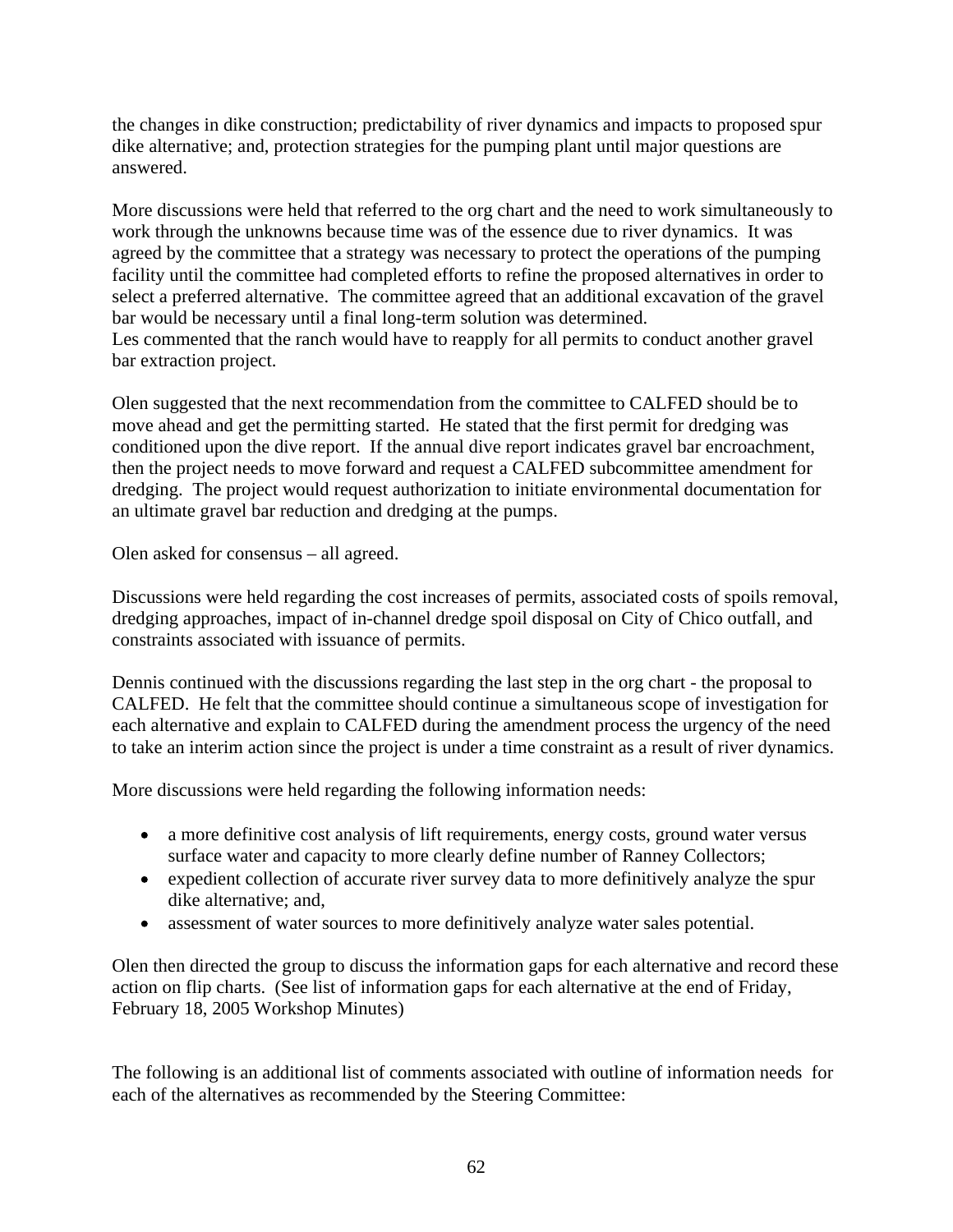## RANNEY

- analyze Ranney System O&M costs and potential number of wells, well spacing and the impacts of river migration on water yields;
- analyze fish screen criteria and recommendations to relax criteria; and
- determine the appropriate approach to gravel bar extraction and short-term protection of the pumping plant.

### WINDROW ROCK

- to protect the spur dike option, windrow rock was recommended to keep the river from migrating away to a point that the spur dike alternative would not be feasible;
- the windrow rock was suggested as a temporary action just to slow the river process until a final alternative was selected;
- the apex of the river where the windrow rock would be proposed is on FWS lands and would need approval from Sacramento;
- the windrow rock treatment, as a temporary option, would save the project a significant amount of cost associated with the spur dike option, as well as, ensuring the river connection to the Ranney System;
- approvals for such an interim action would have constraints on such a short timeline;
- removing the windrow rock would be feasible and similar to removing rock for mitigation; the contract of the contract of the contract of the contract of the contract of the contract of the contract of the contract of the contract of the contract of the contract of the contract of the contract of th
- the City of Chico would be in favor of an interim action to protect the outfall;
- the interim action would need an EIS;
- there is probability that the agency would be sued for this interim action, as well as, a spur dike option;
- emphasis should be given to the windrow rock as a temporary action;

Olen moved the discussion to Spur Dikes.

### SPUR DIKES

- questions raised regarding the future movement of the upstream bend apex over time;
- migration of the apex of the upstream river bend would be prevented by maintaining the existing revetment and hardening along River Road;
- the apex of the upstream river bend will continue to migrate no matter what is done in the river;
- the river bank is migrating because there is an expansion zone near the west bank and it "kicks off of River Road" the bar builds and the bank migrates – to stop the bank from migrating, bar must be prevented from building;
- the gravel bar will probably be shaved as a result of the proposed river treatment;
- there is no engineering basis to assume the river will migrate past a river treatment intended to hold the river at the west bank within the timescale of the project if the Rive Road revetment is maintained;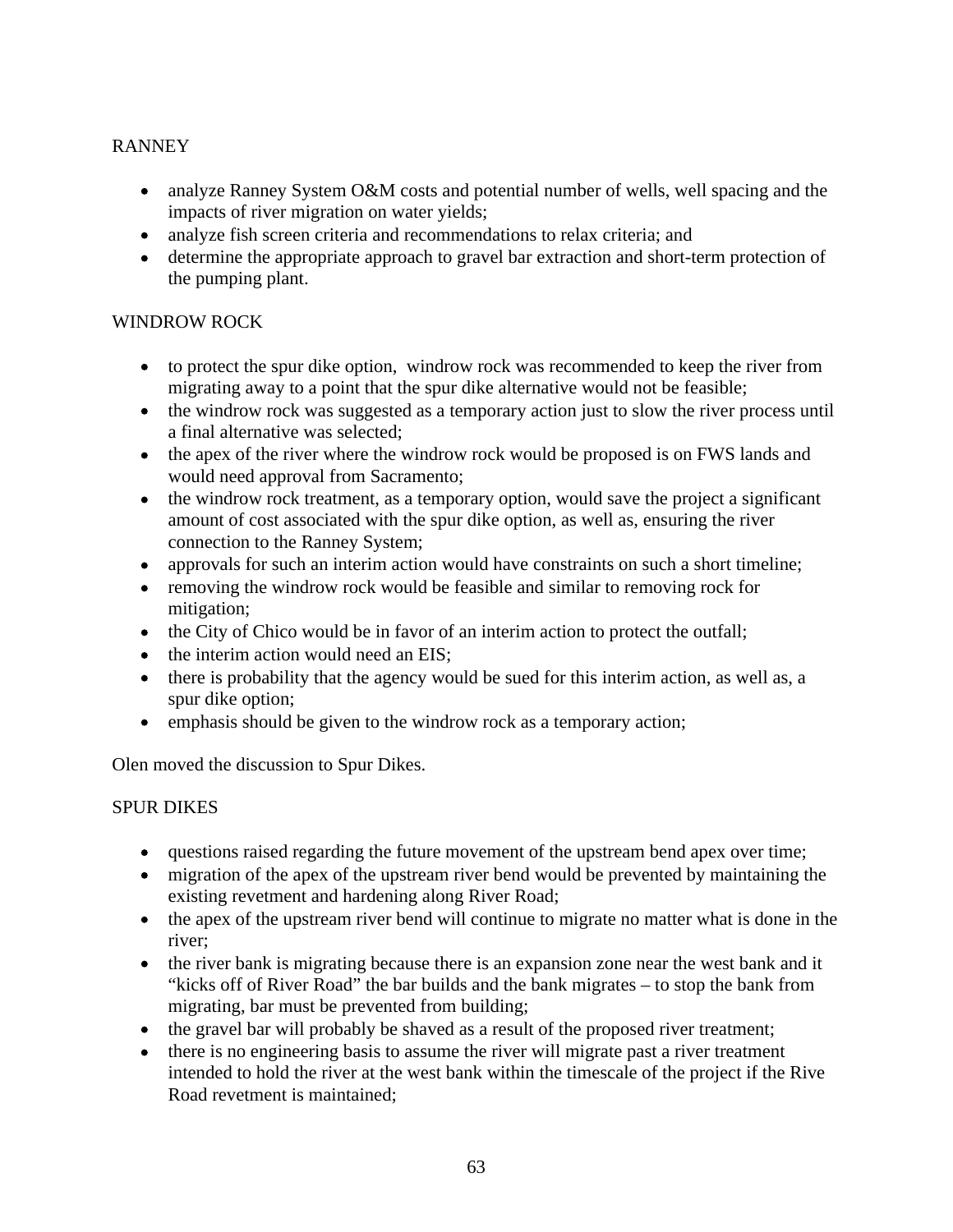- debate regarding the movement of the river thalwag at River Road near term and long term;
- as an example of how the river may react to spur dikes, it is suspected and predicted that the river is going to migrate through the Butte City Bridge project;
- fixing the river is comparable to canyon walls that prevent river migrate;
- it was argued that the pumps should not have been placed in the current location and a more thorough examination of river dynamics should be conducted to ensure that the same mistake is not made;
- reiteration that a no action alternative was not acceptable;
- there are numerous existing down-river installations that have held river migration for longer than 30 years;
- there are existing 75 year-old river revetments that have not been flanked;
- due to river dynamics, it is not possible to implement a river treatment on the west side without maintaining the existing river revetment at River Road;
- it was argued that rip rapping for one pumping plant set the precedent for rip rapping for other pumping plants along the river;
- it was argued that if the river is rip rapped in one location and that is not effective, another location will need to be treated to compensate for the mistake;
- more than likely there will be major shifts of the river upstream within the project life resulting in major changes to the project location – probably to the east side;
- questions were raised regarding impacts of major river migration away from the proposed Ranney System and how that would impact the river connection to the system and Ranney Well yields;
- questions were raised regarding the prediction of river movement with a hard point at River Road; [Note: Current modeling by Eric Larsen was only a "quick prediction," a more accurate modeling effort should be conducted at this point in the project.]

Olen commented that it would be important to know where the river would migrate once the Ranney System was constructed with no change at River Road.

Eric commented that the model was not calibrated with a variable erosion field. He explained that the next modeling effort would include a variable erosion field with the additional run to correct the location of existing rock and include the proposed Ranney System, as well as, the alteration at the State Park and the spur dikes.

More discussions were held regarding in-stream alternatives, environmental documentation and feasibility of actions.

### DREDGING

- changing the screen may lead to a dead-end situation and perpetual annual dredging;
- incidental take would be an issue;
- in order to get the volume of water necessary to meet fish screen criteria, the size of the dredged channel would be an unknown if the river keeps moving west;
- the question was raised regarding the dredging costs associated with gravel bar movement if the river goes farther west;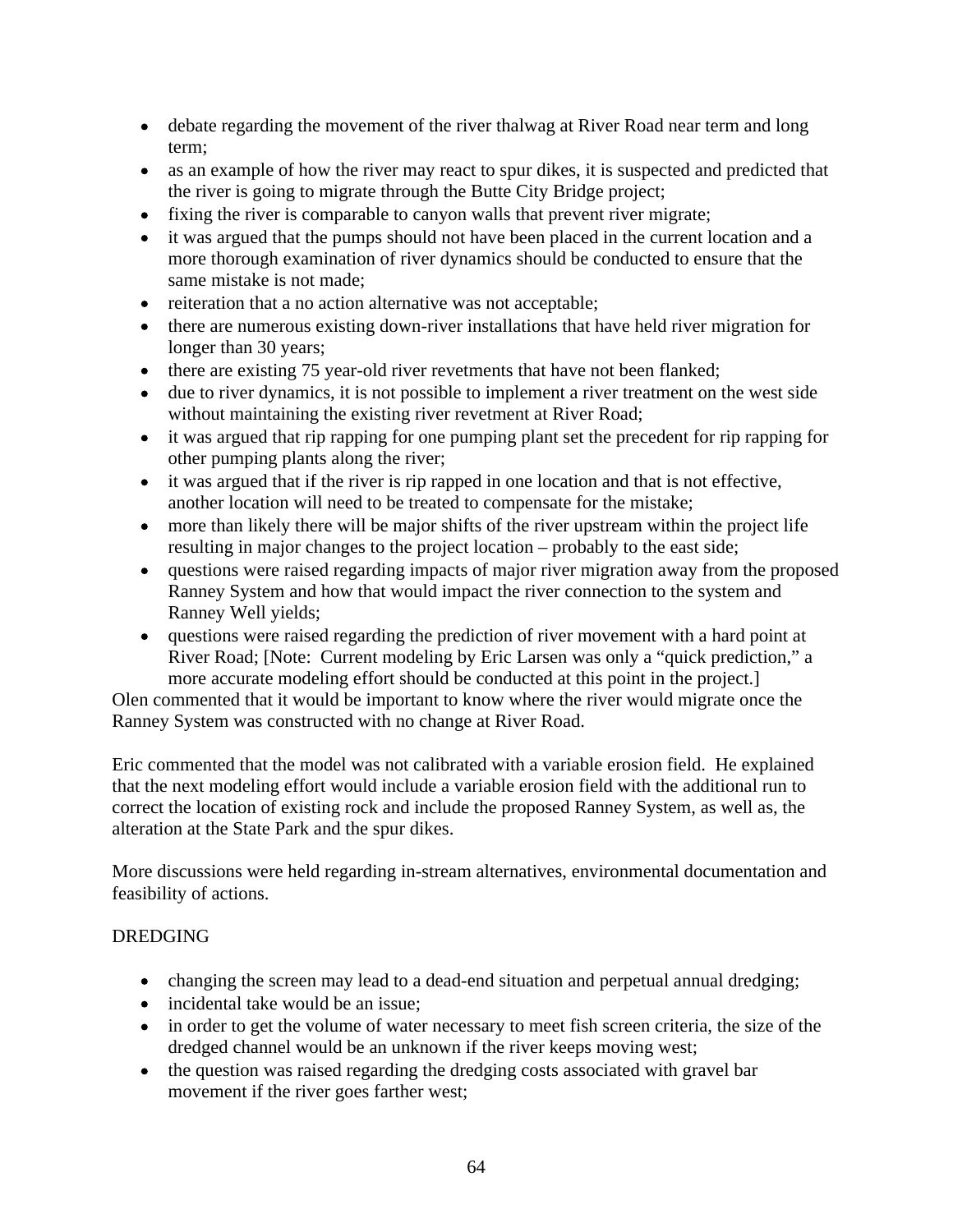[Note: Eric commented that once his model is calibrated with the variable erosion field, the model can predict an annual rate. He will oversee the calibrations to predict the movement with individual flows. He stated that this has not been done before, however, he would take the responsibility for the effort.]

- questions were raised regarding the gravel bar width and rate of movement at defined intervals with a recommendation for a transport analysis;
- the question was raised regarding how Big Chico Creek impacts the river and the potential to dredge a channel to move the creek flows to the pumps (shortest route);
- the question was raised about the potential of a dredge channel to confuse returning salmon; and the same state of the state of the state of the state of the state of the state of the state of the state of the state of the state of the state of the state of the state of the state of the state of the state
- the question was raised concerning the estimate of how much material must be moved to get water to the pumps;

[Note: Eric was not sure that his modeling would help answer that question, however, it would give some idea how the bank would move.

Bob commented that Eric's model could help if the results were used to know the bend preformed if you don't put spur dikes in the river and then you assume that the bar will migrate down like a typical point bar (the topography of the bar is known). As the model evolves, the bar, is just shifted down and predicts the impacts to the pumping location.]

- the question was raised concerning the possibility if River Road is not hardened and ultimately the river moves over in 30 to 40 years, what happens to Big Chico Creek;
- the question was raised concerning the possibility of dredging the head of the bar and allowing the river to meet the flow of Big Chico Creek to continue past the pumps

### Action Items:

Eric will take pictures at the site and make adjustments to the current modeling effort.

Mike commented that the environmental issues associated with a long-term solution should be given a priority for evaluation.

Bruce commented on the potential sediment issues depending on alignment with the dredge channel and recommended evaluation.

More discussions were held regarding the dredge channel approaches, access to the dredge channels, equipment needs, dredge requirements and re-sedimentation issues, channel widths, initial costs and long-term annual dredging costs, costs associated with changing fish screen criteria, movement and location of dredge materials.

Olen concluded the discussion by stating that it would be necessary to capture the needs assessment of all the alternatives into a proposal to CALFED. He asked the group to discuss assignments for accomplishing this task. Olen commented that DU would take the lead in organizing and preparing the proposal.

The group discussed the information gaps of each alternative and assigned experts to develop a preliminary scope of work to conduct more refined investigations that will lead to a final solution.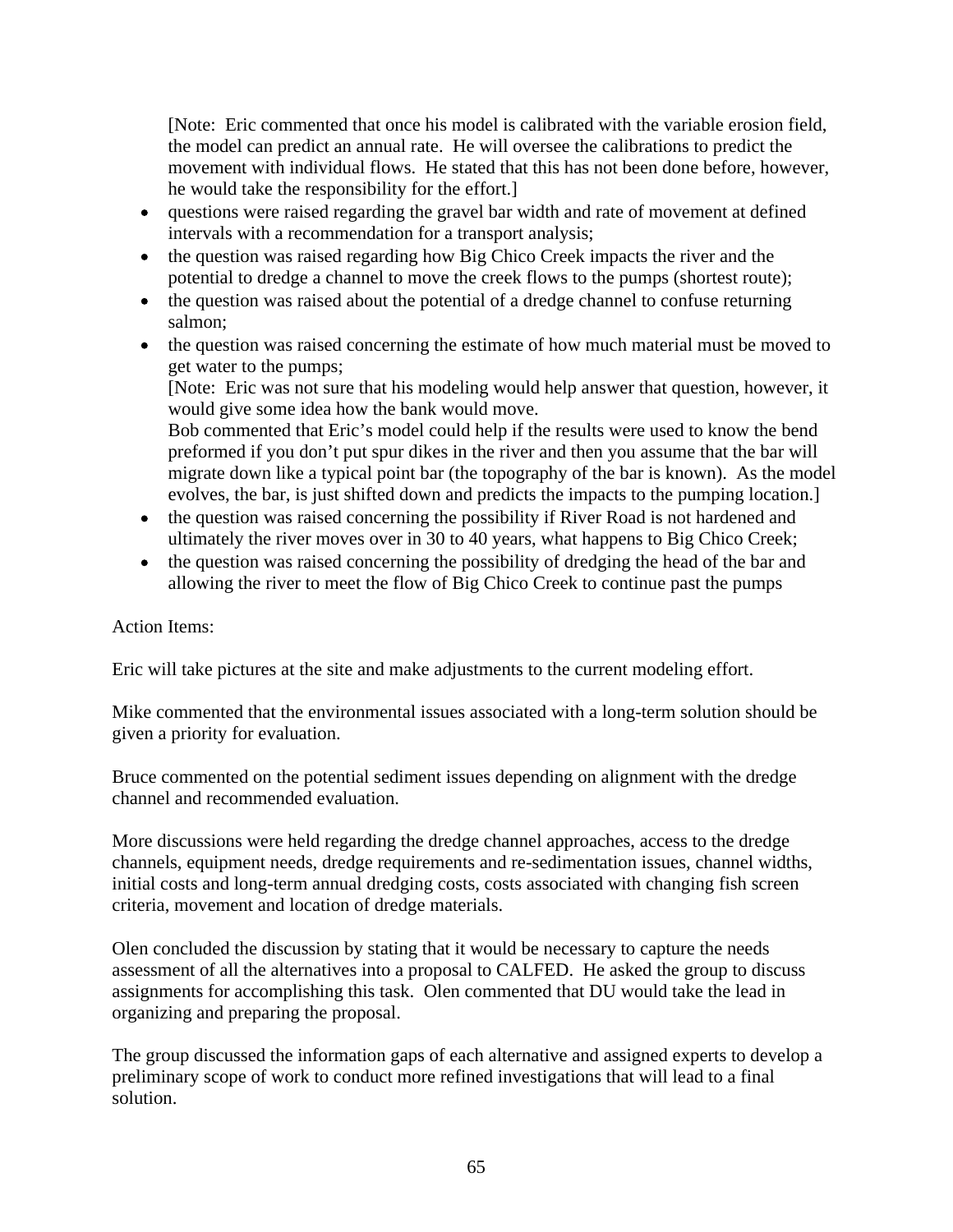Olen moved the discussion to stepping out the process for the next level of decision-making. It was agreed to coordinate with Rebecca to ensure that CALFED science reviews are incorporated into the next steps of the Steering Committee. Olen confirmed that discussions would be held with Rebecca to determine a schedule of meetings and then Olen would circulate the schedule among the committee members. It was also agreed that time is of the essence and that the process needed to move ahead quickly due to the timing of the year and river flows. It was agreed that the deadlines should be established.

It was agreed that the schedule was tentative and may be changed according to the CALFED schedule. The set of the set of the set of the set of the set of the set of the set of the set of the set of the set of the set of the set of the set of the set of the set of the set of the set of the set of the set of the

It was agreed that M&T would begin the permit process immediately and those activities would become part of the proposed contract amendment.

Olen explained that under the current contract, the dive report was the trigger requirement to initiate dredging to reduce the gravel bar. It would be necessary to go back to the CALFED Contracts Amendment Subcommittee for approval to change that requirement and begin environmental documentation prior to the dive report. It was agreed that DU should took the lead in preparing the documents for CALFED.

It was agreed that the City of Chico should be brought in throughout the process.

Olen concluded the workshop by thanking everyone for all their hard work to review all the information and commitment to great discussions in trying to determine the best solution.

Workshop Adjourned.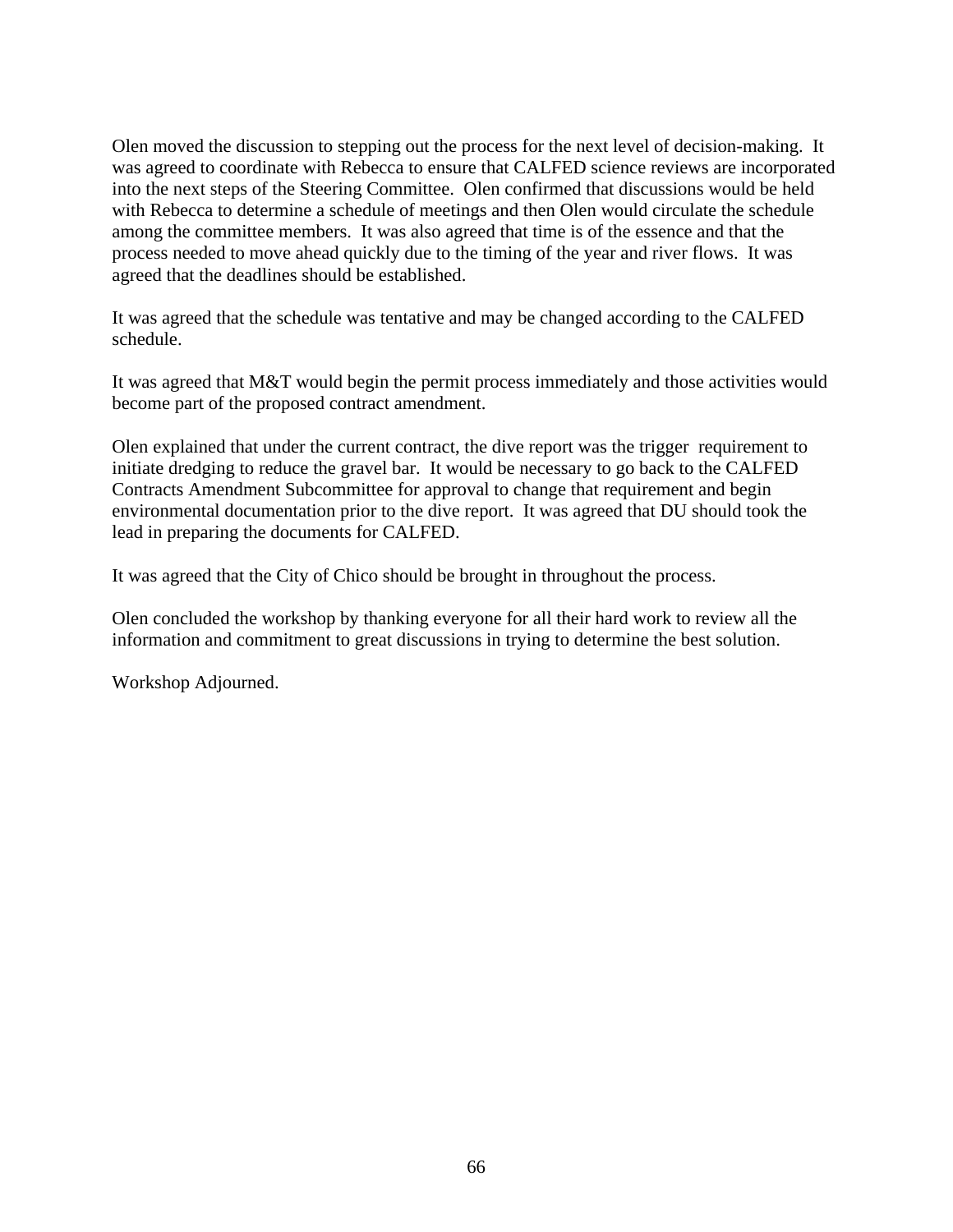### **PROCESS**

Coordinate proposal components

Scope of Work and the Scope of Work and the Scope of Work and the Scope of Work and the Scope of Work and the Scope of Work and the Scope of Work and the Scope of Work and the Scope of Work and the Scope of Work and the Sc

Write Proposal / Review

Deadline – March 10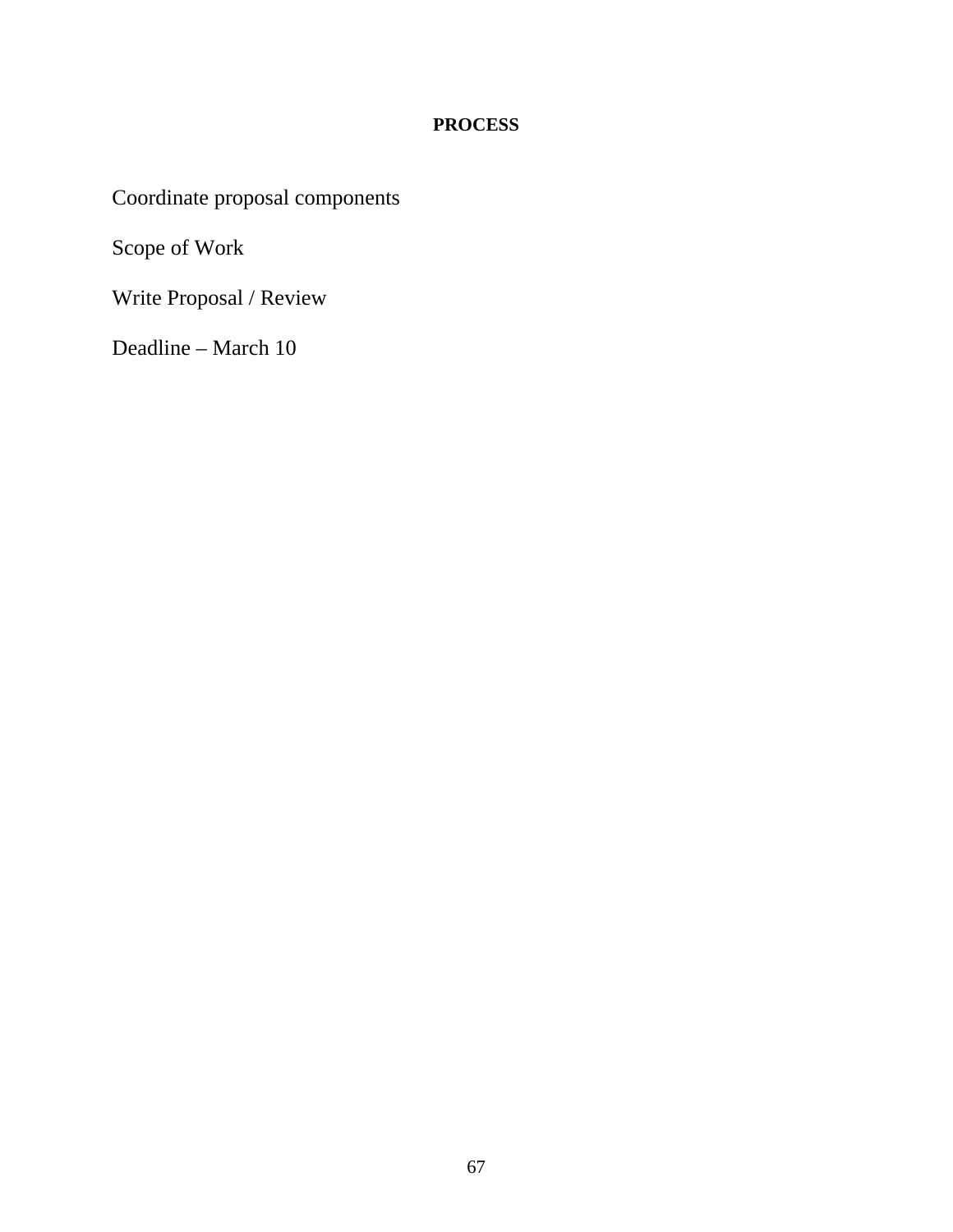Note: Develop alternatives simultaneously until information/implementation supports elimination.

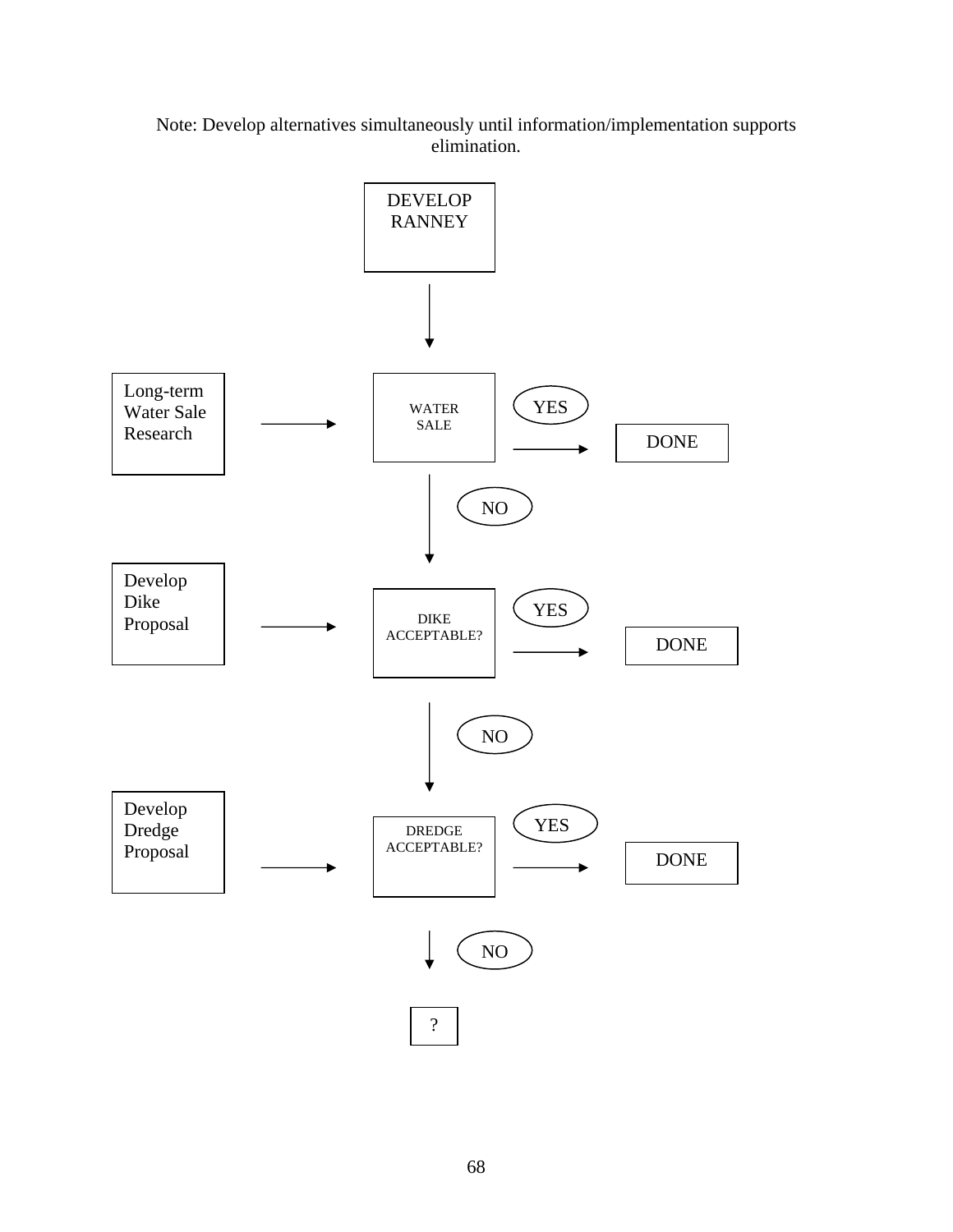# RANNEY **MWH Americas – Ranney, Inc.**

## Refine energy / capital costs

- Range of transmissivity(s)
- Power costs (data)
- Refine lift / head loss (configurations)

Recovery / reduce O & M costs

- Water sales
- Water use efficiency / reduce diversion
- Alternate source **Alternation**

Diversion – Quantity

- **Timing** the contract of the contract of the contract of the contract of the contract of the contract of the contract of the contract of the contract of the contract of the contract of the contract of the contract of the c
- Water year type when the set of the set of the set of the set of the set of the set of the set of the set of the set of the set of the set of the set of the set of the set of the set of the set of the set of the set of the

Location **Leader** 

Long-term maintenance (refine costs)

Long-term efficiencies

Project life / depreciation schedule

Understand Yield (Where is the river flow? – Eric w/Neil)

Economic Feasibility

- EWP
- EWA
- Finance (lower power \$ for environmental?)

Note: 30-year life expectancy.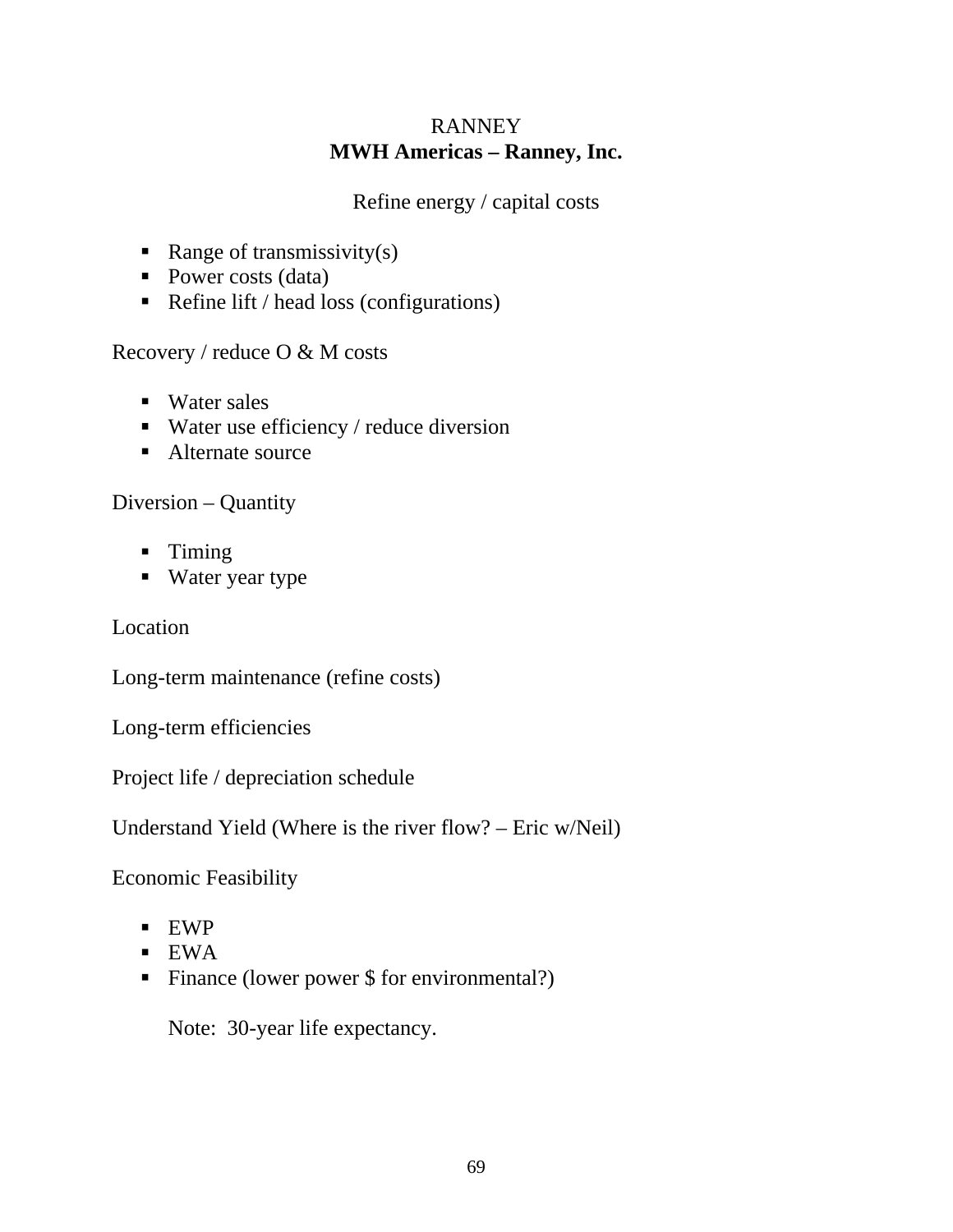## WINDROW ROCK (temporary) Mussetter Engineering

# No Engineering

No environmental (policy issues)

On-bank / EIR/EIS

## Reduces river impact

Buys time – would be removed?

Apex on refuge – Stiles property

Saves \$\$

May eliminate dredging

City of Chico benefits

## **Conduct preliminary discussions (Les H. Neil S., Dave S., Kevin F., & Kelley M.)**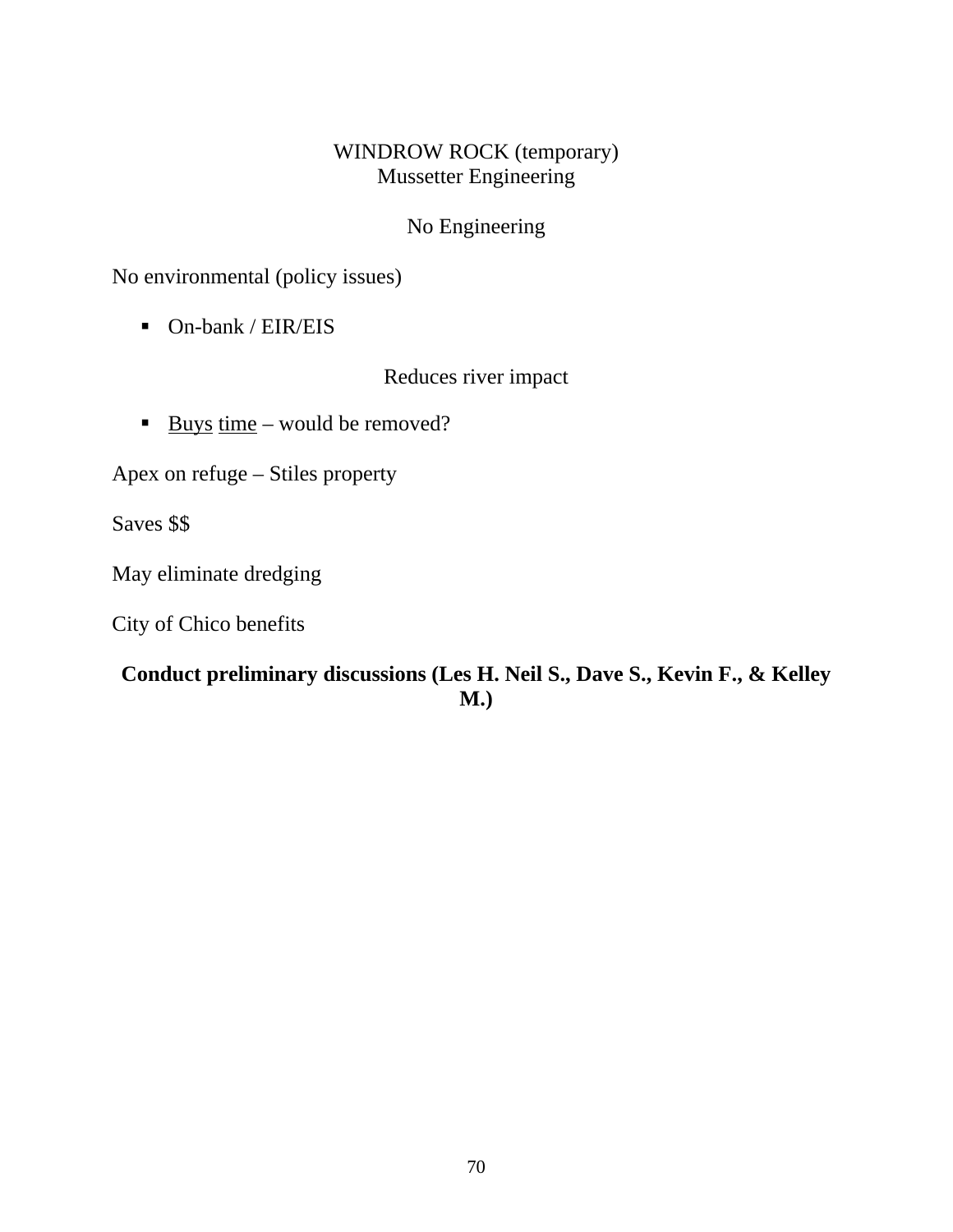## SPUR DIKES **SPUR DIKES Mussetter Engineering / Yantao Cui / MWH Americas**

## Need existing topographics

Model existing conditions

River Road modeling

Model additional "Yantao" dike

Model DS boundary and the state of the state of the state of the state of the state of the state of the state o

Frame adaptive management experiment

Environmental feasibility / System-wide (SRCA) – MWH Americas

Physical Model (Preferred)

Priority: Cutoff point when size makes dikes not feasible.

Note: 30-year life expectancy – 600 feet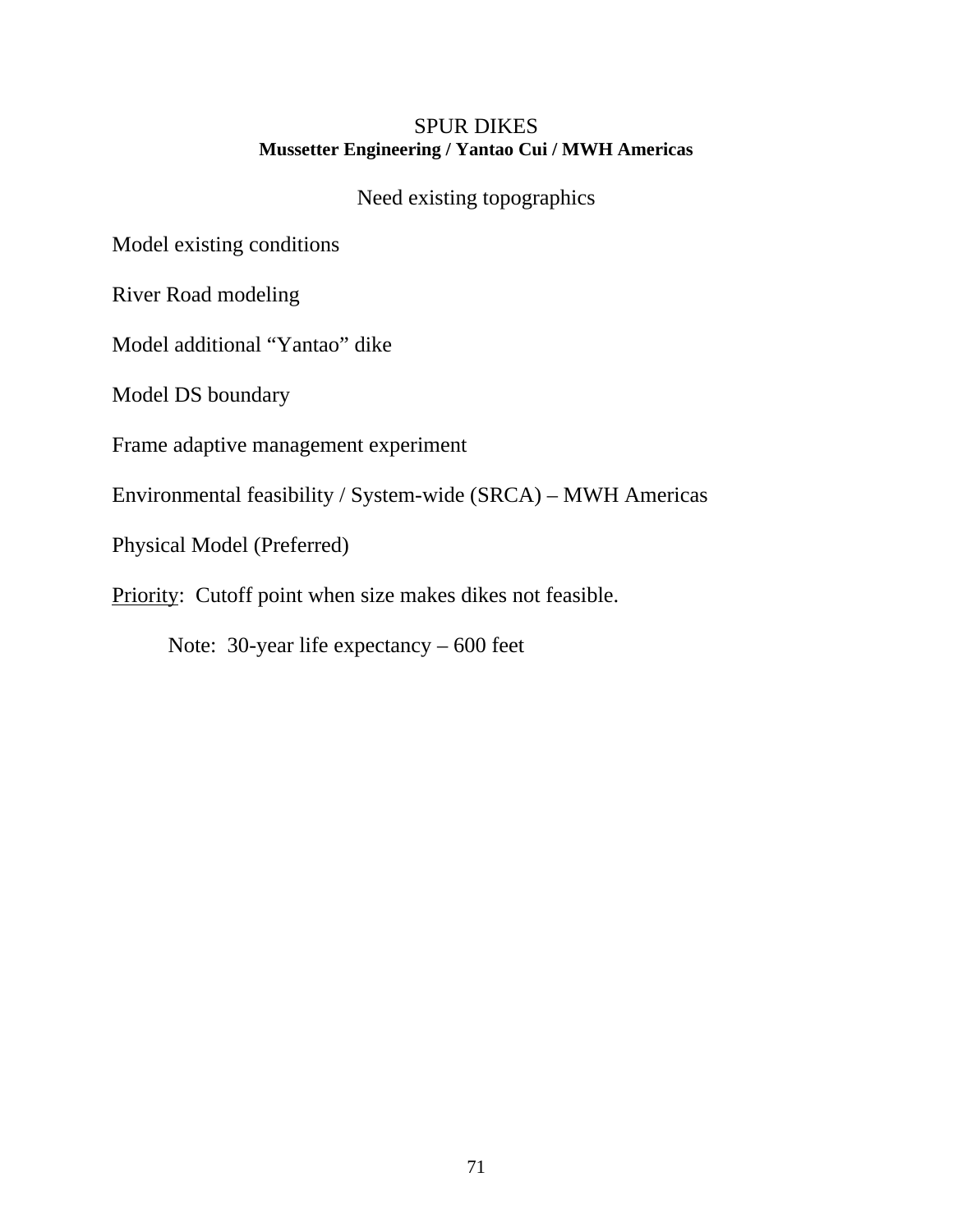## DREDGING

## **MWH Americas**

## Screen criteria relaxation/modification

■ Costs (capital / annual)

# Incidental Take Permit

Dredging costs (initial / long-term)

How much material to excavate that will ensure flow to pumps?

## Environmental Issues

- Lon-term permitting
- **Mining vs. environmental solution**

## edge and the set of the set of the set of the set of the set of the set of the set of the set of the set of the set of the set of the set of the set of the set of the set of the set of the set of the set of the set of the

- Location **Location**
- Access points and the set of the set of the set of the set of the set of the set of the set of the set of the set of the set of the set of the set of the set of the set of the set of the set of the set of the set of the se
- Equipment

Discuss dredging constraints / opportunities

Disposal Issues

Priority: Obtain permits right away.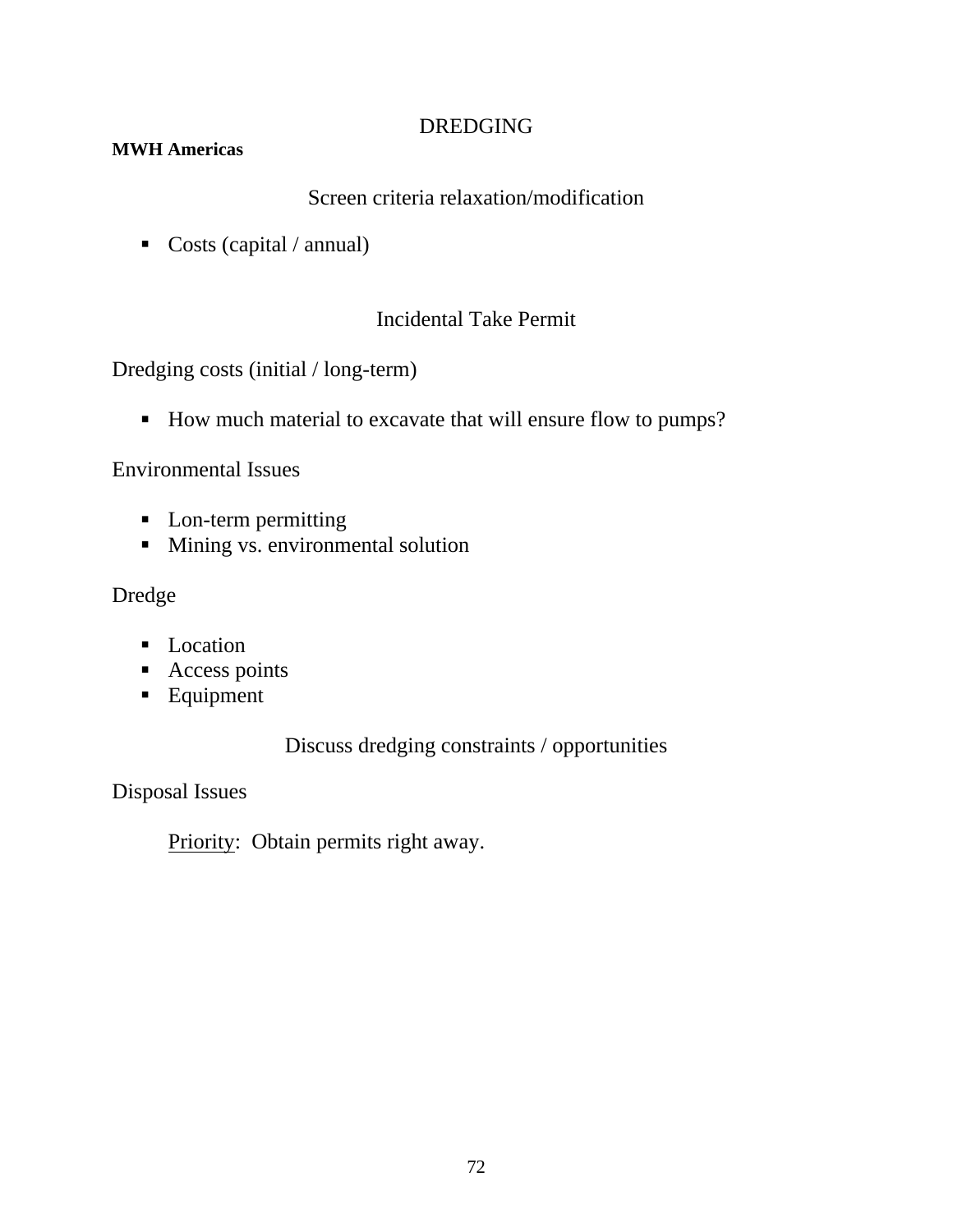## RIVER MODEL Eric Larsen

## Variable erosion field

- 1. W/correct rock (re: Ranney)
- 2. W/alteration at State Parks with dikes
	- Calibrated
	- Variable flow
	- Step yearly intervals (5 years?)
	- Dredging (input to MWH  $-5$  yr intervals to 50 yrs)
- 3. Proposal to refine model
	- State Parks **State Parks**
	- Cartoons